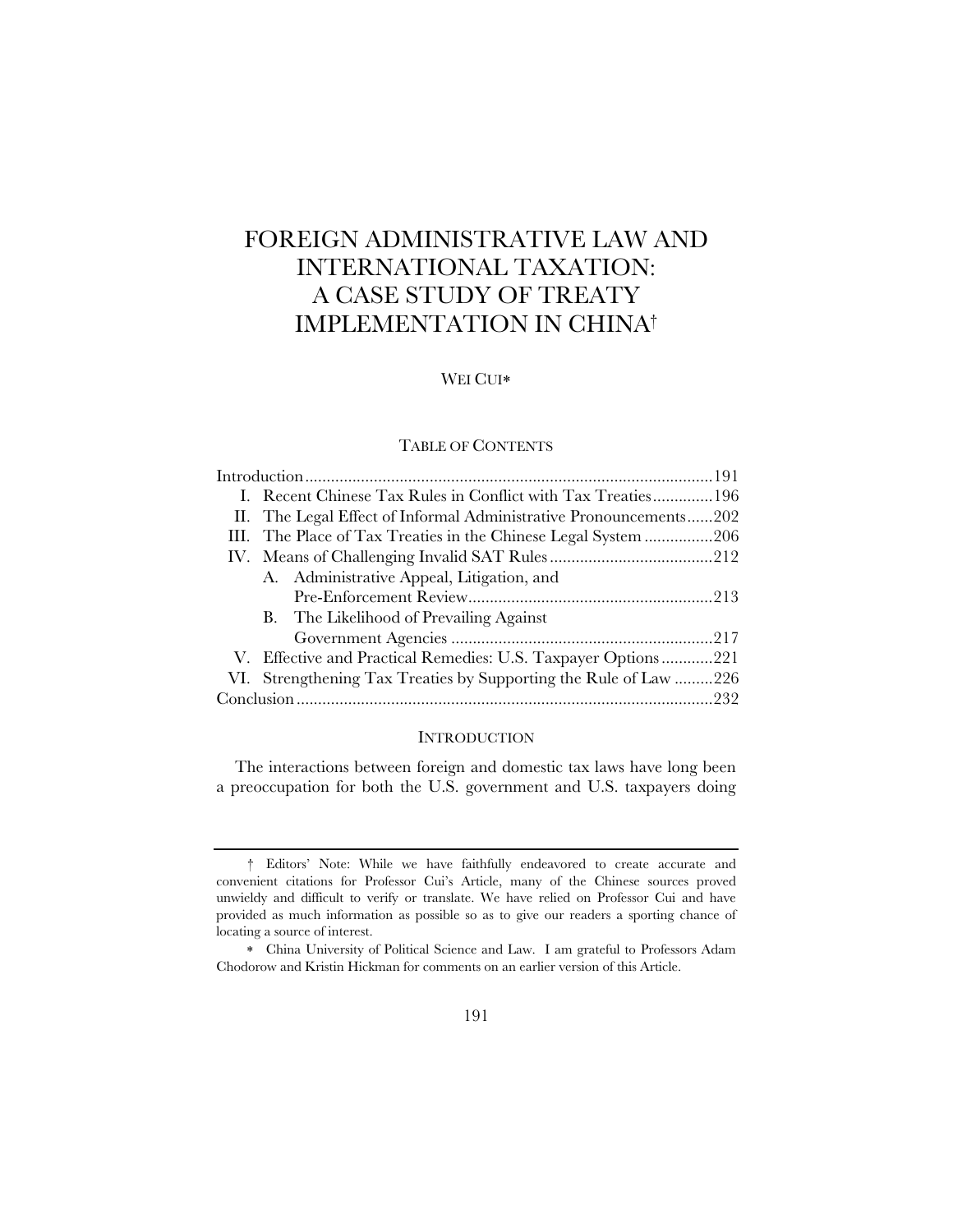business abroad.1 For example, when the U.S. Internal Revenue Service (IRS) considers the grant of income tax treaty benefits to foreign persons with respect to their U.S.-source income, tax treaties require the IRS to determine whether the foreign persons are residents of the relevant treaty partner countries on the basis of the laws of such other countries.2 In the United States and globally, "international tax arbitrage"—the exploitation of differences among the tax laws of different countries to reduce or even eliminate the tax burden on otherwise taxable income—has also become a central topic in international taxation.3 Traditionally, this has led the international community of tax authorities, taxpayers, and tax practitioners to take serious interest in the substantive tax laws of other jurisdictions. What is less common, however, is for either government officials or tax professionals to learn about the broader administrative law framework within which substantive tax rules are applied in foreign countries. How tax rules are made in other countries and the process for ensuring their consistent and accurate application may be viewed alternatively as too esoteric or as too basic to warrant sustained attention, especially for a transaction-focused profession.4

Sometimes, though, foreign administrative law issues are harder to ignore. This is certainly the case for parties facing formal disputes (or the possibility thereof) with foreign tax authorities. Beyond specific disputes,

3*. See generally* H. David Rosenbloom, *The David R. Tillinghast Lecture: International Tax Arbitrage and the "International Tax System*,*"* 53 TAX L. REV. 137 (2000) (discussing whether the level of concern over international tax arbitrage is justified); Daniel Shaviro, *Money on the Table?: Responding to Cross-Border Tax Arbitrage*, 3 CHI. J. INT'L L. 317 (2002) (considering advantages and disadvantages of international tax arbitrage); Mitchell A. Kane, *Strategy and Cooperation in National Responses to International Tax Arbitrage*, 53 EMORY L.J. 89 (2004) (emphasizing cooperation between countries to control but not eliminate international tax arbitrage).

<sup>1</sup>*. See* STAFF OF JOINT COMM. ON TAXATION, 107TH CONG., STUDY OF THE OVERALL STATE OF THE FEDERAL TAX SYSTEM AND RECOMMENDATIONS FOR SIMPLIFICATION, VOLUME I: STUDY OF THE OVERALL STATE OF THE FEDERAL TAX SYSTEM 93–100 (Comm. Print 2001) (outlining the implications of interactions between U.S. tax laws and foreign tax laws, and between tax treaties and U.S. tax laws).

<sup>2</sup>*. See* U.S. DEP'T OF TREASURY, U.S. MODEL TECHNICAL EXPLANATION ACCOMPANYING THE U.S. MODEL INCOME TAX CONVENTION OF NOV. 15, 2006, at 1 (2006), http://www.treasury.gov/resource-center/tax-policy/treaties/Documents/ TEMod006.pdf. Being a tax resident of the treaty partner country is a necessary condition of treaty benefit eligibility. The United States also requires the determination of whether the treaty-benefit applicant "derives" U.S.-source income to be determined under the laws of the applicant's resident country in cases where certain "reverse hybrid entities" are used. *See* I.R.C.  $\S 894$  (2006); Treas. Reg.  $\S 1.894-1(d)$  (2011). The tax classification of foreign entities may also involve the analysis of foreign law. Treas. Reg.  $\S 301.7701-3(b)(2)(ii)$  (2011). Many other examples may be offered.

<sup>4</sup>*. But see infra* note 9 and accompanying text, and the discussion *infra* Part V.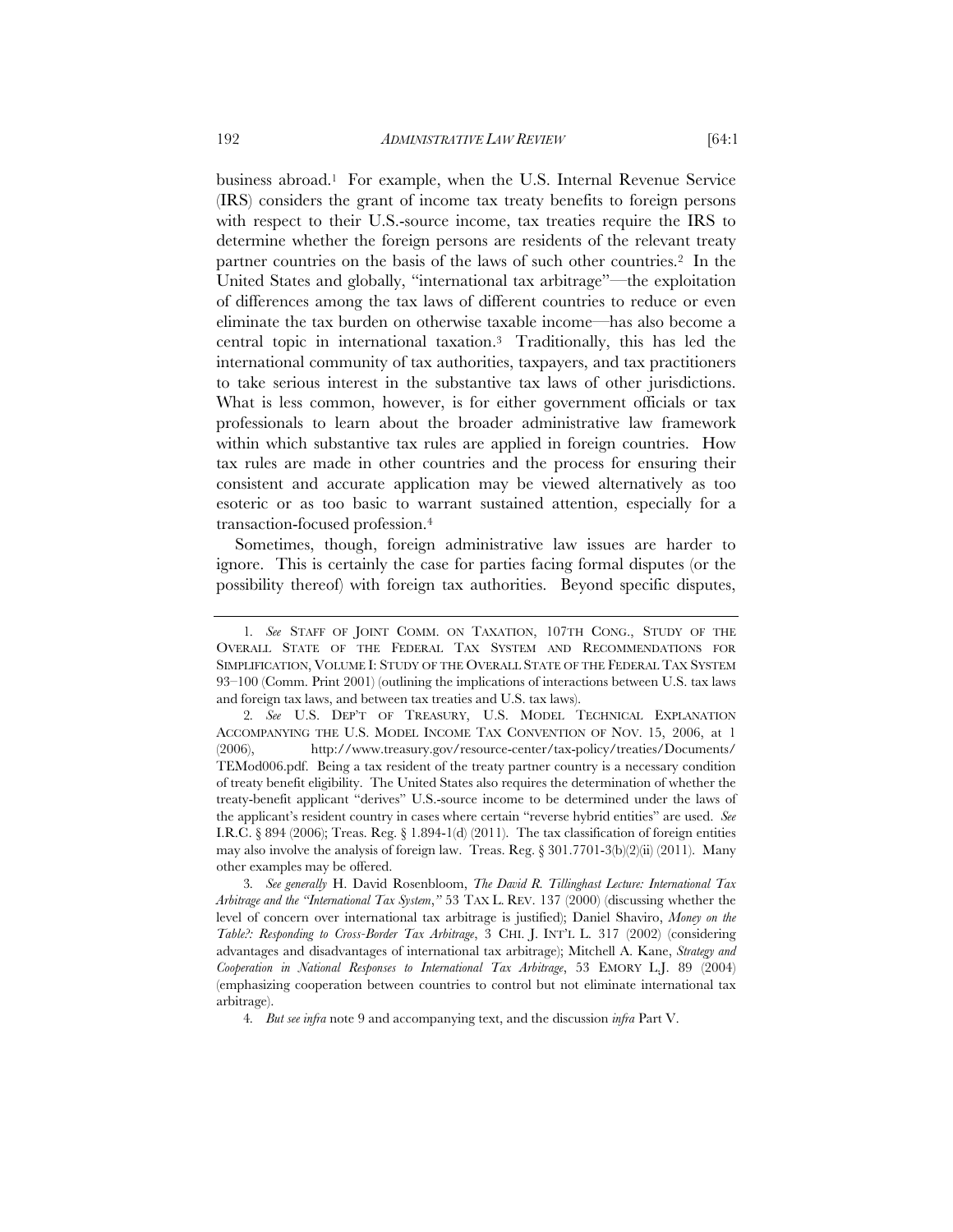countries may occasionally take actions that broadly disturb the expectations of foreign investors and treaty partners, actions that must be interpreted in light of their specific legislative frameworks. The most wellknown example of this is the "treaty override," where "the domestic legislation of a State overrules provisions of either a single treaty or all treaties hitherto having had effect in that State."5 But there are also more common examples of how foreign countries' administrative law systems matter. For instance, many countries, including the United States, tax their residents on their worldwide income and grant credits for any foreign income tax paid on foreign-source income.6 However, to protect the domestic fisc, such countries typically require the foreign tax paid to be compulsory in nature. Noncompulsory or "voluntary" payments to other governments cannot be credited.7 What is a compulsory tax, however, very much depends on whether the collection of the tax has sufficiently firm grounds in the law. When the other country's legal system is in disorder, the question can be difficult to answer. This type of issue has been highlighted in protracted and intensely contested U.S. litigation in recent years.8 It is likely that such disputes will occur with even greater frequency in the future.9

Indeed, in a significant and growing range of cases, it is no longer sufficient to ask just *what* the tax law is in a given foreign country. *How* tax law is adopted and enforced in that country has important implications both for those doing business in the country and for other countries' tax authorities. This Article examines a particularly interesting class of such cases, relating to certain international tax rules recently adopted in China. All of the rules are promulgated by China's State Administration of

<sup>5.</sup> Org. for Econ. Cooperation and Dev. [OECD], *Tax Treaty Override* para. 2 (Oct. 2, 1989) [hereinafter *OECD Report on Treaty Override*].

<sup>6.</sup> I.R.C. §§ 901–908.

<sup>7.</sup> Treas. Reg. § 1.901-2(e)(5). *See generally* Alan Fischl & Michael Harper, *What Exactly* Is *a 'Voluntary Tax'?*, J. INT'L TAX'N, May 2008, at 32–48 (discussing the increasing pressures on voluntary tax rules). Germany and Canada are examples of other countries with similar rules.

<sup>8</sup>*. See* Riggs Nat'l Corp. v. Comm'r (*Riggs I*), 107 T.C. 301 (1996), *rev'd*, 163 F.3d 1363 (D.C. Cir. 1999) (*Riggs II*); Riggs Nat'l Corp. v. Comm'r (*Riggs III*), 81 T.C.M. (CCH) 1023 (2001), *rev'd*, 295 F.3d 16 (D.C. Cir. 2002) (*Riggs IV*); Riggs Nat'l Corp. v. Comm'r (*Riggs V*), 87 T.C.M. (CCH) 1276 (2004), *aff'd sub nom.* PNC Fin. Servs. Grp., Inc. v. Comm'r, 503 F.3d 119 (D.C. Cir. 2007) (detailing the interaction between the Brazilian and U.S. tax systems). These cases are further discussed *infra* Part V.

<sup>9</sup>*. See Global Reach: U.S. Bank Gets FTC for Brazilian Tax by "Act of State" Doctrine*, J. INT'L TAX'N, Mar. 1999, at 4, 5 (attributing the increasing number of international tax disputes to globalization).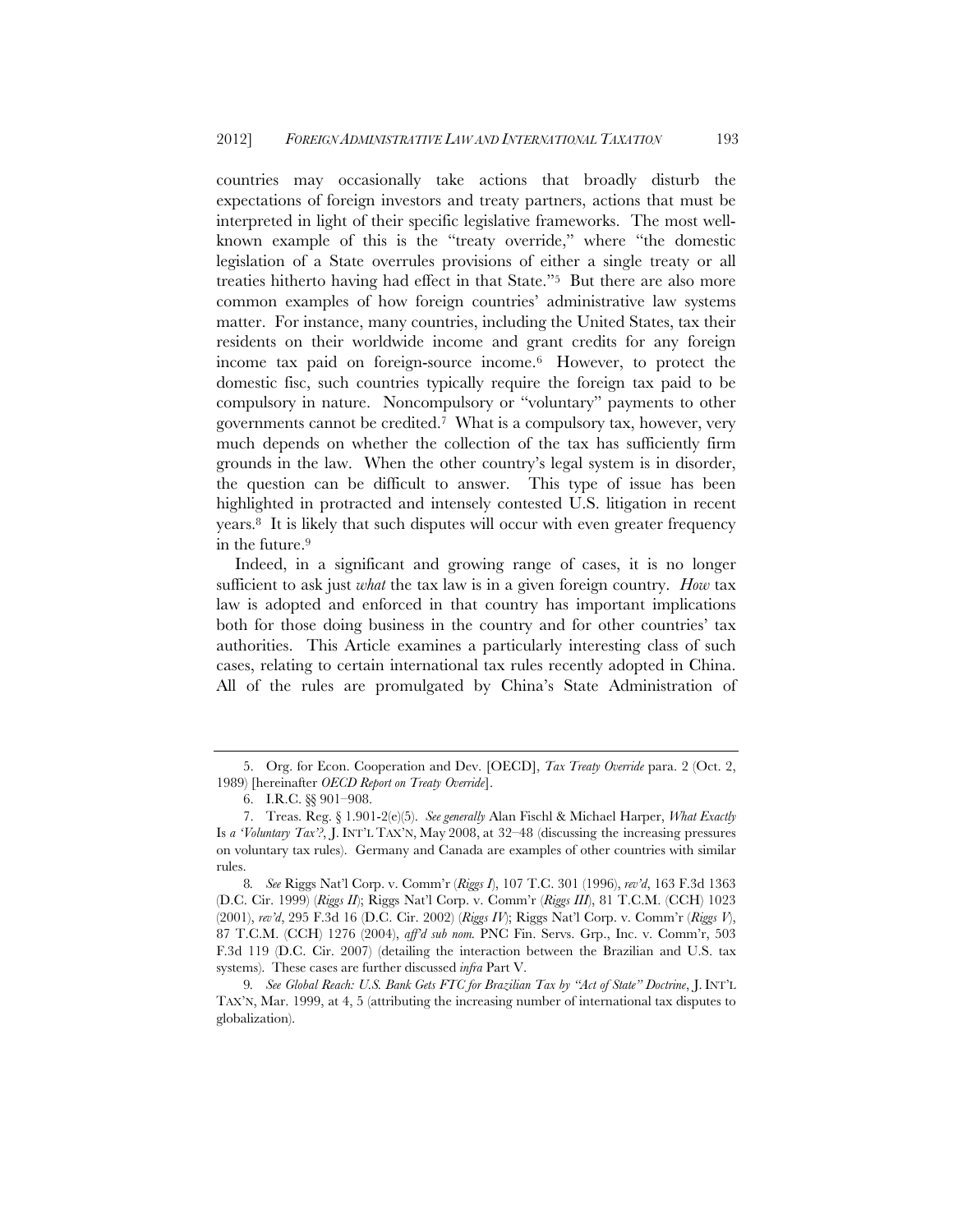Taxation (SAT)10 and are controversial in that they appear to conflict with China's obligations under income tax treaties. The application of these rules has resulted in disputes that directly or indirectly involve U.S. taxpayers<sup>11</sup> and has drawn high-level attention from the  $IRS<sup>12</sup>$ . The rules raise urgent questions. Should they be understood as treaty overrides on China's part? How should residents of treaty partner countries doing business in China cope with them? And what should the United States do about them?

This Article will demonstrate that these questions cannot be answered without an understanding of the Chinese administrative law system. The following features of the system are particularly relevant. Because China's legal framework for legislation and agency rulemaking is still a work in progress, important areas of rulemaking are not yet adequately regulated, such that the making and interpretation of law tend to devolve to low ranks in the government's administrative hierarchy. Indeed, devolution is so systematic in lawmaking that the domestic law procedures for giving proper legal effect to China's tax treaties are yet incomplete. Nonetheless, this has not prevented the Chinese government—including all of the legislative, executive, and judicial branches—from affirming that the treaties that it has entered into are binding on China. Nor has the government, and especially the judiciary, been prevented from both recognizing the superior effect of tax treaties over domestic tax law and from insisting that informal agency rules cannot be binding if they are inconsistent with higher, formal rules of law. It turns out that all of the controversial Chinese international tax rules discussed in this Article are informal rules of a very low rank.13 To the extent that they conflict with China's domestic rules of law and its treaty

<sup>10.</sup> The State Administration of Taxation (SAT) coordinates with the Chinese Ministry of Finance (MOF) in implementing tax policy and is therefore in many ways the counterpart to the U.S. Internal Revenue Service (IRS). The SAT does not itself engage in tax collection, however, and merely supervises subnational tax agencies in collection and enforcement.

<sup>11.</sup> For some recent cases see, for example, Jinji Wei, *SAT Receives Record Payment From Indirect Share Transfer*, 59 TAX NOTES INT'L 16, 16–17 (2010) (discussing a tax imposed on a U.S. company—believed to be a Carlyle affiliate—for an indirect transfer of shares in a Chinese resident company through a wholly owned Hong Kong subsidiary); Jinji Wei, *China Probes Goldman Sachs on Stock Transfers*, 59 TAX NOTES INT'L 635, 638–39 (2010) (reporting SAT's potential \$61 million capital gains tax assessment against Goldman Sachs); Dongmei Qiu, *China's Capital Gains Taxation of Nonresidents and the Legitimate Use of Tax Treaties*, 60 TAX NOTES INT'L 593, 617–19 (2010) (reviewing the case of a U.S.-owned Barbados companybelieved to be an affiliate of the Texas Pacific Group—denied treaty benefits). *See also infra* Part IV.2 (discussing the PanAmSat controversy).

<sup>12</sup>*. See, e.g.*, Lee A. Sheppard, *Don't Pay That Tax, Danilack Warns*, TAX NOTES TODAY, Apr. 7, 2011, *available at* LEXIS 2011 TNT 67-3 (commenting on certain positions taken by Chinese tax authorities).

<sup>13.</sup> *See infra* Part II.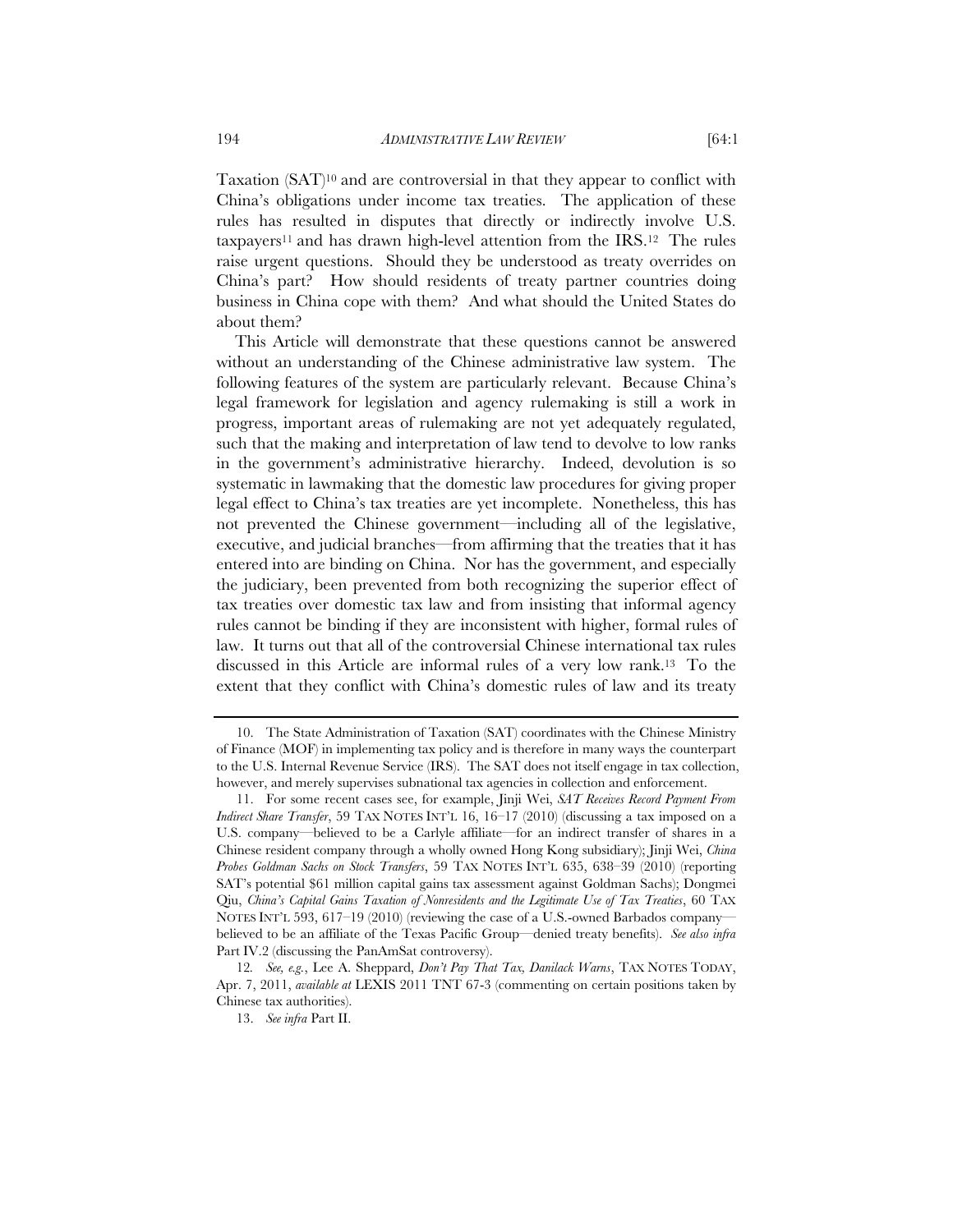obligations, therefore, Chinese courts may not give them legal effect, and they may also be challenged through administrative appeal.

This has two sets of implications. The first is that the SAT rules in question are not legally binding under Chinese domestic law where they conflict with tax treaties and may at best be viewed as "practically binding."14 However, if a U.S. taxpayer is subject to one of these rules and deprived of a treaty benefit, but does not attempt to prevent the application of the rule by seeking administrative or judicial review, it may be difficult for the taxpayer to argue that it has sought "practical and effective remedies" against the imposition of the tax—an important standard under the Internal Revenue Code (IRC) for determining whether a tax payment is noncompulsory and eligible for the foreign tax credit. In effect, the U.S. foreign tax credit rules impose a cost on U.S. taxpayers who do not challenge the application of the Chinese rules. In addition to protecting the U.S. fisc, this part of U.S. tax law also generates a positive externality for the Chinese legal system. This previously little-discussed type of unintended consequence of the interaction between U.S. and foreign law imparts a new meaning to the U.S. regulatory requirement that whether a foreign levy is a compulsory tax payment be determined "by principles of U.S. law."15

The second set of implications is that because the controversial Chinese tax rules are invalid under China's domestic law, none constitute a treaty override. Even so, to respond to these controversial rules, the IRS and the tax authorities of China's other treaty partners must no longer make the traditional leap of faith that, *somehow*, domestic law mechanisms will secure faithful performance of treaty obligations. They must engage with China's larger legislative and administrative framework and not just with a few individuals designated as China's "competent authority." U.S. foreign tax credit rules already require U.S. taxpayers to do so, and it is time for the U.S. government to acknowledge a similar need in its pursuit of U.S. tax policy.

The Article will be organized as follows. Part I will introduce the set of recent SAT rules are arguably in conflict with China's tax treaty

<sup>14.</sup> For the concept of practically binding rules, see generally Robert A. Anthony, *Which Agency Interpretations Should Bind Citizens and the Courts?*, 7 YALE J. ON REG. 1 (1990) (examining how various types of agency interpretations of statutes should be reviewed by the courts); Robert A. Anthony, *"Well, You Want the Permit, Don't You?" Agency Efforts to Make Nonlegislative Documents Bind the Public*, 44 ADMIN. L. REV. 31 (1992) (arguing that nonlegislative agency rules are not legally binding); Robert A. Anthony, *Three Settings in Which Nonlegislative Rules Should Not Bind*, 53 ADMIN. L. REV. 1313 (2001) (discussing how practically binding nonlegislative agency rules should not have a binding character).

<sup>15.</sup> Treas. Reg. § 1.901-2(a)(2)(i) (2011).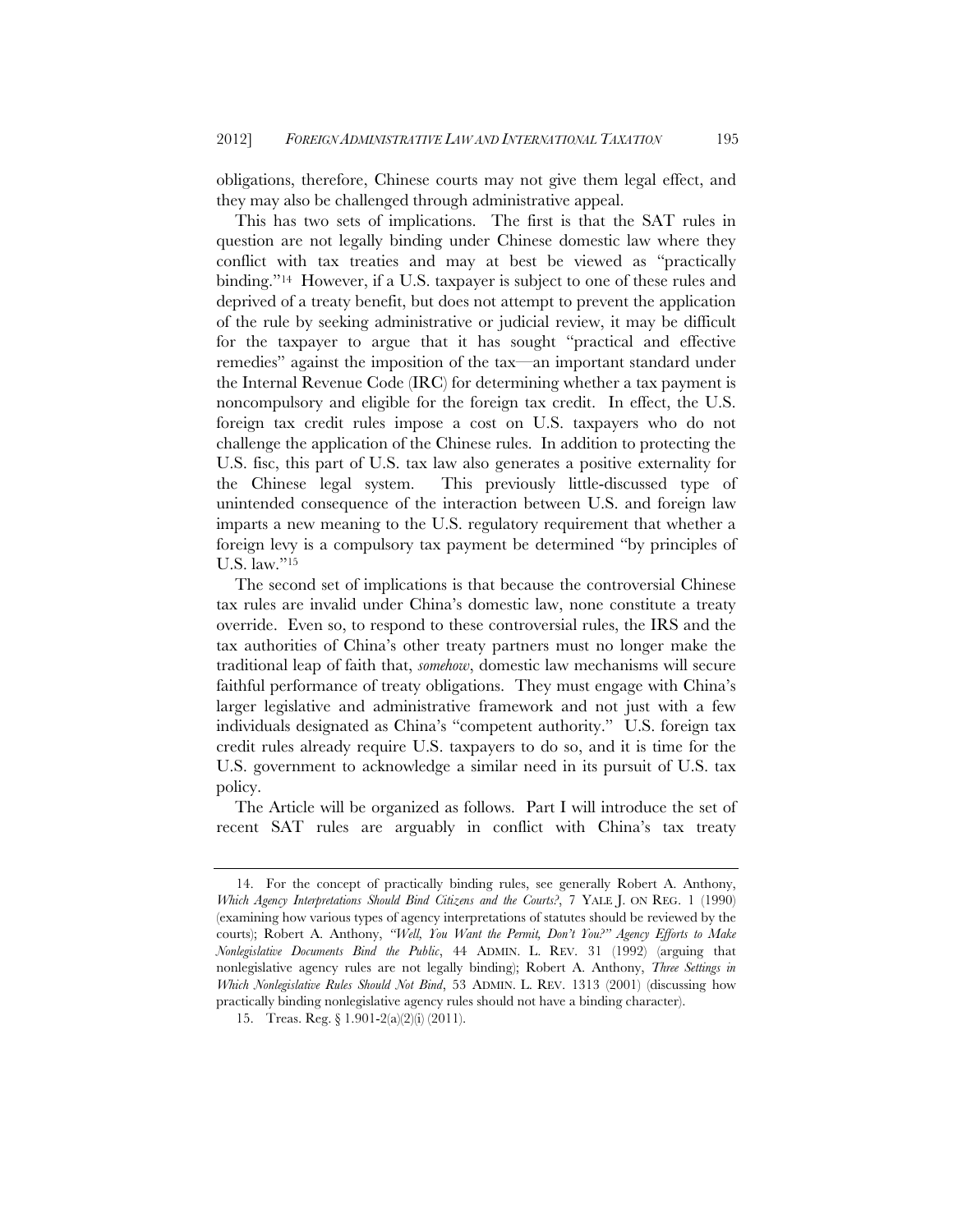obligations. Part II characterizes the place of the rules within the Chinese administrative law framework. Part III describes the relation between tax treaties and China's domestic tax law, particularly how treaties are given the effect of law under Chinese domestic law. Part IV then reviews domestic legal mechanisms for challenging tax rules that are inconsistent with tax treaties, focusing especially on Chinese courts' likely responses. These sections lead to the conclusion that the problematic SAT rules are not legally binding. Part V goes on to draw out the implication of this conclusion for U.S. taxpayers, specifically in terms of what it would mean for them to have sought "effective and practical remedies" against tax collection pursuant to the SAT rules. Finally, Part VI examines the implications of the foregoing analysis for the management of future treaty relationships with China by the United States and other governments. Some summary remarks are offered in the Conclusion.

## I. RECENT CHINESE TAX RULES IN CONFLICT WITH TAX TREATIES

*Treaty overrides* typically refer to situations where national legislatures intentionally overrule the provisions of tax treaties.16 In China, cases of direct conflict between domestic statutes and tax treaties are very rare. Only one aspect of the current Enterprise Income Tax Law (EIT Law)17 generates such conflict. Most tax treaties contain nondiscrimination provisions, which generally prohibit less favorable treatments of the "permanent establishment" (PE) of an enterprise of a treaty partner country which carries on the same activities as an enterprise of the country where the PE is located.18 Nonetheless, under the EIT Law, enterprises resident in China can claim both direct and indirect foreign tax credits for foreign income tax paid, whereas the Chinese establishments of nonresident enterprises, while taxed on the worldwide income effectively connected with such establishments, can claim only direct foreign tax credit.<sup>19</sup> In light of the fact that the EIT Law expressly states that where the provisions of tax treaties conflict with its own provisions, the treaty provisions shall prevail,20 it is quite unclear whether this violation is intentional. And the infraction is unlikely to be significant in practice.21

<sup>16</sup>*. See OECD Report on Treaty Override*, *supra* note 5, paras. 2, 6.

<sup>17.</sup> Zhonghua Renmin Gongheguo Qiye Suo de Shui Fa (中华人民共和国企业所得税法) [Enterprise Income Tax Law] (promulgated by the Nat'l People's Cong., Mar. 16, 2007, effective Jan. 1, 2008) (Lawinfochina) (China).

<sup>18</sup>*. See* OECD, *Articles of the Model Convention with Respect to Taxes on Income and on Capital*, art. 24(3), (July 17, 2008) [hereinafter *OECD Model Convention*].

<sup>19.</sup> Enterprise Income Tax Law arts. 23–24 (China).

<sup>20</sup>*. Id.* art. 58; *see also infra* Part III.

<sup>21.</sup> Few Chinese establishments of foreign enterprises are likely to own sufficient stakes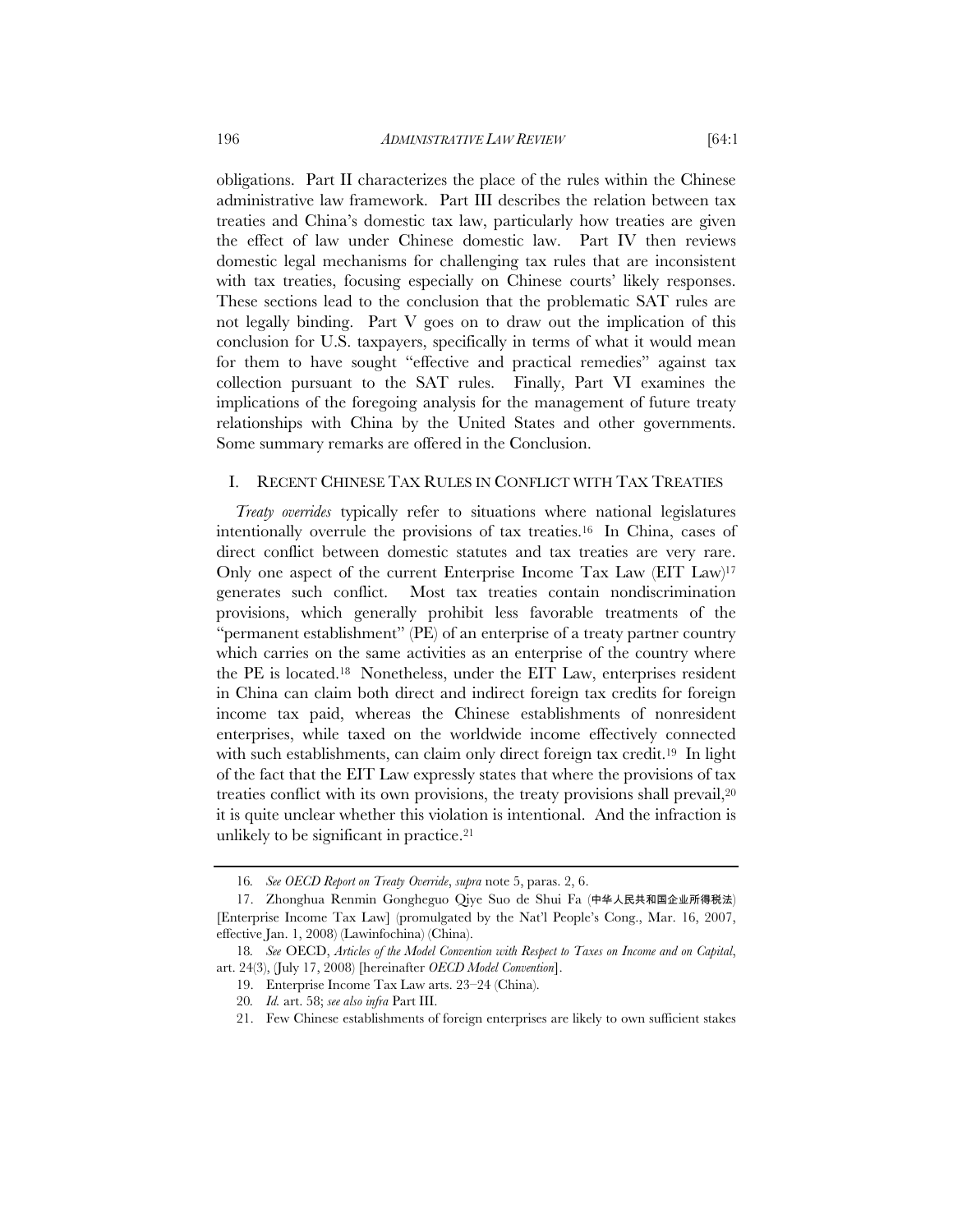But more so even than in the United States, tax statutes in China form only the tip of the iceberg of the tax law. Both the EIT Law and the Individual Income Tax Law22—which together govern Chinese income taxation and therefore overlap most with the subject of income tax treaties—are brief. Somewhat more extensive rules are contained in the implementation regulations issued by the State Council—China's Cabinet—for these statutes, $23$  yet even these State Council regulations merely lay out the framework for the income taxes and delegate authority for further rulemaking to the Ministry of Finance (MOF) and SAT. Conflicts with tax treaties in either formal regulations<sup>24</sup> adopted by the two ministries or MOF/SAT policy documents<sup>25</sup> are also extremely rare.<sup>26</sup>

It is only when one delves into a more extensive body of rules, scattered among informal documents issued by the SAT over the years, that one finds more examples of inconsistencies with tax treaty provisions. A good place to start is a recent, comprehensive annotation of the China– Singapore treaty adopted by the SAT in July 2010, and released to the public in September 2010.27 In issuing these Treaty Annotations, the SAT

27. Zhonghua Renmin Gongheguo Zheng Fu He Xin Jia Po Gong He Guo Zheng Fu

in foreign subsidiaries to claim indirect foreign trade credits (FTC) in the first place. However, "a breach of the treaty occurs when the overriding legislation is passed by the legislature and not only when it is applied to actual cases." *OECD Report on Treaty Override*, *supra* note 5, para. 7.

<sup>22.</sup> Zhonghua Renmin Gongheguo Ge Ren Suo de Shui Fa (中华人民共和国个人所得税法) [Individual Income Tax Law] (promulgated by the Standing Comm., Sep. 10, 1980, effective as last amended June 30, 2011) (Lawinfochina) (China).

<sup>23</sup>*. See* Zhonghua Renmin Gongheguo Ge Ren Suo de Shui Fa Shi Shi Tiao Li (中华人 民共和国个人所得税法实施条例) [Regulation on the Implementation of the Individual Income Tax Law] (promulgated by the St. Council, Jan. 28, 1994, effective July 19, 2011) (Lawinfochina) (China); Zhonghua Renmin Gongheguo Qiye Suo de Shui Fa Shi Shi Tiao Li (中华人民共和国企业所得税法实施条例) [Regulation on the Implementation of the Enterprise Income Tax Law] (promulgated by the St. Council, Dec. 6, 2007, effective Jan. 1, 2008) (Lawinfochina) (China). For a discussion of the status and legal effect of State Council regulations, see *infra* Part III.

<sup>24.</sup> For the legal status of ministerial regulations, see *infra* notes 89–91 and accompanying text.

<sup>25.</sup> The MOF and SAT, when jointly making tax policy (including in the income tax area), have adopted an unusual and controversial practice of issuing only informal circulars instead of formal regulations. For a discussion of this practice, see Wei Cui, *What Is the 'Law' in Chinese Tax Administration?*, 19 ASIA PAC. L. REV. 75 (2011). The legal status of these informal circulars is rather unclear, but because the MOF and SAT are institutionally endowed with the power of joint tax policymaking, they are likely to be regarded as having equal effect as formal ministerial regulations issued by the MOF or by the SAT.

<sup>26.</sup> Regulations in effect before 2008 contained two prima facie instances of breach of the nondiscrimination article of tax treaties similar to the breach found in the current Enterprise Income Tax (EIT) Law, and both were repealed by the EIT Law.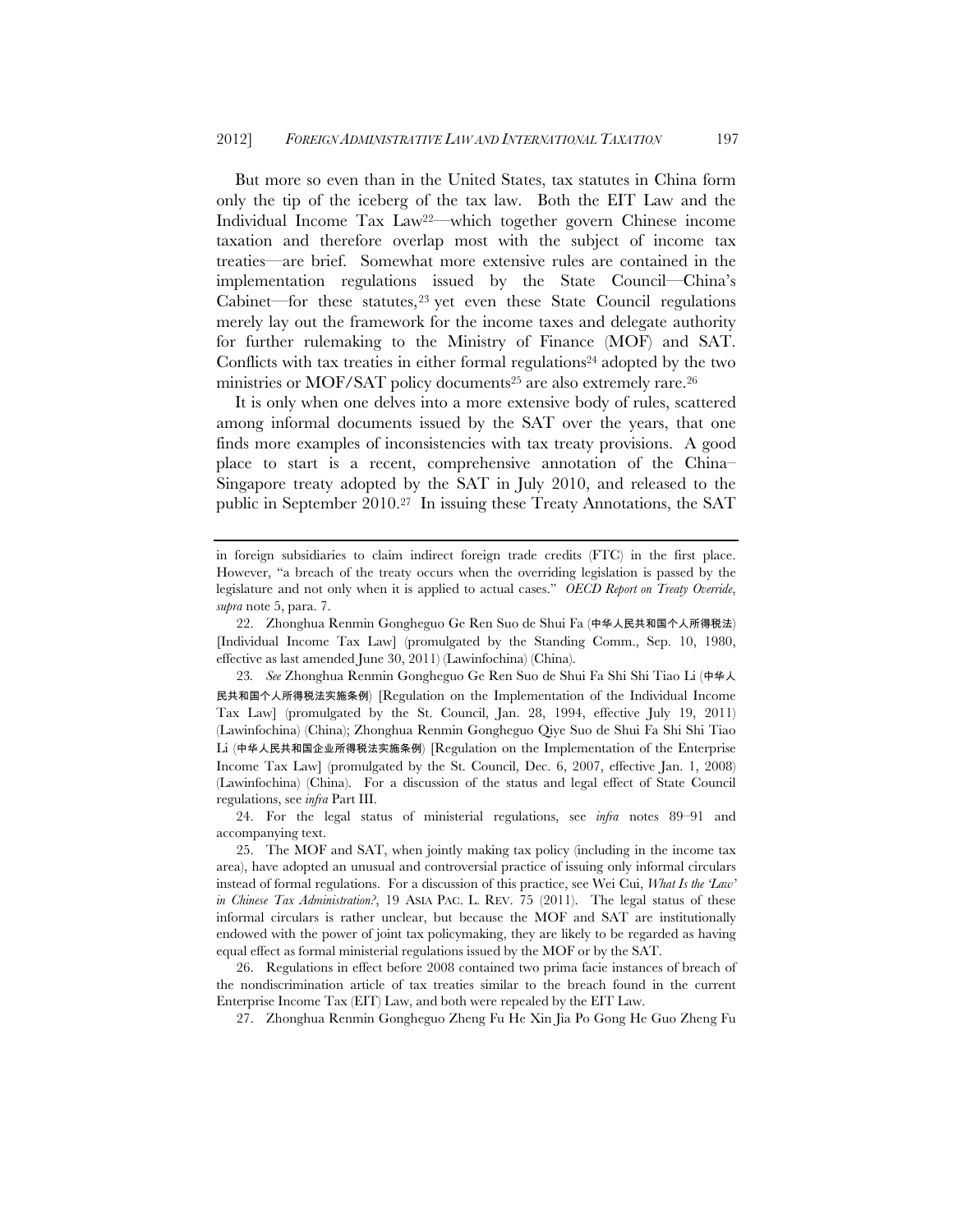intends that (1) where the corresponding provisions of other tax treaties entered into by China are identical to what is contained in the China– Singapore treaty, the interpretations offered in the Treaty Annotations would also apply to such other identical provisions; and (2) where there is any discrepancy between the Treaty Annotations and previous documents concerning the interpretation and application of tax treaties, the former shall prevail.28 The Treaty Annotations go through each article of the China–Singapore treaty and are relatively lengthy (though, as discussed below, they often merely refer to previous SAT documents for further guidance), and thus have been viewed by many Chinese tax practitioners as having the status of the official "technical explanations" of all of China's treaties.29 Whether it *can* have that status, from a legal perspective, is questionable and will be considered below.30 What we note first is that the Treaty Annotations reiterate a number of controversial treaty interpretations previously published by the SAT, while introducing some new, problematic interpretations.

Examples of provisions that prima facie conflict with international understandings of treaty provisions include the following:

1. *The expansion of the scope of PEs beyond treaty language.* The Treaty Annotations advance the position that where a foreign enterprise establishes a fixed place in China solely to provide spare parts to Chinese clients for equipment sold, the activity is a sufficiently fundamental and significant part of services provided by the head office of the enterprise to clients that it would constitute a PE.31 This contradicts the clear language in the PE articles in tax treaties that "the use of facilities solely for the purpose of storage, display or delivery of goods or merchandise belonging to the enterprise" is

28*. Id.* Preamble para. 2.

Guan Yu Suo de Bi Mian Shuang Chong Zheng Shui He Fang Zhi Tou Lou Shui de Xie Ding Ji Yi Ding Shu Tiao Wen Jie Shi (中华人民共和国政府和新加坡共和国政府关于对所得避免双重 征税和防止偷漏税的协定及议定书条文解释) [Interpretation of the Articles of the Agreement Between the Government of the People's Republic of China and the Government of the Republic of Singapore for the Avoidance of Double Taxation and the Prevention of Fiscal Evasion with Respect to Taxes on Income and the Protocol Thereof] (promulgated by the St. Admin. of Tax'n, July 26, 2010, effective July 26, 2010) (Lawinfochina) (China) [hereinafter Interpretation of the Articles of Agreement for the Avoidance of Double Taxation, China–Singapore (China)].

<sup>29</sup>*. See id.* Preamble. China does not have a published model treaty, and there is no other comprehensive explanation of the provisions of the tax treaties that China has entered into.

<sup>30</sup>*. See infra* notes 59–66 and accompanying text.

<sup>31.</sup> Interpretation of the Articles of the Agreement for the Avoidance of Double Taxation, China–Singapore (China), *supra* note 27.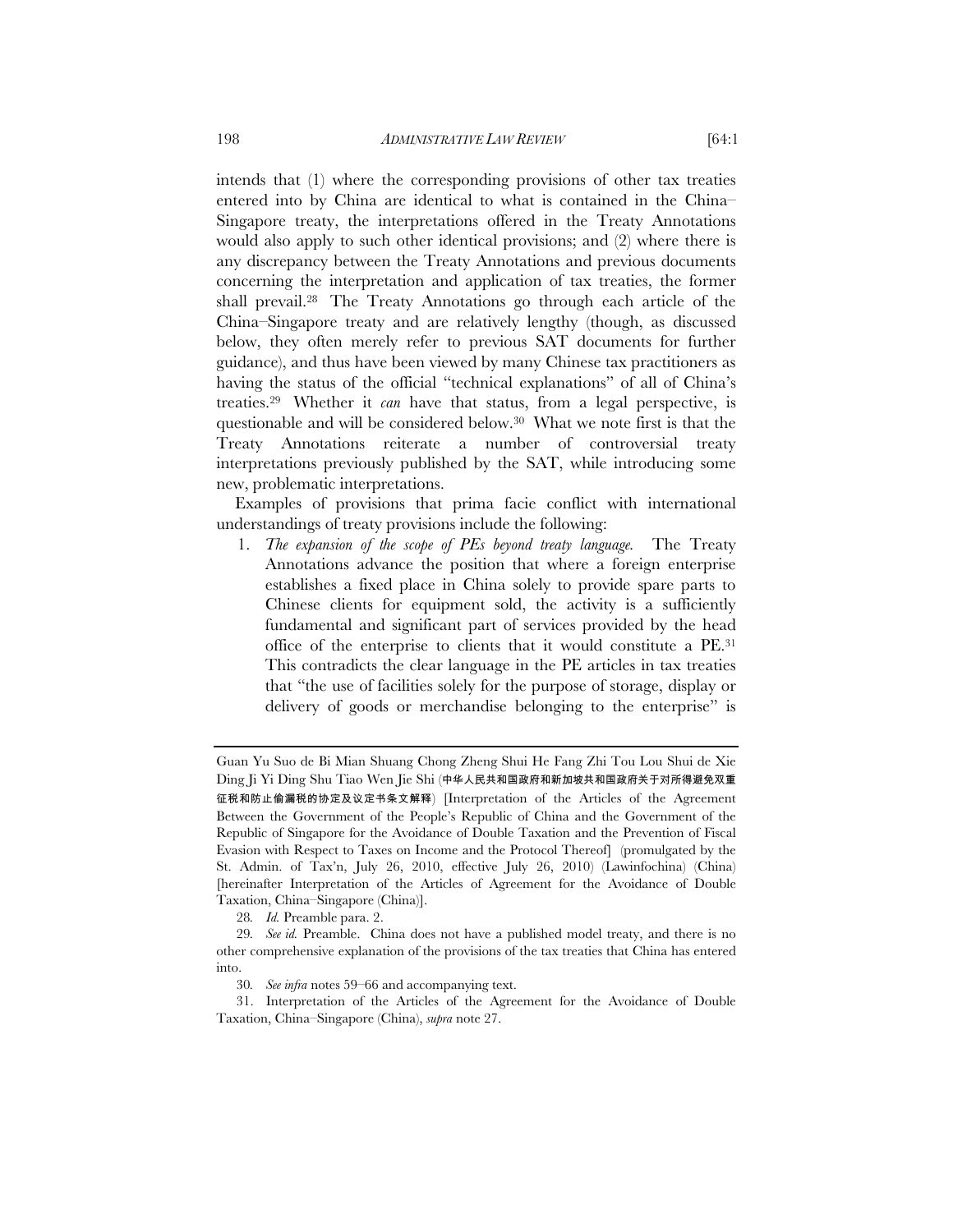merely an "activity of a preparatory or auxiliary character" and therefore does not give rise to a PE.32

- 2. *A twelve-month look-back rule regarding an ownership requirement for reduced rates on dividends.*33 Some of China's treaties (including the one with Singapore) offer special reduced withholding tax rates on dividends declared with respect to shareholders owning at least 25% of the company. Since 2009, the SAT has required this ownership requirement to have been satisfied for a continuous period of twelve months before the dividend is declared.34 The Organization for Economic Cooperation and Development (OECD) specifically mentioned this "look back" rule as one that contracting states may negotiate and incorporate into the text of treaties.35 China has not negotiated such a treaty provision and has merely imposed the requirement unilaterally.
- 3. *The characterization of service fees as royalties in any mixed contract.*36 Since 2009,37 the SAT has held that where any service is performed in connection with a licensing contract, fees paid for the service, even if performed outside of China and separately invoiced, are to be characterized as royalties and thereby taxable in China (whereas fees for services performed outside of China would not be taxable). This position was reaffirmed in the Treaty Annotations. It is inconsistent with the explicit and widely followed recommendations for the treatment of mixed contracts by the OECD that mixed contract amounts should be broken down and each component appropriately taxed.38

<sup>32.</sup> It also contradicts the OECD's explicitly stated view that a place for delivery of spare parts to customers for machinery supplied would constitute a permanent establishment (PE) only "where, in addition, it maintains or repairs such machinery." *OECD Model Convention*, *supra* note 18, at 103 (commentary on Article 5).

<sup>33.</sup> Interpretation of the Articles of the Agreement for the Avoidance of Double Taxation, China–Singapore (China), *supra* note 27.

<sup>34</sup>*. See* Zhi Xing Shui Shou Xie Ding Gu Xi Tiao Kuan You Guan Wen Ti (国家税务总 局关于执行税收协定股息条款有关问题的通知) [Issues Concerning the Application of the Dividend Clauses of Tax Agreements] (promulgated by the St. Admin. of Tax'n, Feb. 20, 2009, effective Feb. 20, 2009) (Lawinfochina) (China).

<sup>35</sup>*. OECD Model Convention*, *supra* note 18, at 190 (commentary on Article 10).

<sup>36.</sup> Interpretation of the Articles of the Agreement for the Avoidance of Double Taxation, China–Singapore (China), *supra* note 27.

<sup>37</sup>*. See* Execution of the Royalty Clauses of Tax Treaties (promulgated by the St. Admin. of Tax'n, Sept. 14, 2009, effective Oct. 1, 2009) art. 5 (China); Administering Tax Treaty Provisions (promulgated by the St. Admin. of Tax'n, Jan. 26, 2010, effective Jan. 16, 2010) (China).

<sup>38</sup>*. OECD Model Convention*, *supra* note 18, at 226 (commentary on Article 12); *see also id.* at 230–31.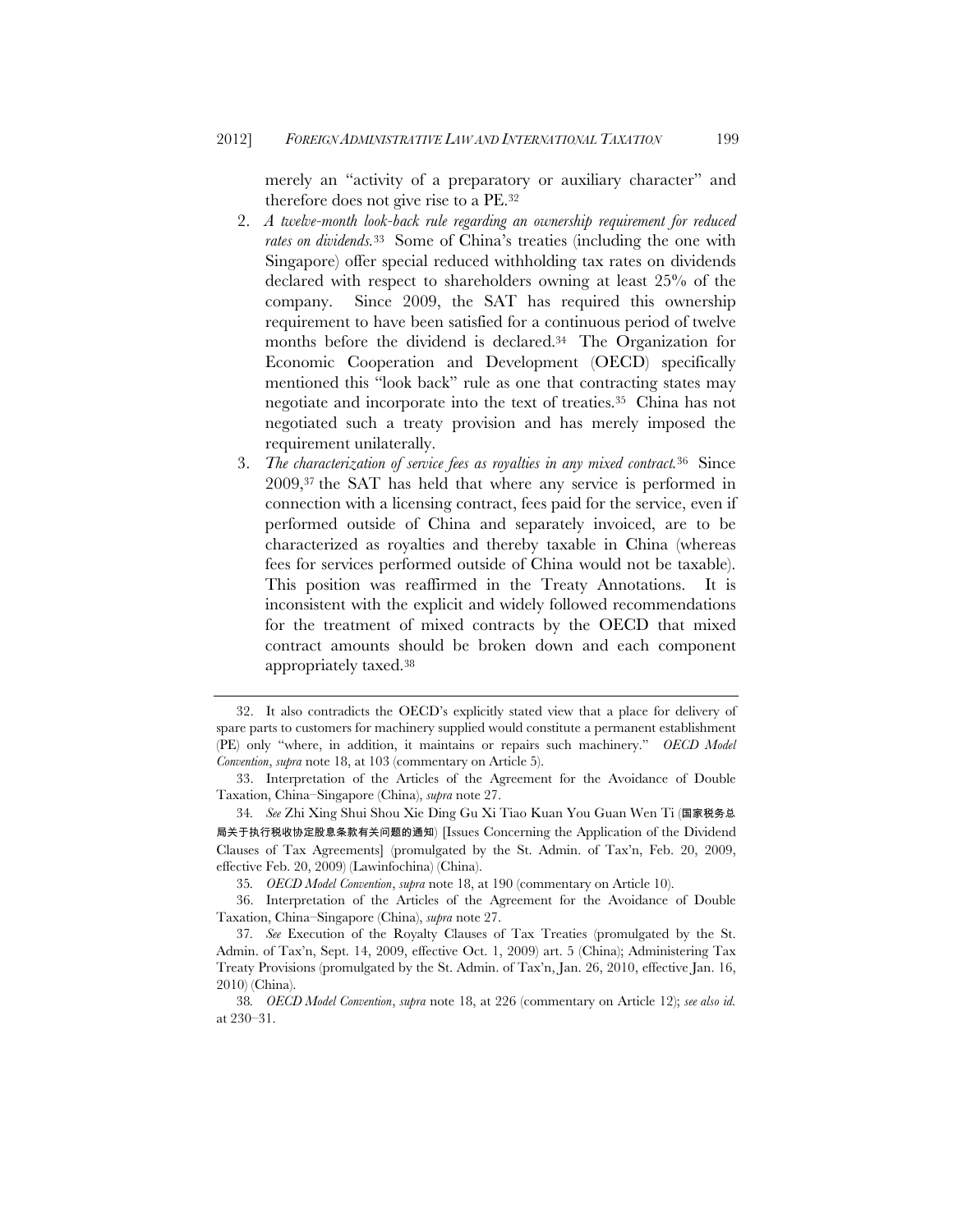#### 200 *ADMINISTRATIVE LAW REVIEW* [64:1

- 4. *Unusual position with respect to international transportation income.* China's tax treaties generally allocate the right to tax profits from the operation of ships or aircraft in international traffic to the country where the operator resides. However, contrary to international practice and the OECD position on the matter since 1963, according to which "wet leases" (leases on charter fully equipped, crewed, and supplied) themselves constitute a form of international transportation,39 the Treaty Annotations hold that income from wet leases is exempt from Chinese taxation only if such leases are ancillary to some other "main business" of international transportation. Moreover, for income from activities ancillary to international transportation to be exempt from Chinese taxation, such income cannot exceed 10% of the gross income of the shipping operator, a threshold not contemplated by the China–Singapore tax treaty or any other of China's tax treaties.40
- 5. *Affirmation of the controversial "beneficial ownership" standards in Circular 601.*41 The SAT published Circular 601 in 2009, which sets forth seven factors that count against the claim of a treaty benefit applicant to be the beneficial owner of certain passive income. These factors have been widely criticized by international tax practitioners as going beyond the customary requirements of tax treaties. 42 Nonetheless, the Treaty Annotations fully endorse

<sup>39</sup>*. Id.* at 175 (commentary on Article 8).

<sup>40.</sup> Interpretation of the Articles of the Agreement for the Avoidance of Double Taxation, China–Singapore (China), *supra* note 27. For a more detailed discussion, see Wei Cui, *China: A New (Furtive) Approach to Taxing International Transportation Income*, *in* TAX TREATY CASE LAW AROUND THE GLOBE 159–69 (Michael Lang ed., 2011).

<sup>41.</sup> Interpretation of the Articles of the Agreement for the Avoidance of Double Taxation, China–Singapore (China), *supra* note 27, art. 10, § 2(c); *id.* art. 11, § 2; *id.* art. 12, § 2. "Circular 601" refers to Ru He Li Jie He Que Ding Shui Shou Xie Ding Zhong "Shou Yi Suo You Ren" (如何理解和认定税收协定中受益所有人) [How to Understand and Determine the "Beneficial Owners" in Tax Agreements] (promulgated by the St. Admin. of Tax'n, Oct. 27, 2009, effective Oct. 27, 2009) (Lawinfochina) (China).

<sup>42</sup>*. See, e.g.*, James J. Tobin, *Down the BRIC Road*, 40 TAX MGM'T INT'L J. (BNA) 39, 40– 41 (2011) (asserting that most factors listed under Circular 601 are irrelevant to the determination of beneficial ownership); Peter H. Blessing, *Abuse and Anti-Abuse: The Role of a Tax Professional in a Changing World*, *in* 2 TAX LAW AND CASE REVIEW (W. Xiong ed., 2011) (noting that the criteria exceed treaty requirements); Houlu Yang, *Report on the People's Republic of China*, 95b CAHIERS DE DROIT FISCAL INT'L (IFA) 209, 221 (2010) (highlighting that the burden of proof rests on taxpayers claiming to be "beneficial owners"). One example of Circular 601's inconsistency with international understanding is its holding that "conduit companies" can never be beneficial owners. By contrast, the OECD's position is that a conduit company will not be respected as the beneficial owner only when through "the formal owner, it has, as a practical matter, very narrow powers which render it, in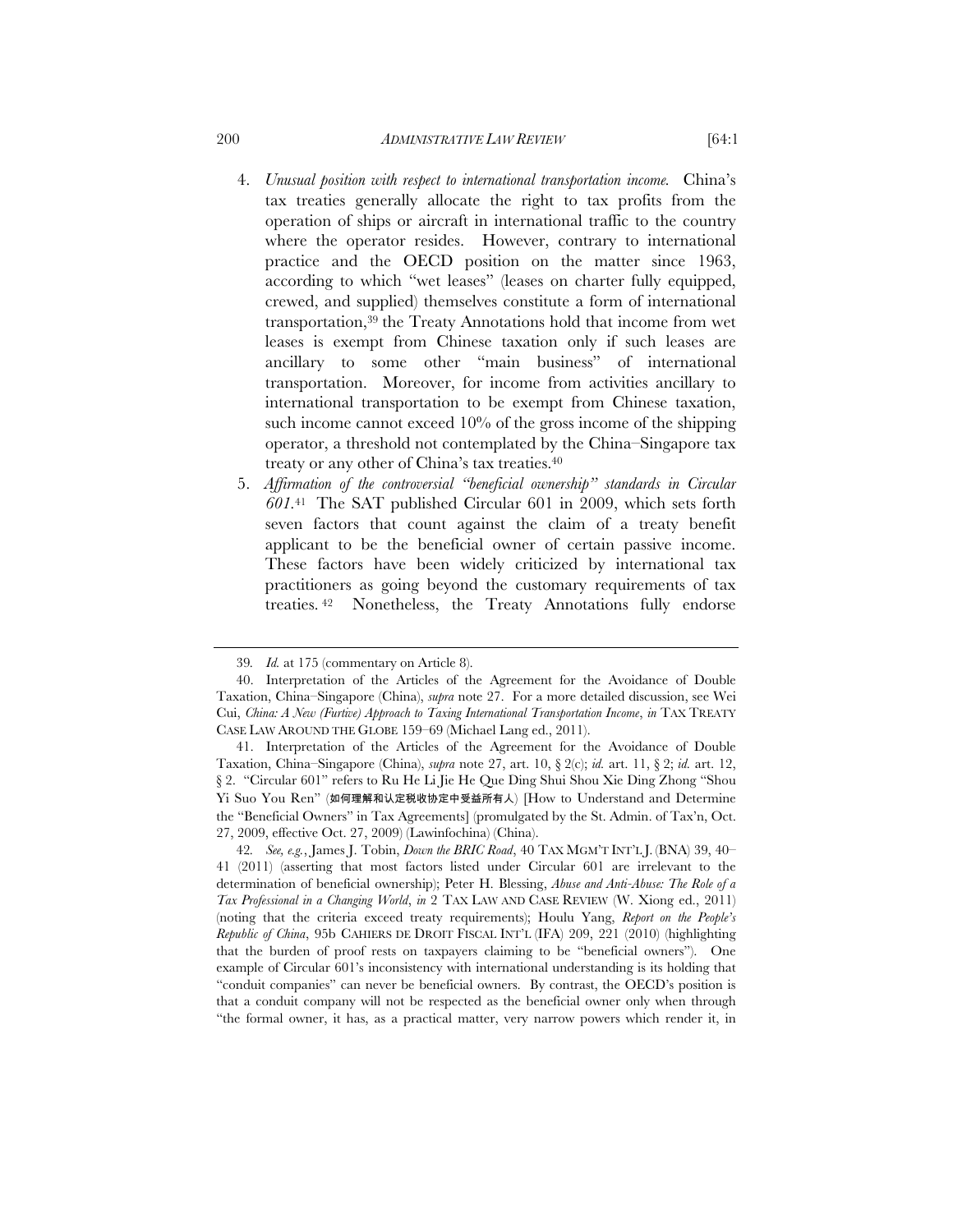Circular 601's approach.

The above is not an exhaustive list of the aspects of the Treaty Annotations that may be viewed as inconsistent with common interpretations of tax treaties. But it should be clear that the items in the list cover diverse issues and cannot be explained in terms of a single policy concern, such as international anti-avoidance, or even through a set of coherent policy concerns other than expanding China's tax base. 43 Moreover, even though China is not an OECD member country, and even though the OECD Commentaries do not have the status of "legally binding international instruments,"44 the SAT, in drafting the Treaty Annotations and elsewhere, tends to borrow very extensively from the OECD Commentaries in elaborating China's treaty policy, occasionally explicitly citing these commentaries.45 International practice as reflected in the OECD Commentaries thus likely forms an essential background to the SAT's understanding of treaty provisions (in addition, presumably, to the understanding of many of China's treaty partners) when it negotiates them. The deviant SAT interpretations therefore cannot be attributed to a systematic, alternative set of treaty policies.

SAT documents that conflict with tax treaty provisions are not limited to those that explicitly pursue treaty interpretation. There are others that do not ostensibly address the application of tax treaties but, if implemented without modification, would arguably constitute treaty breaches. A good example of this latter type is the hugely controversial Circular 698.46 China taxes capital gains derived from any transfer of the shares of a Chinese

relation to the income concerned, a mere fiduciary or administrator acting on account of the interested parties." *OECD Model Convention*, *supra* note 18, at 188 (commentary on Article 10).

<sup>43.</sup> For example, items 1, 3, and 4 do not implement any antiavoidance agenda, and while items 1 and 3 may simplify administration, 4 renders it more complex.

<sup>44</sup>*. OECD Model Convention*, *supra* note 18, at 14. *See generally* Hugh J. Ault, *The Role of the OECD Commentaries in the Interpretation of Tax Treaties*, *in* ESSAYS ON INTERNATIONAL TAXATION 61, 61–68 (Herbert H. Alpert & Kees van Raad eds., 1993).

<sup>45</sup>*. See, e.g.*, Guan Yu Shui Shou Xie Ding Chang She Ji Gou Que Ding Deng You Guan Wen Ti (关于税收协定常设机构认定等有关问题) [Relevant Issues About the Determination of Permanent Establishments in Tax Agreements] (promulgated by the St. Admin. of Tax'n, Mar. 14, 2006, effective Mar. 14, 2006) (Lawinfochina) (China) (referring explicitly to OECD Commentaries). *See generally* Wei Cui, *China*, *in* THE IMPACT OF THE OECD AND THE UN MODEL CONVENTIONS ON BILATERAL TAX TREATIES (Michael Lang ed., forthcoming 2012).

<sup>46.</sup> Jia Qiang Fei Ju Min Qi Ye Gu Quan Zhuan Rang Suo de Qi Ye Suo De Shui Guan Li (加强非居民企业股权转让所得企业所得税管理) [Strengthening the Administration of Enterprise Income Tax on Non-resident Enterprises' Equity Transfer Income] (promulgated by the St. Admin. of Tax'n, Dec. 10, 2009, effective Jan. 1, 2008) (Lawinfochina) (China).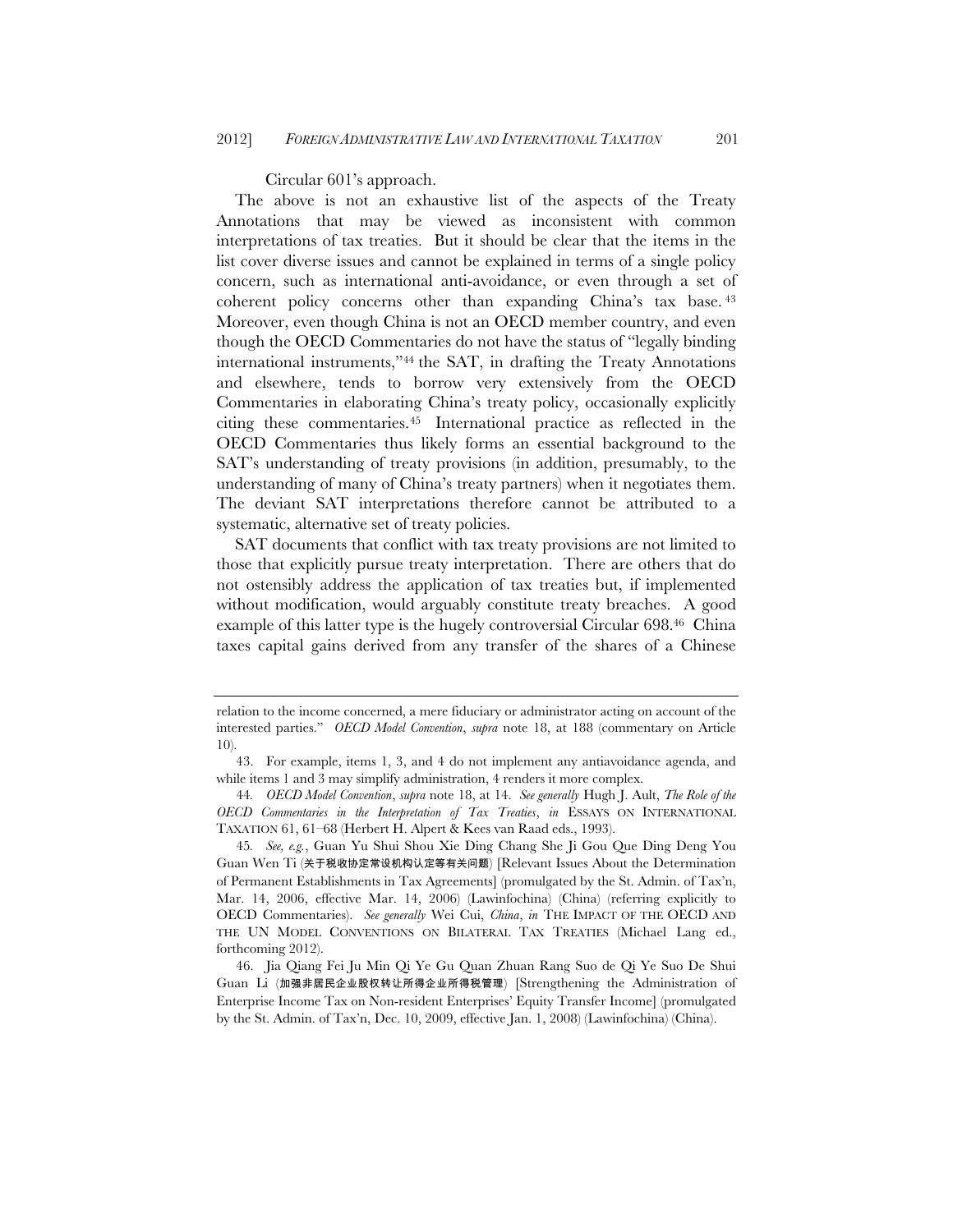company by a foreign entity.<sup>47</sup> As in other countries that attempt to implement such a regime, Chinese tax authorities must confront the fact that foreigners may try to avoid the tax, when nontax considerations permit, by transferring the equity of an offshore parent (direct or indirect) and not the equity interest in a Chinese company directly. On its face, Circular 698 attempts to identify such arrangements by requiring the disclosure of indirect transfers where the holding company transferred is located in a low-tax jurisdiction. It also provides that offshore holding companies may be disregarded if their use lacks economic substance. However, the disclosure requirement has no statutory basis under Chinese domestic law because the latter does not contemplate jurisdiction over foreigners who have no Chinese-source income.48 Moreover, where either the offshore holding company or the transferor of the shares of the offshore company is a resident of a treaty partner country, the tax treaty between China and that treaty partner country would typically preclude Chinese taxation of the capital gains from the transfer of the shares.49 Indeed, the disregard of a holding company in contravention of treaty provisions on capital gains has been explicitly highlighted by the OECD as a form of treaty override.<sup>50</sup>

# II. THE LEGAL EFFECT OF INFORMAL ADMINISTRATIVE PRONOUNCEMENTS

Overall, the SAT rules set forth in Circular 698, the Treaty Annotations,

<sup>47.</sup> Zhonghua Renmin Gongheguo Qiye Suo de Shui Fa (中华人民共和国企业所得税法) [Enterprise Income Tax Law] (promulgated by the Nat'l People's Cong., Mar. 16, 2007, effective Jan. 1, 2008) arts. 3–4 (Lawinfochina) (China); Zhonghua Renmin Gongheguo Qiye Suo de Shui Fa Shi Shi Tiao Li (中华人民共和国企业所得税法实施条例) [Regulation on the Implementation of the Enterprise Income Tax Law] (promulgated by the St. Council, Dec. 6, 2007, effective Jan. 1, 2008) art. 7(3) (Lawinfochina) (China); Zhong Zhonghua Renmin Gongheguo Qiye Suo de Shui Fa Shi Shi Tiao Li (中华人民共和国企业所得税法实施条例) [Regulation on the Implementation of the Enterprise Income Tax Law of the People's Republic of China] (promulgated by the St. Council, Dec. 6, 2007, effective Jan. 1, 2008) art. 91(1) (Lawinfochina) (China).

<sup>48</sup>*. See* Wei Cui, *The Unauthorized Decision to Tax Indirect Equity Transfers in China*, 2 DIRITTO E PRATICA TRIBUTARIA INTERNAZIONALE 1075, 1077 (2010).

<sup>49.</sup> This is typically due to the residual clause of the capital gains article of tax treaties, which precludes taxation of capital gains other than in transactions specifically enumerated in the article. *See, e.g.*, *OECD Model Convention*, *supra* note 18, art. 13(5).

<sup>50</sup>*. OECD Report on Treaty Override*, *supra* note 5, paras. 31–33. Under Chinese domestic law, because the SAT fails to specify in Circular 698 (or elsewhere) what would constitute sufficient economic substance to prevent it from disregarding a holding company, while at the same time shifts the burden of proof to the private party, it is questionable whether the application of Circular 698 would be sustained in court.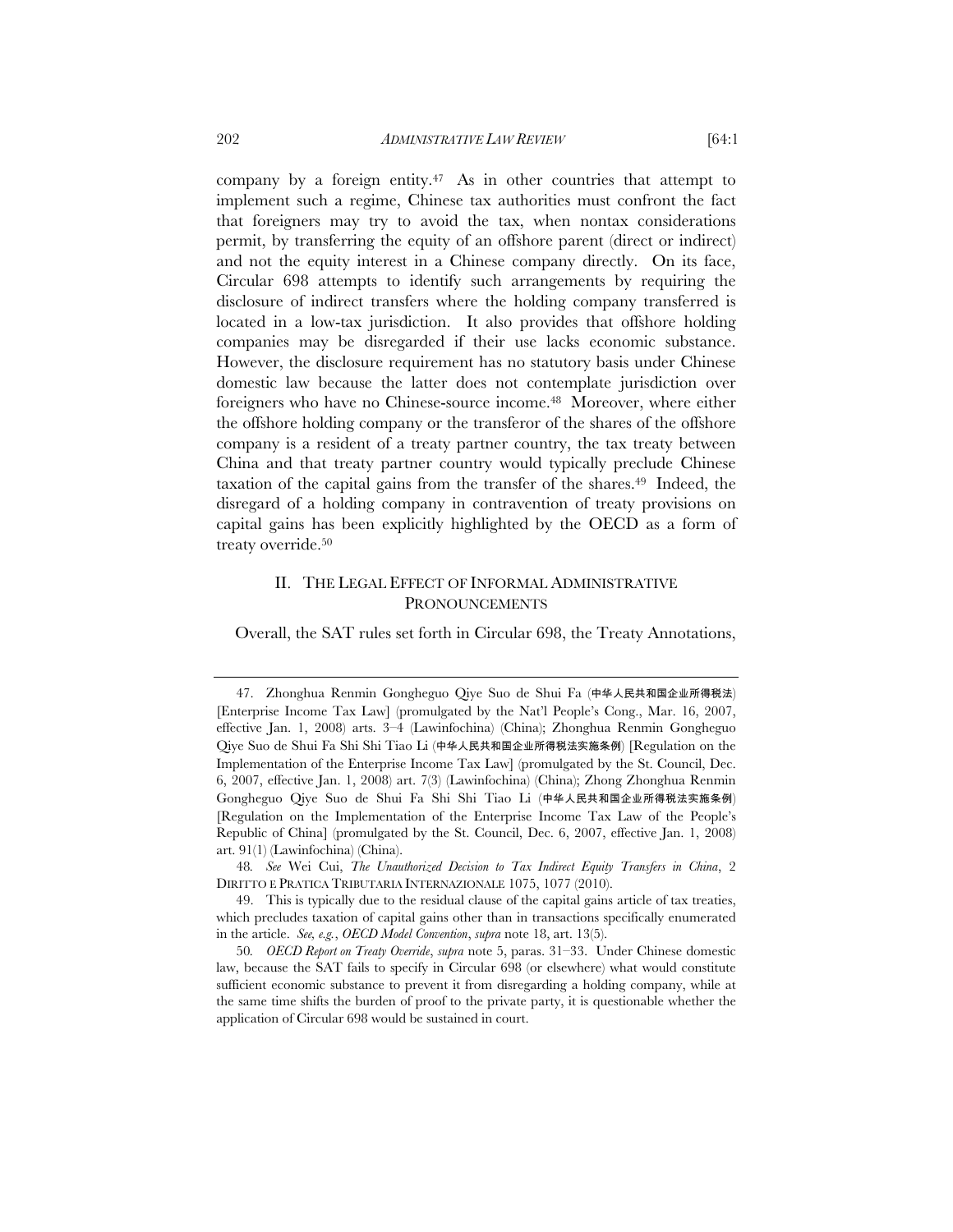and the numerous SAT documents cited and reaffirmed in the Treaty Annotations raise serious questions about China's willingness to adhere to its treaty obligations. Indeed, the bulk of international tax discussions about China in the last year has centered on these rules.<sup>51</sup> What has been little discussed, however, is the very weak legal effect the documents setting out these rules possess.

Circulars 601 and 698, as well as a number of other circulars the positions of which the Treaty Annotations affirm, take the form of so-called "SAT correspondences" (*guoshuihan*).52 According to the relevant SAT internal manual, SAT correspondences may be used for "clarifications and interpretations of *ordinary questions* in the implementation of tax policies and methods of collection."53 They may also be used for a wide variety of internal administrative purposes.54 In the last decade, it was not unusual for the SAT to issue over 1,200 or 1,300 SAT correspondences a year, most of which remain unpublished because they have no general relevance for taxpayers. 55 Because of their miscellaneous administrative uses, the issuance of SAT correspondences does not require the SAT's ministry-level

<sup>51.</sup> This is not to say that conflicts between SAT rules and common treaty interpretation are new. *See infra* note 130 and accompanying text (citing two SAT documents from the 1990s).

<sup>52</sup>*. See, e.g.*, Zhi Xing Shui Shou Xie Ding Gu Xi Tiao Kuan You Guan Wen Ti (执行税 收协定股息条款有关问题) [Issues Concerning the Application of the Dividend Clauses of Tax Agreements] (promulgated by the St. Admin. of Tax'n, Feb. 20, 2009, effective Feb. 20, 2009) (Lawinfochina) (China); Zhi Xing Shui Shou Xie Ding Te Xu Quan Shi Yong Fei Tiao Kuan You Guan Wen Ti (执行税收协定特许权使用费条款有关问题) [Issues Relevant to the Execution of the Royalty Clauses of Tax Treaties] (promulgated by the St. Admin. of Tax'n, Sept. 14, 2009, effective Oct. 1, 2009) (Lawinfochina) (China); Execution of the Royalty Clauses of Tax Treaties (promulgated by the St. Admin. of Tax'n, Sept. 14, 2009, effective Oct. 1, 2009) (China); Administering Tax Treaty Provisions (promulgated by the St. Admin. of Tax'n, Jan. 26, 2010, effective Jan. 16, 2010) (China); *see also* Imposition of Tax on Rental Income Derived by PanAmSat from Leasing Satellite Communication Lines to CCTV (promulgated by the St. Admin. on Tax'n, Aug. 19, 1999, effective Aug. 19, 1999) (Lawinfochina) (China).

<sup>53.</sup> Implementation Measures for the Processing of Official Documents of All Tax Agencies of China (promulgated by the St. Admin. of Tax'n, Oct. 9, 2004, effective Oct. 9, 2004) art. 29 (China) (emphasis added).

<sup>54.</sup> These include nonlegal administrative instructions to lower-level agencies, partial or temporary budgetary adjustments for tax agencies, recommendations or reprimands of staff members, and correspondence with other government agencies. *Id.*

<sup>55.</sup> For instance, for the first six months of 2010, over three hundred SAT correspondences were issued, of which fewer than sixty are currently publicly available in the legal database China Law Info. CHINA LAW INFO, http://chinalawinfo.com (last visited Feb. 12, 2012). Even fewer are available at the SAT's website for the publication of rules. *See* ST. ADMIN. OF TAX'N, http://www.chinatax.gov.cn/n8136506/n8136593/ n8137537/n8138502/index.html (last visited Jan. 23, 2012).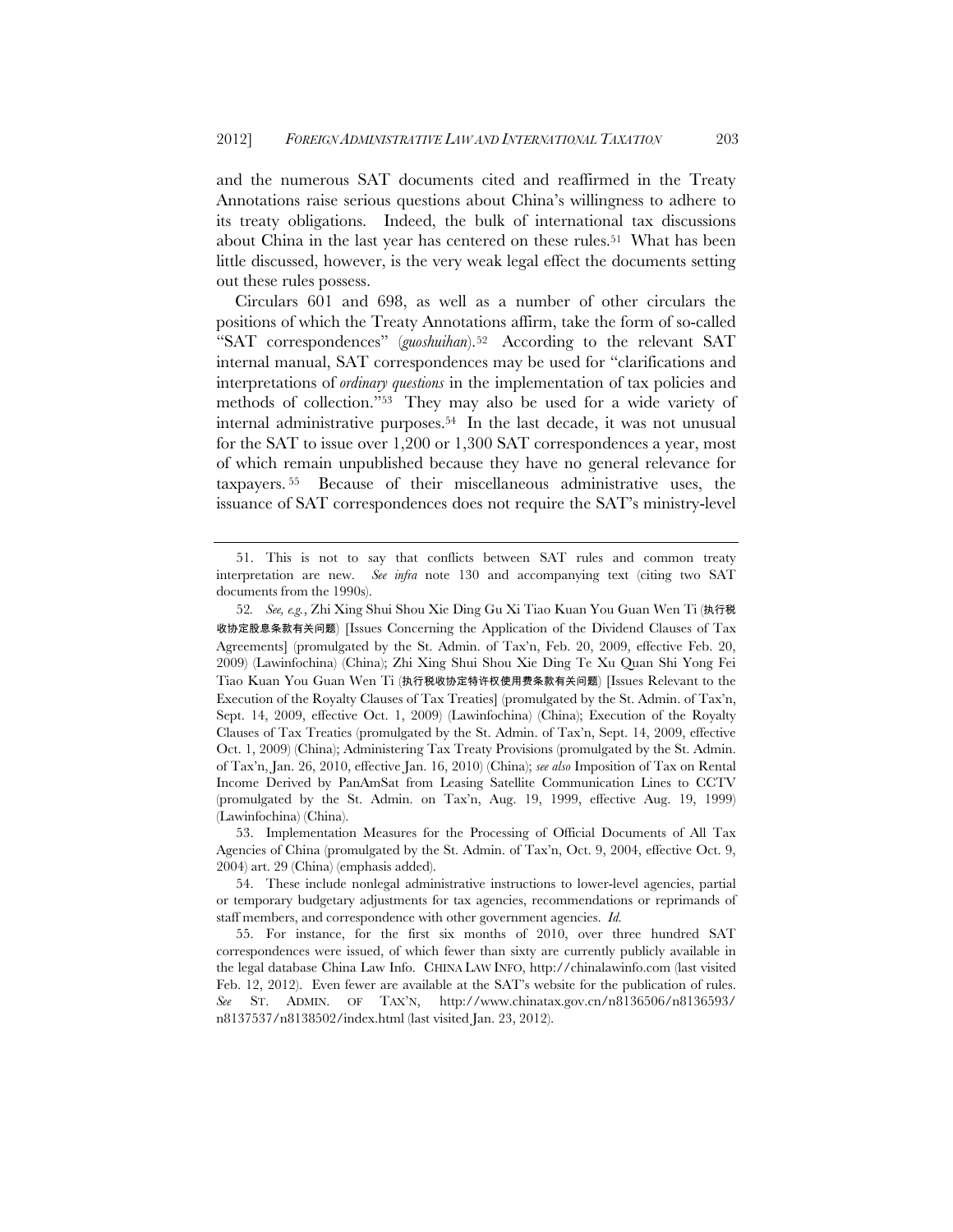approval and generally is not even deliberated at the level of departments within the  $SAT<sup>56</sup>$ . They may be drafted by only one or two  $SAT$  staff members and signed by one senior (department-level) official. Moreover, because of the SAT's internal organization, it is not unusual for an SAT correspondence in the international tax area to be issued without review by the part of the SAT in charge of tax treaties. Most SAT correspondences are also not reviewed by the Legal Department. It is also not uncommon for SAT correspondences to be quietly withdrawn. The procedures for issuing SAT correspondences, in other words, were never designed for documents that set forth new substantive tax rules of general applicability, let alone ones that break new grounds in international taxation.

If the use of SAT correspondences were to be analogized to IRS practice,57 the small number of staff members involved in producing an SAT correspondence, their low rank, and the tentative nature of the positions in such documents all render them similar to IRS private letter rulings (PLRs), although PLRs are applicable only to particular taxpayers. Their routine use makes them similar to the miscellaneous array of IRS internal memoranda. The lack of involvement of the SAT Legal Department, however, renders them different from any document issued by the IRS Offices of Chief and Associate Chief Counsels—that is, any document that is regarded as having the value of legal guidance in the United States. In any case, the status of SAT correspondences within the SAT rulemaking system is almost certainly lower than that of revenue rulings and revenue procedures in the IRS system.

Much of the buzz over "what China is doing" within the international tax community, therefore, in reality concerns only the views of a few SAT officials, which have not been elevated to more solid legal form. Much the same can be said of the only slightly higher-level "SAT issuances" (*guoshuifa*), which in past SAT practice were used, in addition to many internal bureaucratic purposes,58 to provide "adjustments and supplements

<sup>56.</sup> The SAT currently has thirteen departments, of which the Bureau of Policies & Legislation and the International Taxation Department are two. *See* Guo Jia Shui Wu Zong Ju Zhu Yao Zhi Ze Nei She Ji Gou He Ren Yuan Bian Zhi Gui Ding (国家税务总局主要职责内 设机构和人员编制规定) [Provisions on the Main Functions, Internal Bodies and Staffing of the State Administration of Taxation] (promulgated by the St. Council, July 10, 2008, effective July 10, 2008) (Lawinfochina) (China). Within a department there are typically several sections: for example, the Treaty Section and the Non-Resident Section are two sections within the International Tax Department.

<sup>57.</sup> For the use of different types of regulatory documents by the U.S. Treasury and IRS, see generally Donald L. Korb, *The Four R's Revisited: Regulations, Rulings, Reliance, and Retroactivity in the 21st Century: A View from Within*, 46 DUQ. L. REV. 323 (2008).

<sup>58.</sup> These include setting out general plans for tax collection, prescribing work protocols, setting annual agency budgets, issuing special awards or reprimands to staff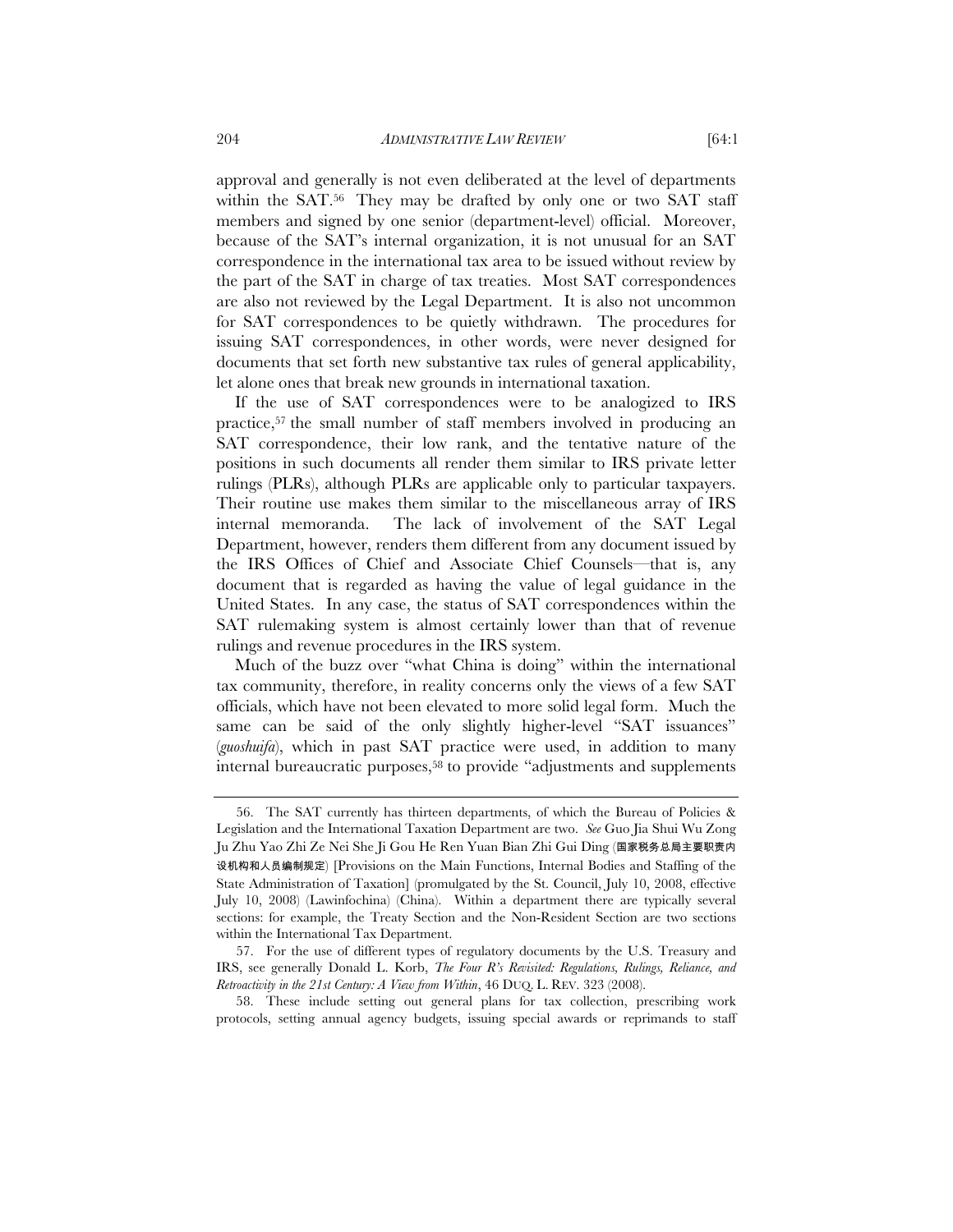to tax policies and methods of collection, as well as clarifications and interpretations for important questions in the implementation" of such policies and methods."59 The Treaty Annotations took the form of a SAT issuance, $60$  and that is why they are, in an important sense, procedurally invalid. By the end of 2009, the SAT decided the procedures for issuing substantive tax rules and interpretations through SAT issuances and correspondences were so dysfunctional that they had to be completely revamped.61 In a major new ministerial regulation, the SAT required that any "tax regulatory document" "prescrib[ing] the rights and obligations of taxpayers" must be published and compiled in a "SAT bulletin" (*gonggao*) format.62 To qualify as a bulletin, guidance must go through a special set of procedures. The new regulation took effect on July 1, 2010. The Treaty Annotations were adopted on July 26, 2010, and released to the public in September 2010.63 Not only did the Annotations not assume the SAT bulletin format or satisfy the procedural requirements, but they were also characterized by other formal oddities.<sup>64</sup> In light of the very recent SAT regulation, therefore, the Treaty Annotations cannot have the effect of "prescribing the rights and obligations of taxpayers."65

61. For a glimpse of the internal discussions that led to this decision, see CHINA TAXATION PRESS, ANNOTATIONS ON ADMINISTRATIVE MEASURES FOR FORMULATING REGULATORY DOCUMENTS IN TAXATION 4–20 (Li Sanjiang ed. 2010).

62. Shui Shou Gui Fan Xing Wen Jian Zhi Ding Guan Li Ban Fa (税收规范性文件制定管 理办法) [Administrative Measures for the Formulation of Tax Regulatory Documents] (promulgated by the St. Admin. of Tax'n, Feb. 10, 2010, effective July 1, 2010) art. 2 (Lawinfochina) (China).

63. Interpretation of the Articles of Agreement for the Avoidance of Double Taxation, China–Singapore (China), *supra* note 27.

64. For instance, as widely noted by Chinese tax practitioners, it did not state its own effective date.

65. In a bulletin, the SAT listed the Treaty Annotations as an effective "regulatory document," presumably in an attempt to establish its legitimacy in binding taxpayers. Regarding the Publication of the List of Currently Effective Tax Regulatory Documents (promulgated by the St. Admin. of Tax'n, Dec. 13, 2010) (Lawinfochina) (China) However,

members, making other important internal announcements, and so on. Implementation Measures for the Processing of Official Documents of All Tax Agencies of China (promulgated by the St. Admin. of Tax'n, Oct. 9, 2004, effective Oct. 9, 2004) art. 29 (China).

<sup>59</sup>*. Id.*

<sup>60</sup>*. See* Shui Shou Xie Ding Chang She Ji Gou Ren Ding Deng You Guan Wen Ti (税 收协定常设机构认定等有关问题) [Relevant Issues About the Determination of Permanent Establishments in Tax Agreements] (promulgated by the St. Admin. of Tax'n, Mar. 14, 2006, effective Mar. 14, 2006) (Lawinfochina) (China); Implementation Measures for the Processing of Official Documents of All Tax Agencies of China (promulgated by the St. Admin. of Tax'n, Oct. 9, 2004, effective Oct. 9, 2004) art. 29 (China). Like SAT Correspondences, many SAT Issuances are not published.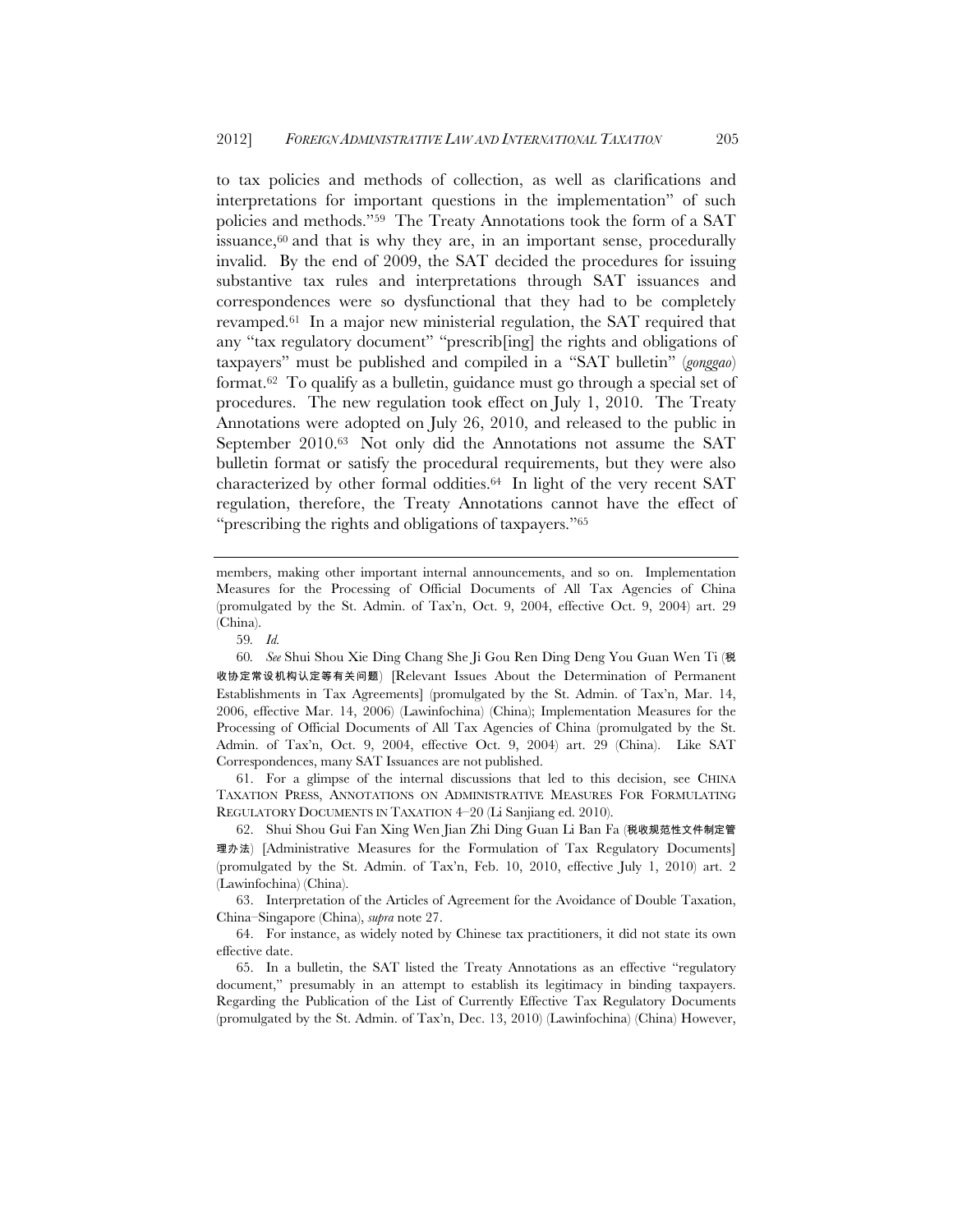More fundamentally, SAT correspondences, issuances, and even bulletins all lack the binding effect of law, in accordance with the Law on Legislation and the Chinese Supreme People's Court's interpretation of the Administrative Litigation Law. This legal perspective on the formal character of SAT's policy documents will be elaborated upon in Part IV below. From an institutional perspective, SAT informal rules are the products of very devolved rulemaking—it can often be questioned whether they even represent the view of a department within the SAT, and it is almost certain that they do not represent the view of the SAT as a ministry, let alone that of the State Council or the National Legislature. Indeed, this fact about how the rules are made may explain the pattern of treaty violations noted earlier—i.e., an array of measures that expand China's taxing rights without a core policy agenda, adopted against a background of heavy reliance on international practice and norms to articulate China's treaty policy.

If agency rules so casually produced as those discussed above could constitute sources of law in China, one would have to conclude that China, for all intents and purposes, does not have an administrative law system. That conclusion is wrong because the premise is wrong. The next two Parts will offer a more systematic review of the place of tax treaties in the Chinese legal system, on the one hand, and the SAT rules surveyed above, on the other. The very clear conclusion is that while tax treaties are both internationally binding and binding under China's domestic law, the SAT informal documents, especially where they conflict with tax treaties and with domestic law, are not legally binding and may be discarded—in theory and in actual practice—upon administrative or judicial review. This illustrates how, without taking another country's legislative and administrative law framework into account, perceptions of what constitutes tax "law" in another country can be radically misleading.

### III. THE PLACE OF TAX TREATIES IN THE CHINESE LEGAL SYSTEM

Understanding devolved lawmaking, it turns out, is crucial for understanding the place of tax treaties in China's legal system as well. In design and also (though to a lesser extent) in practice, the conclusion of tax treaties in China lies far above the sphere of SAT bulletins, issuances, and correspondences. According to the Chinese Constitution, the State Council has the power to conclude treaties and agreements with foreign states.<sup>66</sup>

it is not clear that one regulatory document can restore legitimacy to another when the latter is procedurally invalid under the terms of a higher, formal regulation. The weak legal effect of regulatory documents is discussed further in Part IV, *infra*.

<sup>66.</sup> XIANFA art. 89 § 9 (1982) (China).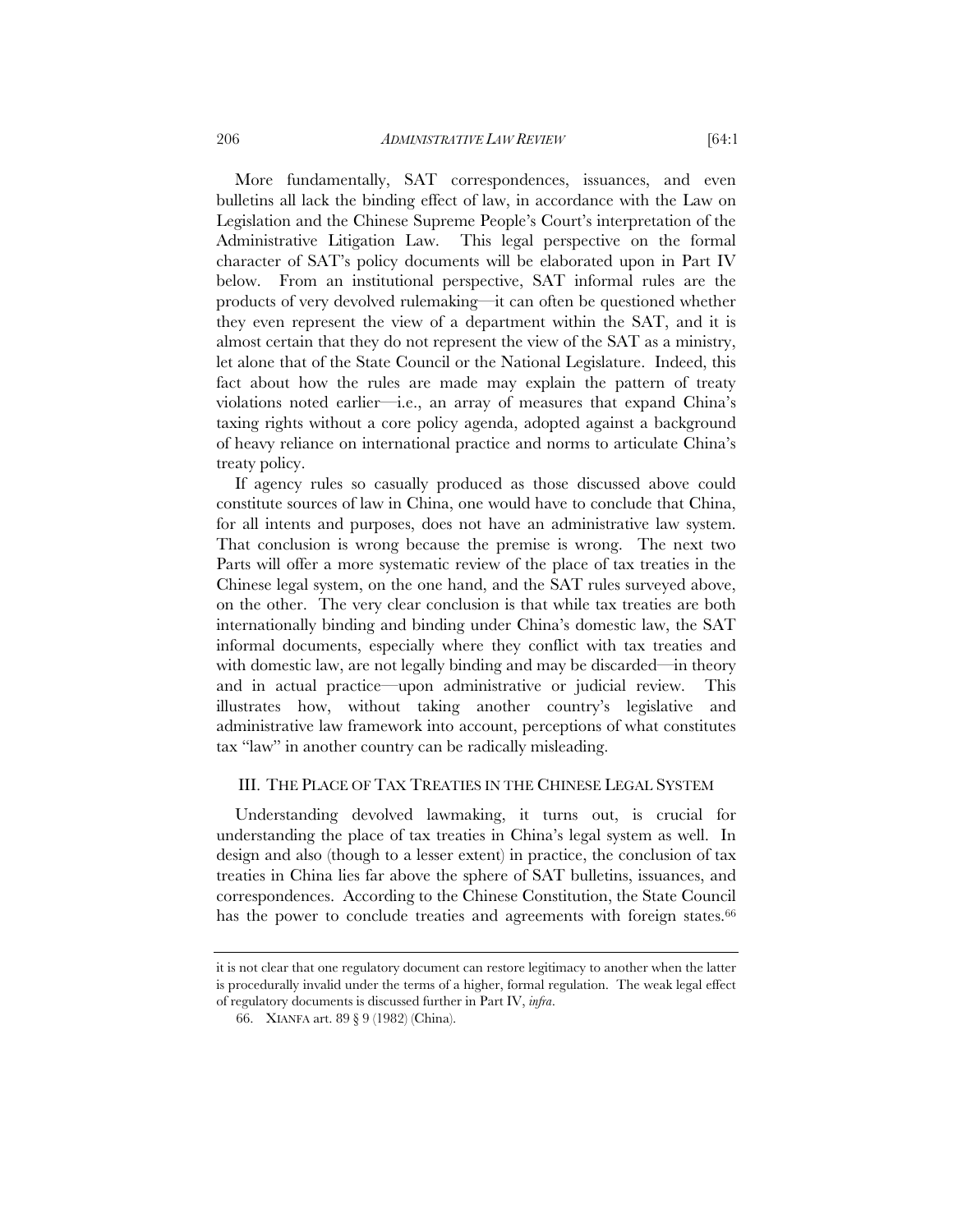But the Standing Committee of the National People's Congress (NPCSC) exercises the power "to decide on the ratification or abrogation of treaties and important agreements concluded with foreign states."67 The power to conclude and the power to ratify or abrogate treaties are enumerated in parallel with other lawmaking powers of the State Council and the NPCSC, respectively. Some Chinese scholars have argued that, consequently, treaties ratified by the NPCSC have the same effect of law as statutes adopted by that legislative body, whereas treaties merely concluded by the State Council would have the status of regulations issued by that executive body.68 For reasons we will now detail, such a view would cast significant doubt over the legal effectiveness of most of China's (tax and nontax) treaties.

The Law on the Procedure of the Conclusion of Treaties (LPCT)69 specifies what treaties and agreements require the NPCSC's ratification. The enumerated categories do not explicitly refer to treaties relating to taxation,70 but one category, including treaties and agreements which contain stipulations that diverge from the (statutory) laws of the People's Republic of China  $(PRC),<sup>71</sup>$  potentially implicates tax treaties.<sup>72</sup> Since tax treaties by their nature limit the taxing power of the contracting states under domestic law, a literal reading of this provision seems to imply that all tax treaties, insofar as they modify statutory tax law, require National

70. The enumerated categories include: (1) treaties of friendship and cooperation, treaties of peace, and other treaties of a political nature; (2) treaties and agreements concerning territory and delimitation of boundary lines; (3) treaties and agreements relating to judicial assistance and extradition; (4) treaties and agreements which contain stipulations inconsistent with the laws of the PRC; (5) treaties and agreements which are subject to ratification as agreed by the contracting parties; and (6) other treaties and agreements subject to ratification. *Id.* art. 7.

71. In Chinese, the same term *falü* is used both for (i) law in the broad sense of rules having legal effect and (ii) laws and decisions adopted by the National People's Congress (NPC) or the Standing Committee of the National People's Congress (NPCSC). Where law in this latter sense is relevant, this Article uses the term *statute* or (*statutory*) *law*.

72. None of China's tax treaties specifically requires legislative ratification on China's part. *See* Procedure of the Conclusion of Treaties art. 7 § 5 (China). Category 6, the residual category, has not received any elaboration as to its meaning, and can be assumed not to apply to tax treaties. *See id*. art 7 § 6.

<sup>67</sup>*. Id*. art. 67 § 14.

<sup>68</sup>*. See, e.g.*, Yongwei Liu, *Important and Unimportant Treaties: A Discussion of the Importance of Tax Treaties*, 26 TRIB. POL. SCI. & L. 171, 171–78 (2008); Zhang Liang, *Revisiting the Application of the WTO Agreement in China*, *available from* www.chinalawinfo.com.

<sup>69.</sup> Zhonghua Renmin Gongheguo Di Jie Tiaoyue Cheng Xu Fa (中华人民共和国缔结条 约程序法) [Procedure of the Conclusion of Treaties] (promulgated by the Standing Comm., Dec. 28, 1990, effective Dec. 28, 1990) art. 3 (Lawinfochina) (China).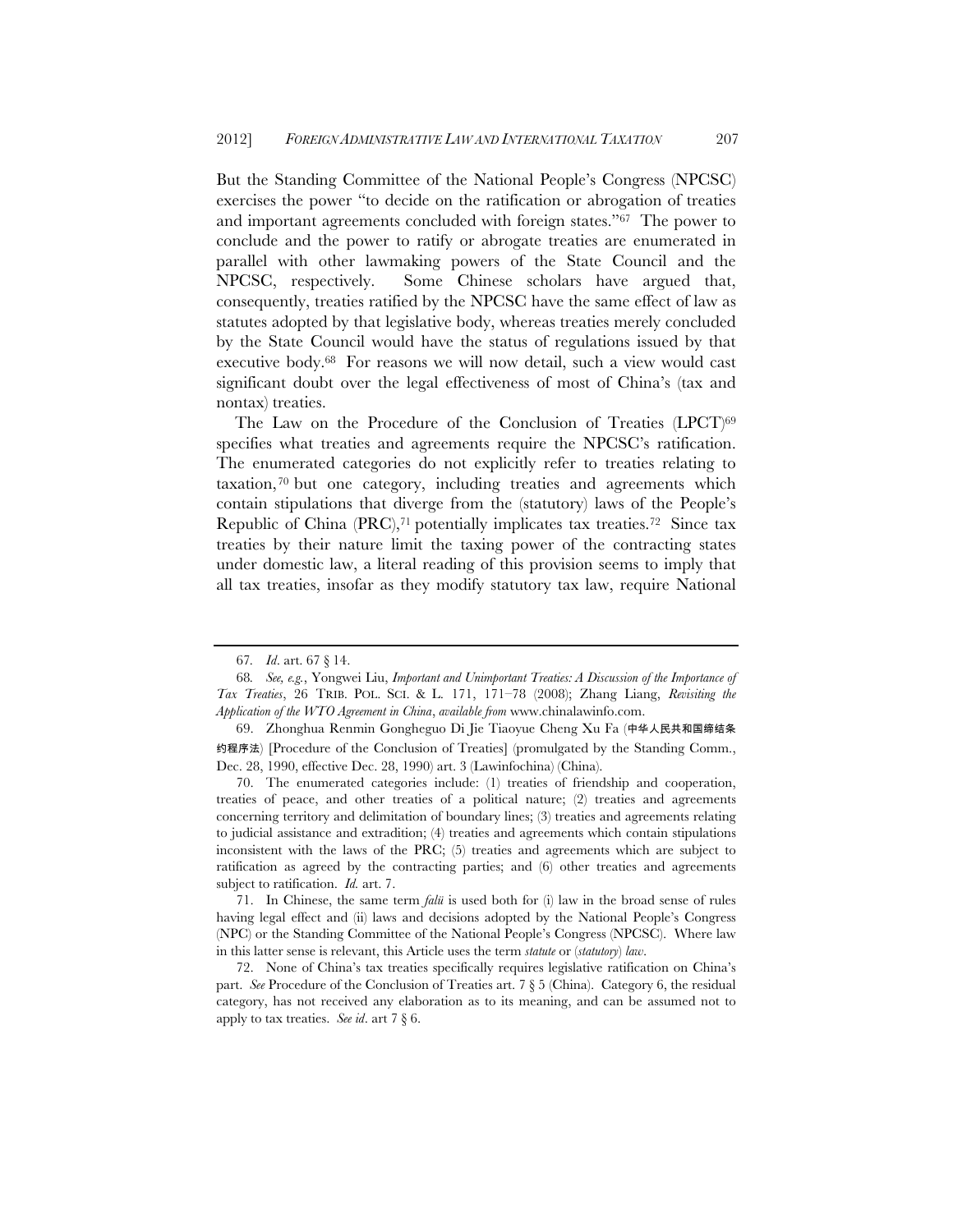People's Congress (NPC) ratification.<sup>73</sup> An argument for this reading is that the executive branch should not be able to modify domestic statutory law without the agreement of the legislative branch. However, for tax treaties, the Chinese government has not followed this reading of the requirements for ratification nor has it offered any public explanation of its reasons for not doing so. Instead, in the tax area, the executive branch has adopted procedures in the LPCT that apply to the drafting and negotiation of treaties where NPC ratification is not required.

Under such procedures, the general rule is for the departments concerned under the State Council to negotiate and prepare a draft treaty and then submit it to the State Council "for examination and decision."74 However, later in the same statute, it states, "with respect to agreements concerning specific business affairs, with the consent of the State Council, the draft agreement of the Chinese side shall be examined and decided upon by the departments concerned under the State Council or in consultation with the Ministry of Foreign Affairs when necessary."75 In such latter cases, the concluded treaties merely have to be filed with the State Council, without the need of the latter's approval.<sup>76</sup> It is not entirely clear into which of these two categories—agreements requiring the State Council's decision, or "agreements concerning specific business affairs" tax treaties fall. Some scholars have claimed that tax treaties are concluded by the MOF or SAT alone,<sup>77</sup> citing as evidence, for example, that the conclusion of new tax treaties has generally been announced by the SAT, and rarely by the State Council.78 Others, however, have stated that the conclusion of tax treaties themselves is contingent on the State Council's examination and approval, while other international agreements reached in the treaty implementation process—such as agreements resulting from mutual agreement procedures—are handled by the SAT alone.79

<sup>73.</sup> Some Chinese scholars have argued for such a reading. *See, e.g.*, Xiong Wei, *Tax Treaties and China's Enterprise Income Tax Law*, 5 WUHAN U. L. REV. 2, 35 (2009).

<sup>74.</sup> Procedure of the Conclusion of Treaties art. 5 (China).

<sup>75</sup>*. Id.*

<sup>76</sup>*. Id.* art. 9 (imposing such a filing requirement).

<sup>77</sup>*. See* Liu, *supra* note 68; Liu Yongwei, *The Relation Between Sino-Foreign Tax Treaties and Domestic Tax Law: A Self-Criticism of Relevant Chinese Tax Law Provisions*, 6 WUHAN U. L. REV, 63, 63–68 (2006).

<sup>78.</sup> In terms of signatories, China's tax treaties have been signed by a wide variety of officials, ranging from premiers and vice premiers, to ministers and vice ministers of the SAT, the MOF, or the Ministry of Foreign Affairs (MFA), to ambassadors. All of them, however, could have been acting as authorized representatives of the State Council. *See*  Procedure of the Conclusion of Treaties art. 6 (China) (providing the procedures for such authorization).

<sup>79.</sup> Interview with a Staff Member of the Treaty Section of the Int'l Tax Dep't of the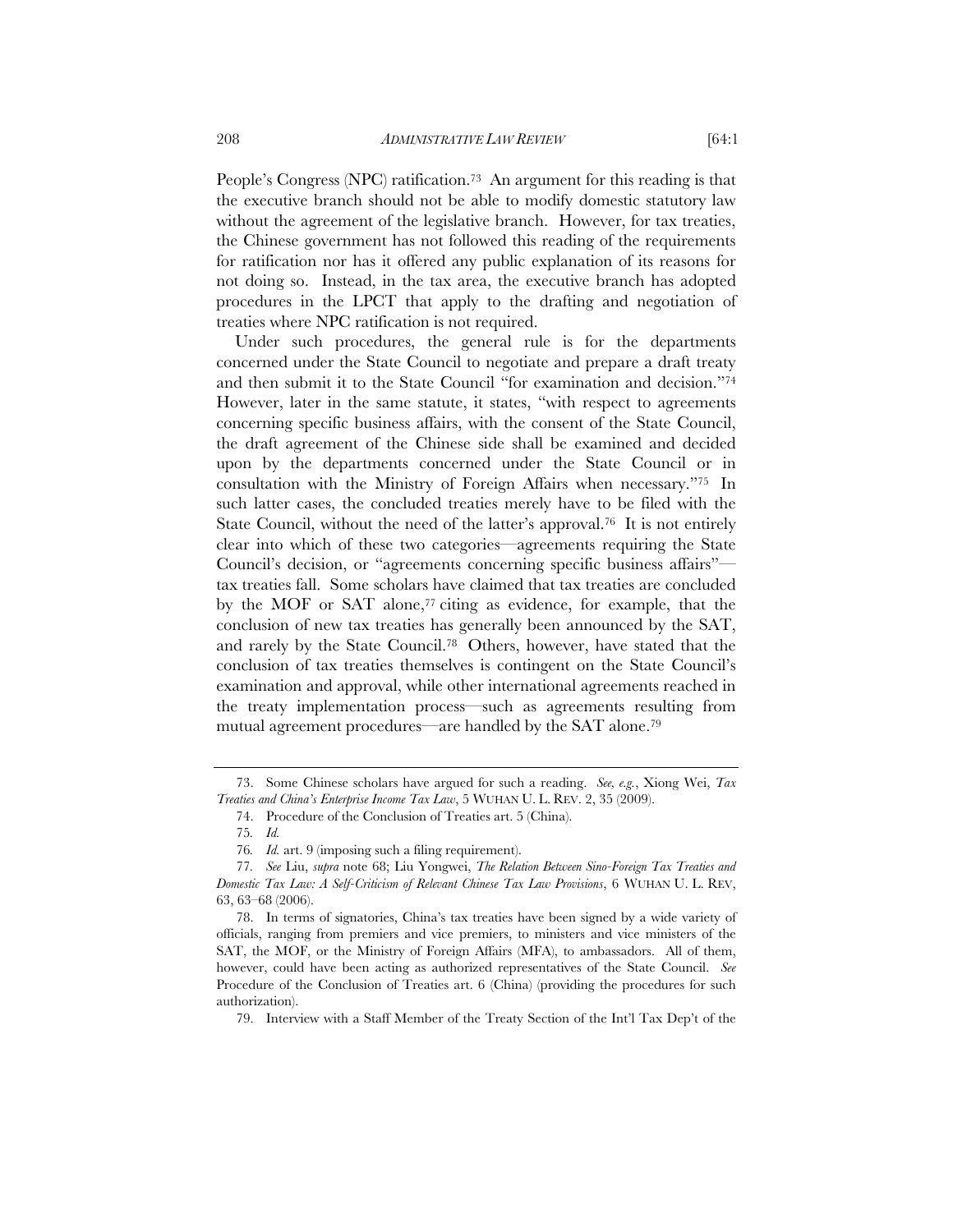In any case, the most important from a legal perspective is the State Council's view that the signing of tax treaties does not require NPCSC ratification. The legislative branch itself appears to have acquiesced to this view. As early as 1981, before China had entered into any income tax treaty, the NPCSC provided in the Foreign Enterprise Income Tax Law80 that the rules in any tax treaty between the PRC government and the governments of other countries should be given superior effect over domestic law.<sup>81</sup> Similar provisions could be found in a successor statute, <sup>82</sup> and in the Law on the Administration of Tax Collection (LATC) adopted in 1992—a statute that applies to the administration of all taxes in China.83 Currently, the superior effect of tax treaties over domestic law is recognized in the EIT Law.84 With the exception of the 1981 law, all of these statutory provisions were enacted with the knowledge that no tax treaty had gone through congressional ratification. At the very least, this suggests that the NPC and NPCSC have consented to the State Council's judgment that, substantively, tax treaties do not require congressional ratification. It may even reflect these legislative bodies' belief that, procedurally, nothing has been amiss in giving tax treaties legal effect under Chinese law.

Statutory acknowledgment that treaties supersede domestic law is by no means limited to the tax area. Other Chinese statutes have broadly provided that China's treaties have superior effect over domestic law and civil litigation matters, except where China has made explicit reservations to treaty provisions.85 Similarly, treaties have superior effect over domestic

82*. Id.* art. 28.

83. Zhonghua Renmin Gongheguo Shui Shou Zheng Shou Guan Li Fa(中华人民共和国 税收征收管理法) [Law on the Administration of Tax Collection] (promulgated by the Standing Comm. Nat'l People's Cong., Sep. 4, 1992, effective as amended May 1, 2001) art. 91 (Lawinfochina) (China).

84. Zhonghua Renmin Gongheguo Qiye Suo De Shui Fa (中华人民共和国企业所得税法) [Enterprise Income Tax Law] (promulgated by the Nat'l People's Cong., Mar. 16, 2007, effective Jan. 1, 2008) art. 58 (Lawinfochina) (China).

85. Zhonghua Renmin Gongheguo Min Fa (中华人民共和国民法通则) [General Principles of the Civil Law] (promulgated by the Nat'l People's Cong., Apr. 12, 1986, effective Jan. 1, 1987) art. 142 (Lawinfochina) (China); Zhonghua Renmin Gongheguo Min Shi Su Song Fa (中华人民共和国民事诉讼法) [Civil Procedure Law] (promulgated by the Nat'l People's Cong., Apr. 9, 1991, effective Apr. 9, 1991) art. 238 (Lawinfochina) (China).

SAT, in Beijing (Feb. 2011) (on file with Author).

<sup>80.</sup> Income Tax Law for Foreign Enterprises (promulgated by the Standing Comm., Dec. 13, 1981, effective Jan. 1, 1982), *replaced by* Zhonghua Renmin Gongheguo Wai Shang Tou Zi Qiye He Wai Guo Qiye (中华人民共和国外商投资企业和外国企业所得税法) [Income Tax Law for Enterprises with Foreign Investment and Foreign Enterprises] (promulgated by the Standing Comm., Apr. 9, 1991, effective July 1, 1991) (Lawinfochina) (China).

<sup>81.</sup> Income Tax Law for Enterprises with Foreign Investment and Foreign Enterprises art. 17 (China).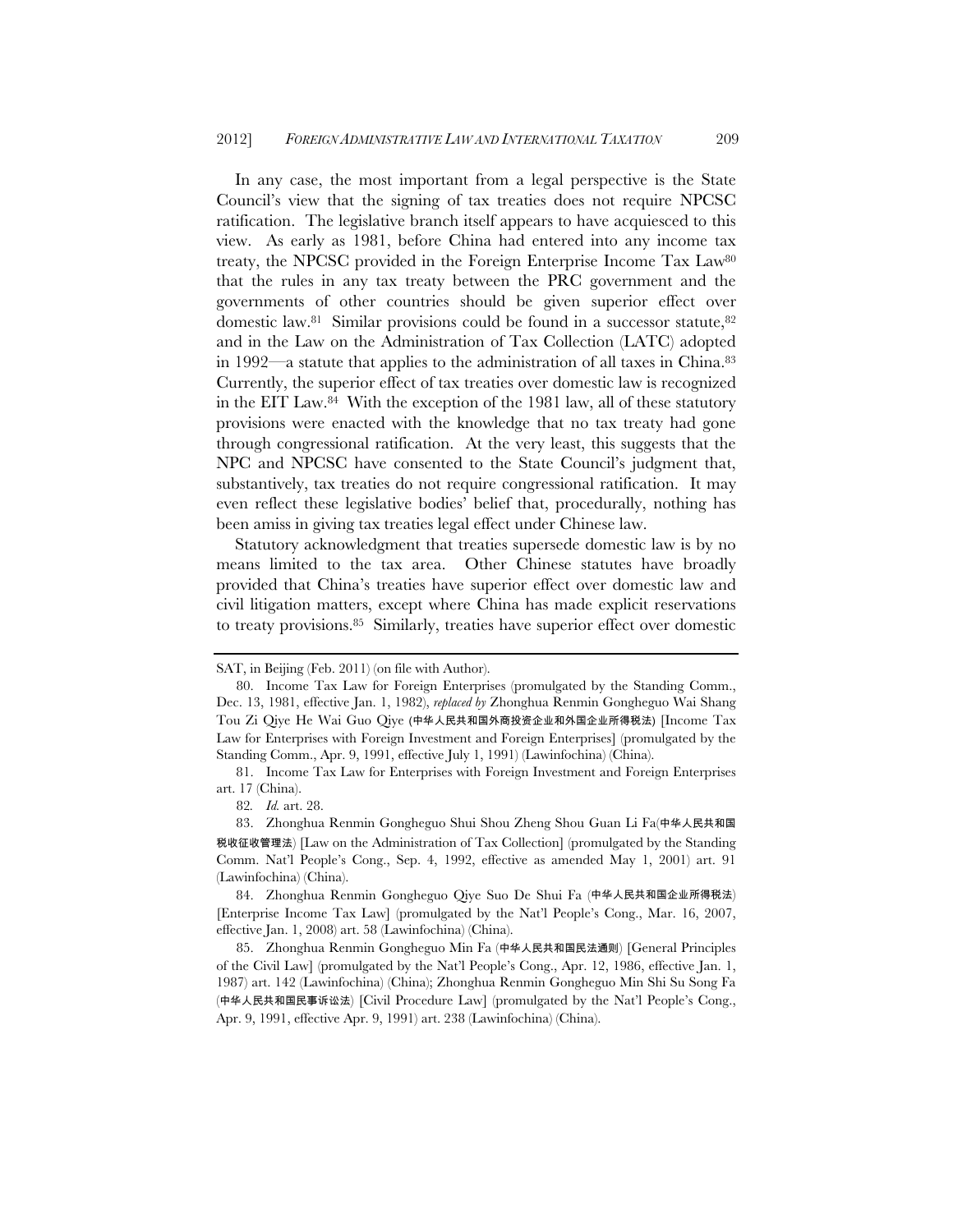law concerning administrative litigation procedure (absent explicit reservations made to the treaties).86 All of these reflect a strong consensus throughout the legislative and executive branches that China is obligated to perform under its treaties regardless of the state of domestic law. As discussed in Part IV, the Chinese judiciary also holds such a view. In all, then, that treaties are binding irrespective of domestic law (other than the Constitution) is unambiguously the Chinese government's position.

Nonetheless, there is an obvious tension in this position: if a treaty concluded by the executive branch—indeed, by a part of the executive branch exercising delegated authority from the State Council and with minimal review—can bind China as a country and have superior effect over Chinese domestic law, then the executive branch can effectively override the legislative branch in lawmaking. This, under Chinese domestic law, they supposedly cannot do.

The Law on Legislation (LL),<sup>87</sup> adopted in 2000, highlights this tension without resolving it. The LL plays an important role in delineating both what rules have the force of law in the Chinese legal system and how conflicts among different rules are to be resolved.88 It applies to the enactment, revision, and nullification of national statutes (by the NPC or NPCSC), "administrative regulations" (by the State Council), 89 local statutes (by legislatures of provincial and certain other subnational jurisdictions), and certain regulations issued by ethnic autonomous regions. It also governs in a similar manner regulations issued by ministries under the State Council ("ministerial regulations") and by certain local governments. These, plus the Constitution, are the only forms of law recognized by the LL, and the creation of such rules constitutes lawmaking in the broad sense. Among these rules, the following hierarchy (in descending order of authority) is stipulated: (i) the Constitution; (ii) national statutes; (iii) State Council regulations; (iv) local statutes (with priority over local regulations but not ministerial regulations); and (v) ministerial and local regulations.<sup>90</sup> A rule lower in rank cannot be applied to the extent it

<sup>86.</sup> Zhonghua Renmin Gongheguo Xing Zheng Su Song Fa (中华人民共和国行政诉讼法) [Administrative Procedure Law] (promulgated by the Nat'l People's Cong., Apr. 4, 1989, effective Oct. 1, 1990) art. 72 (Lawinfochina) (China).

<sup>87.</sup> Zhonghua Renmin Gongheguo Lifa Fa (中华人民共和国立法法) [Law on Legislation] (promulgated by the Nat'l People's Cong., Mar. 15, 2000, effective July 1, 2000) (Lawinfochina) (China).

<sup>88</sup>*. See* ALBERT HUNG-YEE CHEN, AN INTRODUCTION TO THE LEGAL SYSTEM OF THE PEOPLE'S REPUBLIC OF CHINA 95–130 (3d ed. 2004).

<sup>89.</sup> In the following Parts, "administrative regulations" and "State Council regulations" will be used interchangeably.

<sup>90.</sup> There are numerous refinements to the hierarchy stated in the text that are not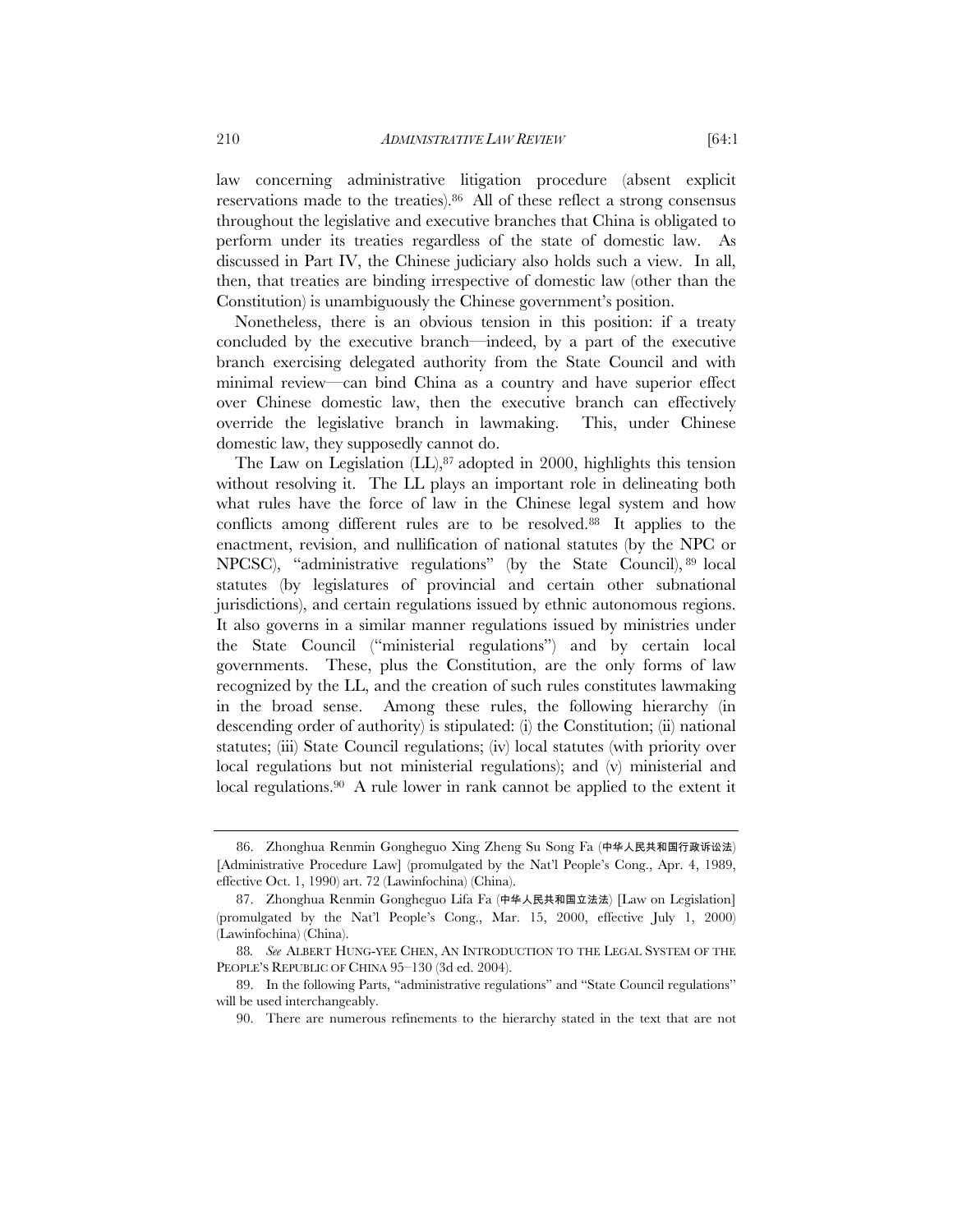conflicts with any rule higher in rank in the hierarchy.

However, the LL makes no mention of treaties and thus gives no explanation of where they fit within its legal order. If only treaties ratified by the NPCSC have the status of statutory law, and if treaties concluded by the State Council or its ministries without ratification possess only the status of State Council or ministerial regulations, then these latter treaties are necessarily inferior in effect to statutory law under the LL. Where they conflict with statutory law, their nonratification would seem to mean they have not been given the effect of law in China. This paradox plagues many treaties and agreements that China has signed or acceded to. The gap in lawmaking procedure has been widely recognized by Chinese scholars of international law, and proposals to amend the LPCT have been studied in recent years by the NPC and the State Council.91 However, as things stand, China's recognition of the binding nature of its treaty obligations is not always reflected in its domestic law mechanisms, and its commitment to its treaty obligations often may be said to operate *in spite of* such mechanisms.

Some may argue that the acknowledgment of the superior effect of treaties in specific statutes, such as the EIT Law and the LATC, serves to remedy the procedural flaw of nonratification of individual treaties. Moreover, it may be argued that this legislative technique provides certainty—especially to foreign investors and foreign governments—as to China's willingness to honor its treaty obligations. How plausible this argument is may be open to debate92 and, in any case, it does not go far enough: China's Individual Income Tax Law has never contained a similar provision regarding the superior effect of treaties. Under this technical argument, China's tax treaties have never operated to limit domestic law under the EIT, a position that few would likely accept.

Perhaps a more compelling argument is the following. The specific statutory statements regarding the superior effect of treaties evidence a

relevant here, as well as rules for resolving conflicts among rules within the same rank in the hierarchy. *See* Law on Legislation arts. 78–88 (China); *see also* CHEN, *supra* note 88, at 96–97, 112.

<sup>91</sup>*. See* REPORT OF THE NPC FOREIGN AFFAIRS COMMITTEE REGARDING THE CONCLUSIONS OF REVIEWING DELEGATES' LEGISLATIVE PROPOSALS SUBMITTED BY THE PRESIDIUM OF THE FIRST MEETING OF THE 11TH NAT'L PEOPLE'S CONG. (Dec. 27, 2008).

<sup>92.</sup> To start, the EIT Law and Law on the Administration of Tax Collection (LATC), as statutes on specific legislative matters, cannot override the general procedures for lawmaking in the Law on Legislation (LL) and the Law on the Procedure of the Conclusion of Treaties (LPCT). Moreover, it would not be plausible to view such statutory provisions regarding the superior effect of treaties as delegating authority to the executive branch to conclude new treaties.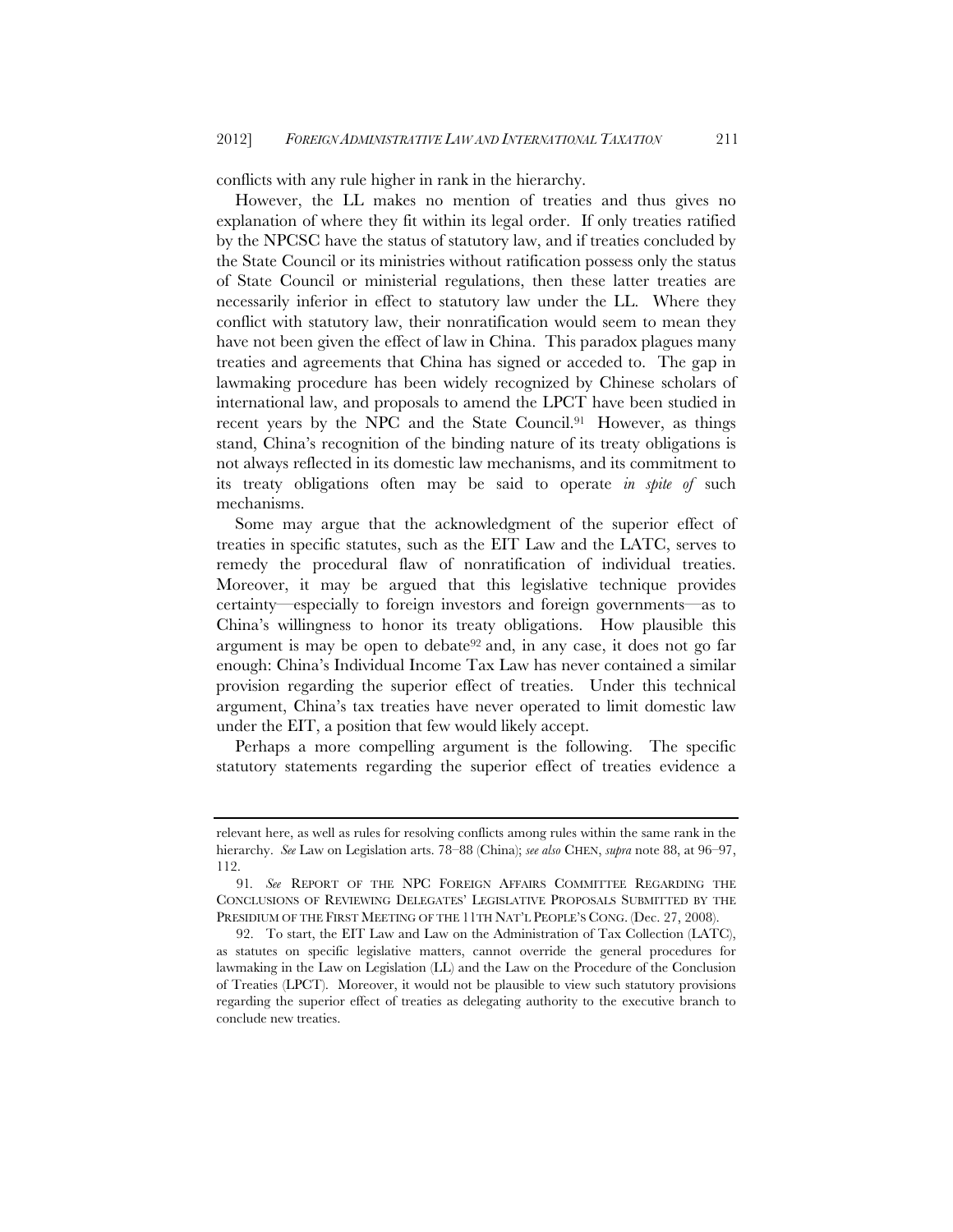general recognition that treaties are binding under China's domestic law,93 regardless of the actual procedures for bringing them into force. This recognition is also shared by the State Council through its acts of concluding binding international treaties and signing the Vienna Convention on the Law of Treaties, and, as will be discussed in Part IV, by the Chinese courts. In other words, the binding effect of treaties is a uniform position adopted throughout the Chinese government. Under this view, tax treaty overrides—in the customary sense of national legislatures intentionally overruling the provisions of treaties—are impossible in China. This is literally the case where statutes explicitly concede the superior effect of treaty law and conceptually the case even where such statutory provisions are missing.

Given this (what one might call the "orthodox") view, and given the low rank within the Chinese domestic legal order of the controversial SAT regulatory documents discussed in Part I, it seems their threat to treaty partners could easily be contained within the Chinese legal system. In the next Part, we examine in detail whether this is the case. But an irony worth underscoring here is that, in a fundamental sense, it is the same system of devolved rulemaking that is responsible for both the controversial SAT circulars and the fact that the incorporation of tax treaties into domestic law is less than robust. In a more developed legal system, the treaties would be legislatively ratified, and the tax policy would be implemented through regulations with the binding force of law or at least other rules that receive careful legal review. However, given where the Chinese administrative law system stands now, treaties are legally binding even if not ratified by the NPC, whereas SAT circulars are not legally, but often practically, binding.

### IV. MEANS OF CHALLENGING INVALID SAT RULES

Within the Chinese administrative law system, two well-established types of procedures exist for challenging agency rules that one believes to be substantively or procedurally invalid; several other approaches are relatively novel and untried. The two well-established procedures are administrative appeal and judicial review, either of which may be brought

<sup>93.</sup> In published annotations that the NPCSC has given to the LATC (available through www.chinalawinfo.com), for example, the NPCSC, in connection with the LATC provision acknowledging the superior effect of treaties over itself, does not state that the intent of the provision was to meet any procedural requirements, but suggests that it merely reflects the recognition that treaties are binding on the nations that enter them. *See*  Zhonghua Renmin Gongheguo Shui Shou Zheng Shou Guan Li Fa (中华人民共和国税收征收管 理法) [Law on the Administration of Tax Collection] (promulgated by the Standing Comm. Nat'l People's Cong., Apr. 28, 2001, effective May 1, 2001) art. 91 (Lawinfochina) (China).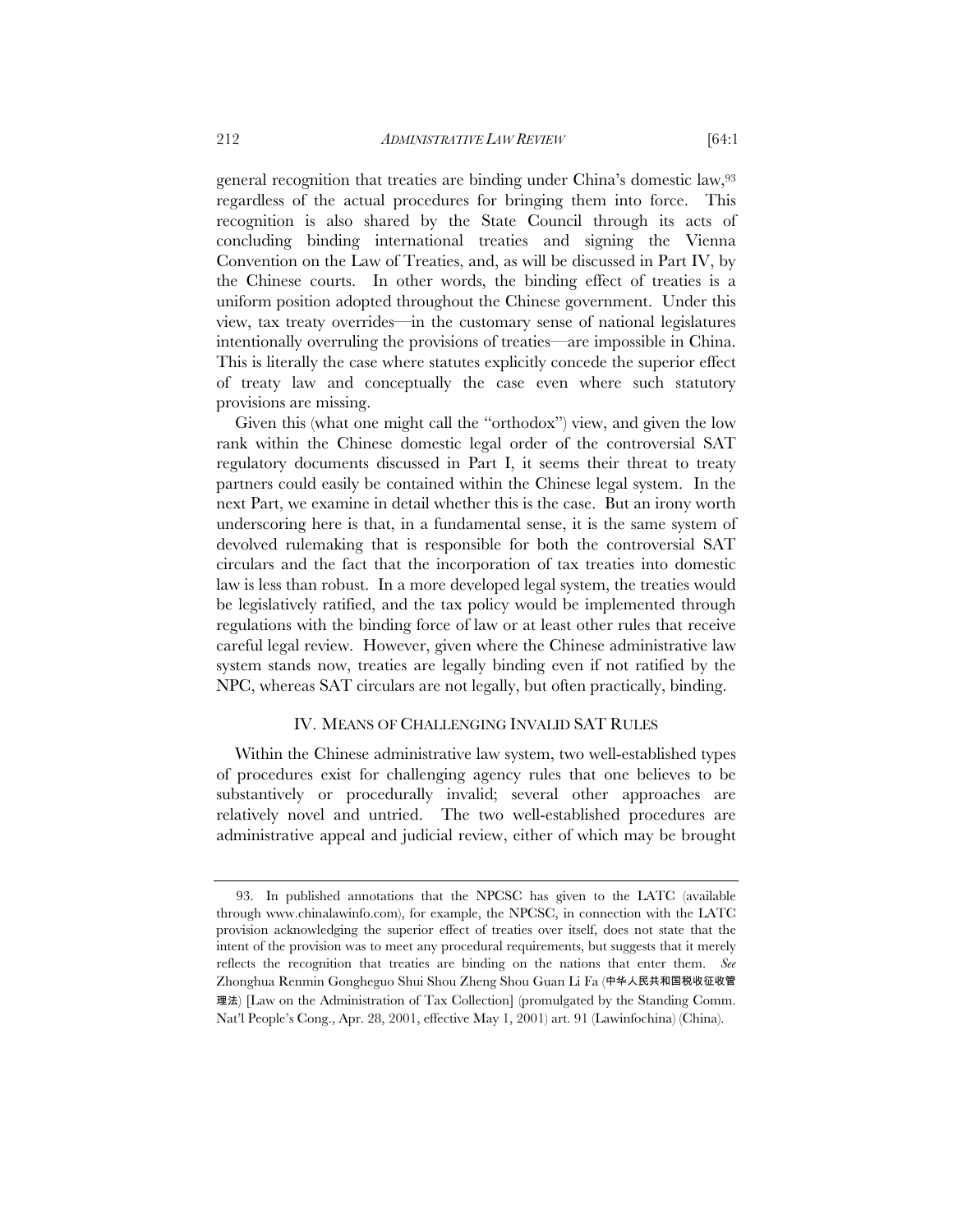only on the occasion of a specific agency action against a private party and purportedly based on an agency rule that one disputes. In contrast, relatively untried procedures offer the possibility of preenforcement review.

#### *A. Administrative Appeal, Litigation, and Pre-Enforcement Review*

An administrative appeal<sup>94</sup> may be brought under the Administrative Reconsideration Law95 against a "specific administrative act[ion]."96 The Supreme People's Court (SPC) has interpreted this last concept, which is also used under the Administrative Litigation Law (ALL), as not encompassing the mere adoption of "administrative rules and regulations, regulations, or decisions and orders with general binding force,"97 including "all regulatory documents issued by administrative agencies repeatedly and generally applicable to more than specific parties." 98 However, the applicant for an administrative review has a statutory right to request that the reviewing body examine the legal validity of informal agency rules that purport to be the legal basis of a disputed action.<sup>99</sup> "Informal" agency rules are essentially those not recognized as having the effect of law under the Law on Legislation<sup>100</sup> and, in the case of the SAT, would include all SAT bulletins, issuances, and correspondences. In response to a request for

96. Administrative Reconsideration Law art. 1 (China).

100*. Id.*

<sup>94.</sup> In this Article, "administrative appeal," "administrative review," or "administrative reconsideration" are used interchangeably and correspond to *xingzhengfuyi* in Chinese.

<sup>95.</sup> Zhonghua Renmin Gongheguo Xing Zheng Fu Yi Fa (中华人民共和国行政复议法) [Administrative Reconsideration Law] (promulgated by the Nat'l People's Cong., Apr. 29, 1999, effective Oct. 1, 1999) (Lawinfochina) (China); *see also* Zhonghua Renmin Gongheguo Xing Zheng Fu Yi Fa Shi Shi Tiao Li (中华人民共和国行政复议法实施条例) [Regulation on the Implementation of the Administrative Reconsideration Law] (promulgated by the St. Council, May 29, 2007, effective Aug. 1, 2007) (Lawinfochina) (China); Shui Wu Xing Zheng Fu Yi Gui Ze (税务行政复议规则) [Rules for Tax Administration Reconsideration] (promulgated by the St. Admin. of Tax'n, Feb. 10, 2010, effective Apr. 1, 2010) (Lawinfochina) (China) (defining procedures of administrative appeals against all tax agencies).

<sup>97.</sup> Zhonghua Renmin Gongheguo Xing Zheng Su Song Fa (中华人民共和国行政诉讼法) [Administrative Litigation Law] (promulgated by the Nat'l People's Cong., Apr. 4, 1989, effective Oct. 1, 1990) art. 12(2) (Lawinfochina) (China).

<sup>98.</sup> *In re* Fashi, art. 3 (Sup. People's Ct., Mar. 10, 2000) (Interpretations of Certain Issues in the Implementation of the Administrative Litigation Law); *see also In re* Fa, Sec. 1(1) (Sup. People's Ct., June 11, 1991) ((Provisional) Opinions Regarding Certain Issues in the Implementation of the Administrative Litigation Law) ("specific administrative actions" that are actionable must be directed at specific persons).

<sup>99.</sup> Administrative Reconsideration Law art. 7 (China).] Unlike administrative litigation, which is further discussed below, the validity of formal agency rules, such as ministerial or local governmental regulations, may not be reviewed. *See id.*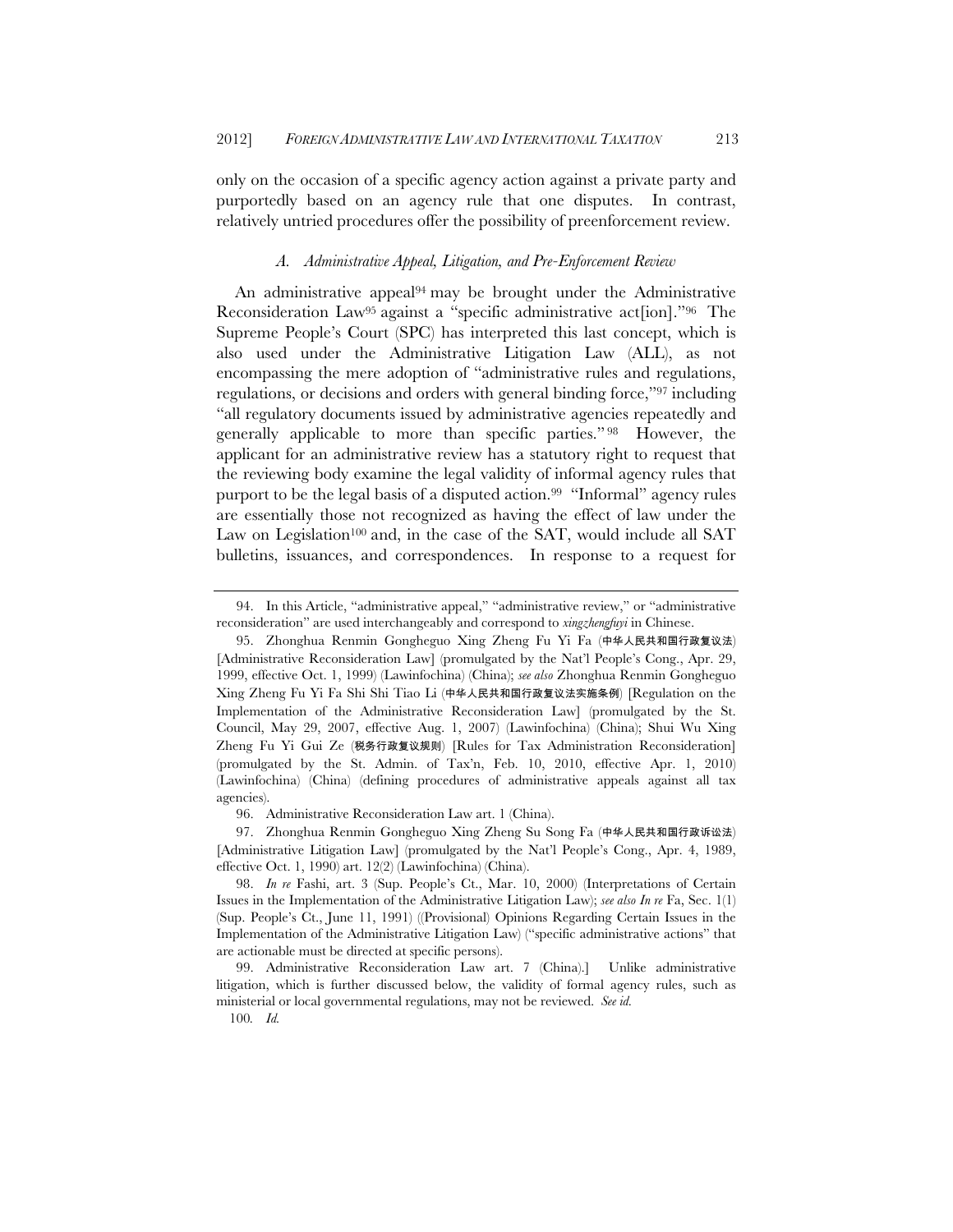review, the reviewing body may revoke or modify any invalid informal rules or ask a competent government authority to do so.101 In the case of informal tax rules adopted by the SAT itself, revocation would be processed by the SAT's Legal Department; taxpayer challenges through administrative appeals could thus offer that part of the SAT a chance to review problematic rules that it may not have had adequate opportunities to examine before promulgation.102 According to the SAT, in nearly half of the administrative appeal cases it processed between 2000 and 2006, the appellants sought the review of the agency rules underlying the disputed agency actions; in one-third of these cases, changes were made to the rules.103

Unlike Article I judges in the United States, the reviewing bodies in Chinese administrative appeal procedures are internal to the executive branch, and typically comprised of the legal staff in the government agency that bureaucratically supervises the agency whose action is being appealed.104 This institutional arrangement is not unlike those adopted by numerous countries with established traditions of the rule of law and is, at least in theory, compatible with the goals of the appeals procedure. Indeed, according to the SAT's own report, between 1994 and 2005, of all tax administrative appeals across China, agency actions were equally likely to be overturned as they were sustained. In the administrative reviews that the SAT itself processed,<sup>105</sup> agency actions were sustained in only  $55\%$  of the cases. For all administrative appeals during the same period, 62% were terminated through the withdrawal or modification of agency actions or through mediation.106 The administrative appeal mechanism is thus highly effective for those taxpayers who decide to use it.107 What is more, there is

<sup>101</sup>*. Id.* art. 26.

<sup>102</sup>*. See supra* text accompanying notes 53–61. In the case of informal rules made by subnational tax agencies, their higher supervising agencies generally have the authority to demand such changes.

 <sup>103.</sup> Lin Hong, *Tax Administrative Cases a Growing Trend*, CHINA TAX'N NEWS, Feb. 5, 2007, at 1 [hereinafter Lin, *Tax Administration Cases*]; Lin Hong, *The SAT Uses Administrative Review to Improve Policy*, CHINA TAX'N NEWS, Feb. 5, 2007, at 2.

 <sup>104.</sup> For example, a municipal tax agency may be supervised by both the provincial tax agency that has jurisdiction over the municipality and by the mayor's office. Its action may thus be reviewed by a body in either higher agency. *See* Shui Wu Xing Zheng Fu Yi Gui Ze (税务行政复议规则) [Rules for Tax Administrative Reconsideration] (promulgated by the St. Admin. of Tax'n, Feb. 10, 2000, effective Apr. 1, 2010) arts. 12–20 (Lawinfochina) (China) (listing choice of venue rules for tax administrative appeals).

 <sup>105.</sup> Many reviews were completed at subnational tax agencies and never reached the national SAT level.

 <sup>106.</sup> Lin, *Tax Administrative Cases*, *supra* note 103.

<sup>107</sup>*. But see infra* text accompanying notes 136–37 (discussing the infrequency with which administrative appeals are generally made).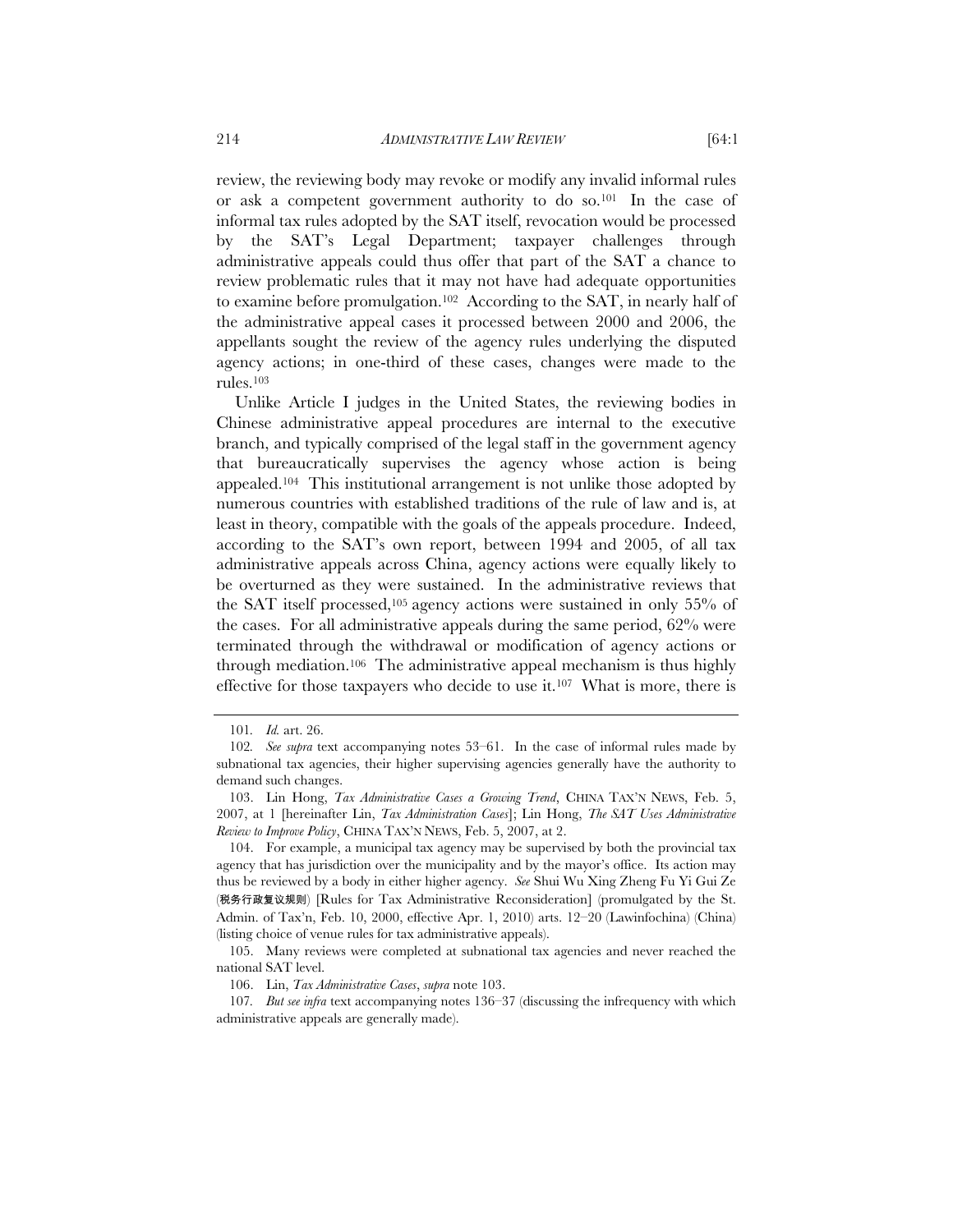no government charge for bringing an administrative appeal,108 nor are there qualification requirements for any agents or representatives participating in an appeal proceeding.109

If a taxpayer receives an unfavorable decision in an administrative appeal, he or she may appeal that decision in a regular court, where proceedings will be governed by the ALL. The ALL limits the types of government pronouncements that can be cited as the legal basis for agency actions110: whereas national and local statutes, as well as administrative regulations, are per se a valid basis for such actions, ministerial and local government regulations are to be taken only "as [a] reference[ ]" and not as the legal basis of decisions entered by courts.111 Courts are explicitly given latitude in questioning the validity of regulations issued by ministries and local governments and in choosing whether to apply such regulations. Such latitude is even greater with respect to government pronouncements of lesser status than regulations. The ALL does not itself state that any effect should be given to these. In an important document issued in 2004 (hereinafter the "Shanghai Meeting Minutes"),<sup>112</sup> the SPC distinguished regulations, on the one hand, from "other regulatory documents," on the other. Although "agencies frequently rely on such . . . other regulatory documents as the basis for specific administrative actions," the SPC stated they are not "formal sources of law, and do not have the binding force of legal norms."113 It is only when a court, in the course of adjudicating cases relating to specific administrative actions, determines that such regulatory documents possess "legal validity, effectiveness, reasonableness and appropriateness," that it may give them effect in determining whether the specific administrative act has legal basis.<sup>114</sup>

 <sup>108.</sup> Zhonghua Renmin Gongheguo Xing Zheng Fu Yi Fa (中华人民共和国行政复议法) [Administrative Reconsideration Law] (promulgated by the Nat'l People's Cong., Apr. 29, 1999, effective Oct. 1, 1999) art. 39 (Lawinfochina) (China).

<sup>109</sup>*. See id.* art. 10 (allowing applicants to select an agent to participate in administrative reconsideration without imposing requirements upon that agent); Rules for Tax Administrative Reconsideration art. 31 (China).

<sup>110</sup>*. See* Zhonghua Renmin Gongheguo Xing Zheng Su Song Fa (中华人民共和国行政诉讼 法) [Administrative Litigation Law] (promulgated by the Nat'l People's Cong., Apr. 4, 1989, effective Oct. 1, 1990) (Lawinfochina) (China). In this respect, the Administrative Litigation Law (ALL) was historically an important precursor to the Law on Legislation in curbing the executive branch's ability to make law and is also what, one might say, gives the Law on Legislation its bite.

<sup>111</sup>*. Id.* arts. 52–53.

 <sup>112.</sup> Meeting Minutes Regarding the Application of Legal Norms in Reviewing Administrative Cases, sec. 1, para. 3 (Sup. People's Ct., May 18, 2004).

<sup>113</sup>*. Id.* sec. 1.

<sup>114</sup>*. Id.* Courts may also comment on the "legal validity, effectiveness, reasonableness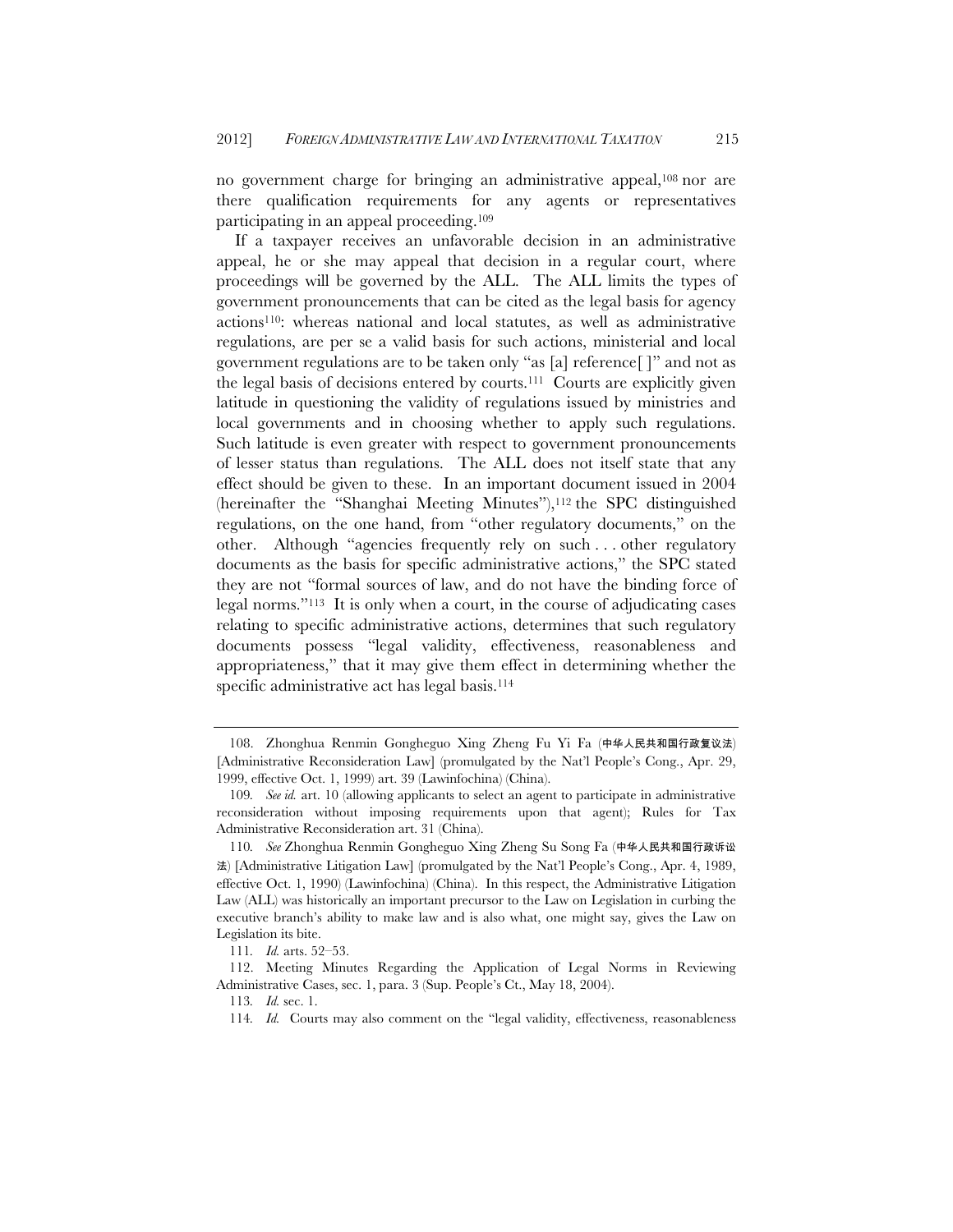As with many other civil law systems, Chinese courts generally have no power to invalidate regulations and other rules of general application.115 In such systems, the courts' supposed role is not to make or even interpret the law but simply to apply the law to the facts. The nullification of invalid rules and regulations is left to the legislative and executive branch entities that make them. Procedures have long existed for seeking the nonjudicial, pre-enforcement review of statutes and formal regulations recognized as law under the LL,<sup>116</sup> but they have not been used often, in part because many government agencies tend to promulgate their rules in an informal format, which takes these rules outside the ambit of the LL.117 To address this problem, a number of recent statutes and regulations have attempted to create formal procedures for reviewing informal rules. For example, the Law on the Supervision of the Standing Committees of People's Congresses at Various Levels118 enables congressional bodies to revoke invalid rules issued by the executive branch, including informal "regulatory documents." Since 2005, the SAT has allowed taxpayers to apply for pre-enforcement review, conducted by higher bodies in the administrative hierarchy, of informal rules issued by subnational tax agencies,119 and since 2010 the SAT has provided for such review of its own informal rules.<sup>120</sup>

It is likely, however, that these procedures will remain relatively

and appropriateness" of regulatory documents in their written decisions. *Id.*

 <sup>115.</sup> Administrative Litigation Law art. 12 (China).

<sup>116</sup>*. See* Law on Legislation art. 90 (China) (allowing various political organizations to submit regulations that may contradict laws to the Standing Committee of the National People's Congress for examination); Xing Zheng Fa Gui Zhi Ding Cheng Xu Tiao Li (行政法 规制定程序条例 ) [Ordinance Concerning the Procedures for the Formulation of Administrative Regulations] (promulgated by the St. Council, Nov. 16, 2001, effective Jan. 1, 2002) art. 35 (Lawinfochina) (China).

<sup>117.</sup> For examples illustrating this obstacle to the pursuit of pre-enforcement review, see Cui, *supra* note 25, pt. II.B.

 <sup>118.</sup> Zhonghua Renmin Gongheguo Ge Ji Renmin Dai Biao Da Hui Chang Wu Wei Yuan Hui Jian Du Fa (中华人民共和国各级人民代表大会常务委员会监督法) [Supervision of Standing Committees of People's Congresses at Various Levels (promulgated by the Standing Comm. Nat'l People's Cong., Aug. 27, 2006, effective Jan. 1, 2007) arts. 29–30 (Lawinfochina) (China).

 <sup>119.</sup> Shui Shou Gui Fan Xin Wen Jian Zhi Ding Guan Li Ban Fa (Shi Xing) (税收规范性 文件制定管理办法(试行)) [Administrative Measures for the Formulation of Regulatory Documents on Taxation (for Trial Implementation) (promulgated by the St. Admin. of Tax'n, Dec. 16, 2005, effective Mar. 1, 2006, repealed July 1, 2010) art. 33 (Lawinfochina) (China).

 <sup>120.</sup> Shui Shou Gui Fan Xing Wen Jian Zhi Ding Guan Li Ban Fa (税收规范性文件制定管 理办法) [Administrative Measures for the Formulation of Tax Regulatory Documents] (promulgated by the St. Admin. of Tax'n, Feb. 10, 2010, effective July 1, 2010) art. 35 (Lawinfochina) (China).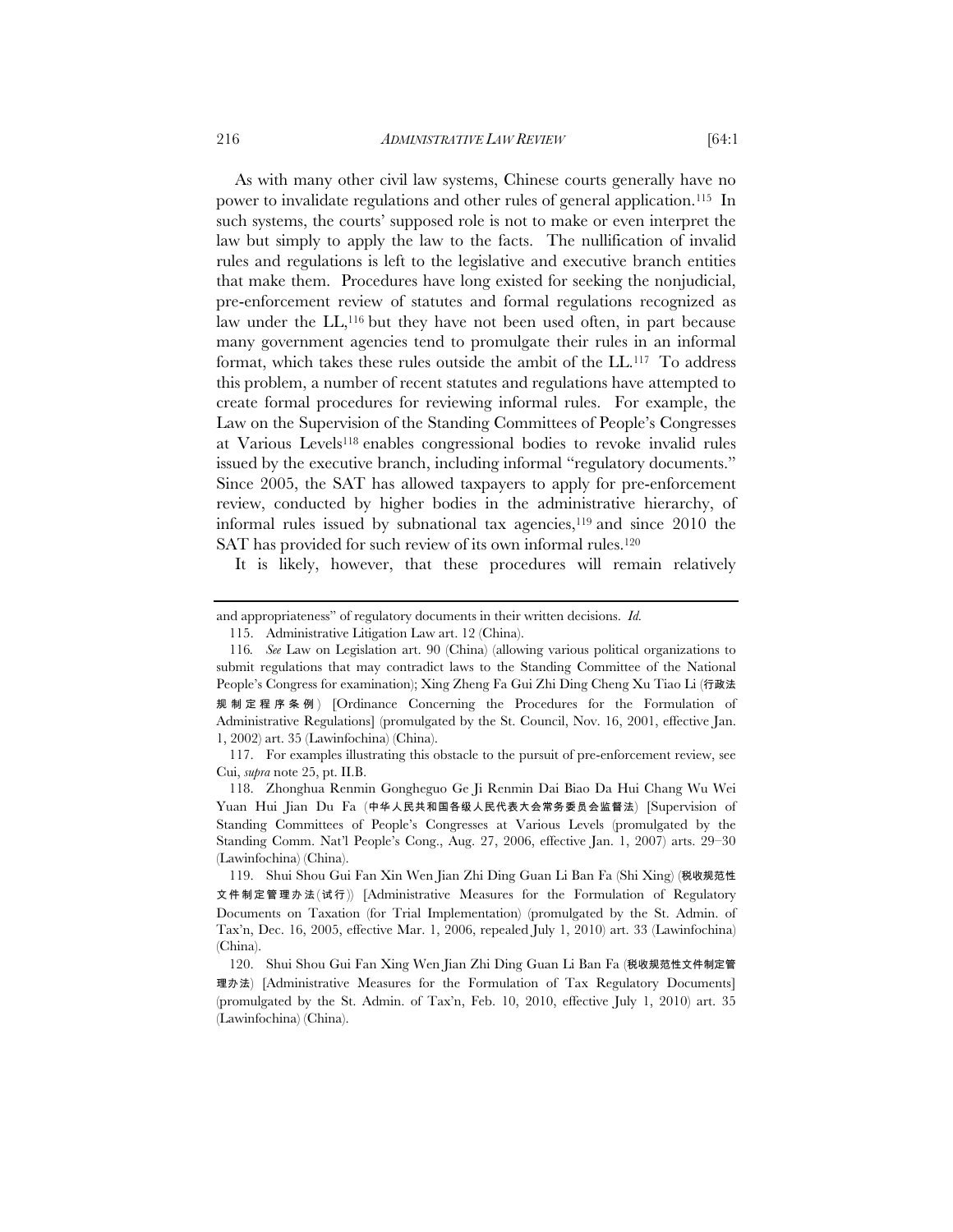infrequently used: details of the procedures are rarely spelled out, and very often the reviewing bodies are under no obligation to respond but act only at their discretion.121 From an institutional perspective, the reviewing bodies often may also lack the clout to revoke the questionable rules. Litigation, therefore, emerges (not surprisingly) as the basic option for taxpayers who wish to prevent the application of agency rules that they believe are invalid. The ALL and the SPC's Shanghai Meeting Minutes unambiguously grant the power to courts to discard informal agency rules where they conflict with higher law. Court fees for administrative litigation are also negligible.122 However, most foreigners are likely to take the utmost caution in deciding to sue any government agency in their host country. A more careful assessment of the real likelihood of favorable outcomes in a lawsuit is necessary.

#### *B. The Likelihood of Prevailing Against Government Agencies*

As a first step in such an assessment, any casual assumption that the Chinese judicial system lacks independence is rebutted by the following statistic provided by the SAT: between 1994 and 2005, the government won in only 55% of the judicial proceedings against tax agencies.123 It is difficult to gather representative samples of judicial decisions to independently assess that statistic because Chinese courts and legal professionals do not yet systematically publish and classify judicial decisions.124 Nonetheless, the SAT itself should have no incentive to exaggerate the frequency of government losses. Moreover, available cases suggest that the Chinese judiciary is by no means unprepared to handle disputes about tax treaty claims.

One clear conclusion from published cases is that, since the 1990s, courts have steadily adhered to the position, later articulated in the SPC's 2004 Shanghai Meeting Minutes, that informal agency documents are not

<sup>121.</sup> *Id.* (requiring only that authorities "shall" handle review in a timely manner). This is also the case with the congressional review prescribed by the Law on the Exercise of Supervision by the Standing Committees of People's Congresses at Various Levels. *See supra* note 118.

 <sup>122.</sup> The basic fee is between 50 and 100 yuan. Su Song Fei Yong Jiao Na Ban Fa (诉讼 费用交纳办法) [Measures on the Payment of Litigation Costs] (promulgated by the St. Council, Dec. 19, 2006, effective Apr. 1, 2007), art. 13(5) (Lawinfochina) (China).

 <sup>123.</sup> Lin, *Tax Administrative Cases*, *supra* note 103.

 <sup>124.</sup> In a sample of civil tax litigation comprising roughly 200 published cases gathered by the Author, the percentage of taxpayer wins was lower (around 30%), which may, however, reflect a publication bias by the courts. The sample was created from legal databases including www.chinalawinfo.com and others, which gather court cases through paper and online publications by the courts.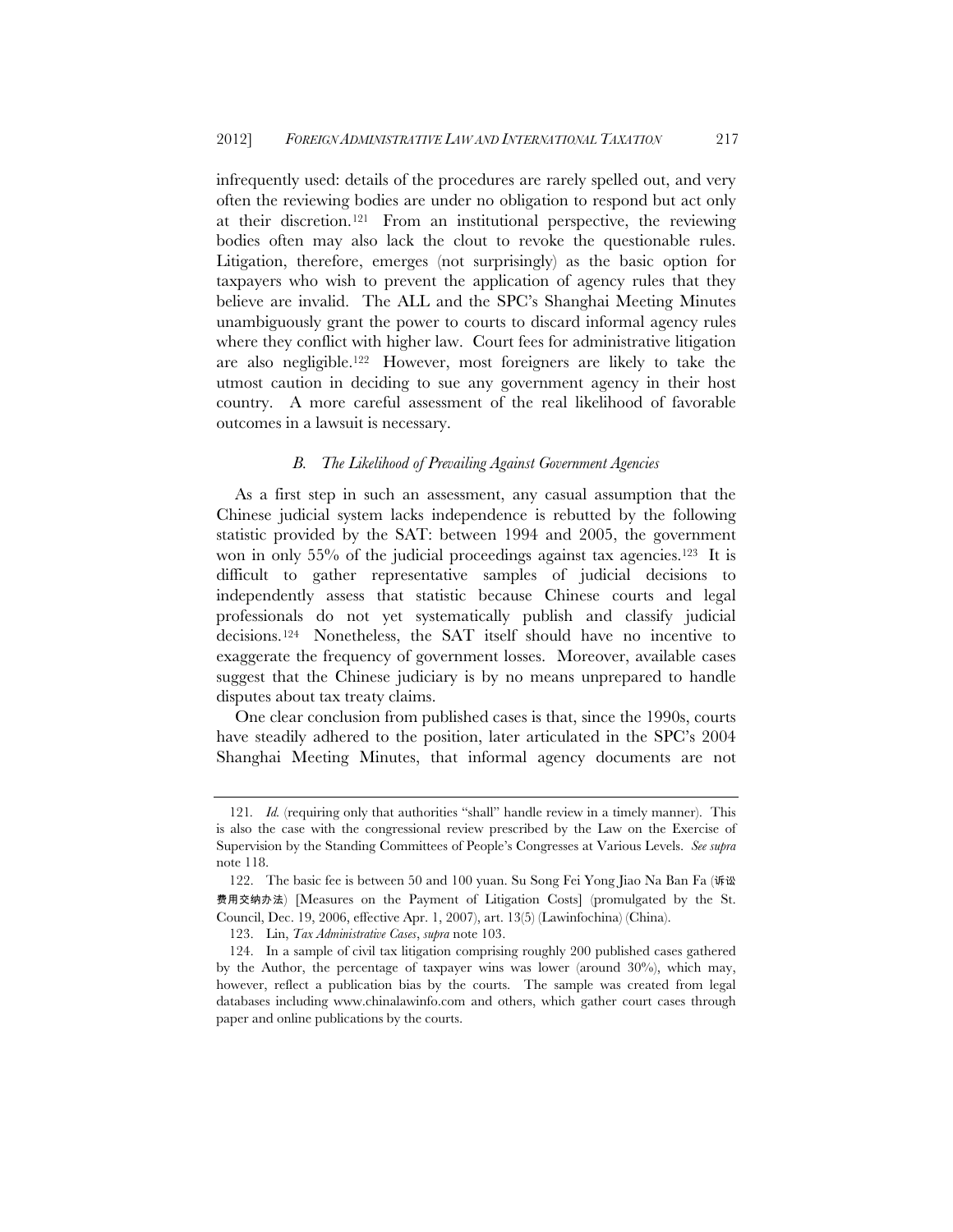binding on their decisions. Instead, informal agency rules are given effect only when they are consistent with higher laws and regulations and deemed reasonable and appropriate. The rejection of informal agency rules as legally binding can be blunt. In one tax case, the court admitted into evidence an SAT Correspondence that recommended a specific tax treatment for the plaintiff, but it gave no consideration or weight to the document in its final decision.125 In other tax cases, the courts expressly treated informal rules as nonbinding and revoked agency actions based on them.126 Perhaps most relevant for litigation involving tax treaty claims are a well-known pair of cases, discussed below, in which the courts treated SAT interpretations of tax treaties (made through one SAT Issuance and one SAT correspondence) as nonbinding, and instead pursued treaty interpretation de novo.<sup>127</sup> These stances are also entirely in line with judicial decisions in nontax areas.

While administrative litigation brought by foreigners is relatively rare, and as a result treaty-based litigation is also rare, Chinese courts are also known to give treaty law superior effect over Chinese domestic law.128 The most widely discussed instance of this in the tax area is a 2001 lawsuit brought by the U.S. satellite company PanAmSat claiming a refund of taxes paid on income received for satellite transmission services rendered to China's official television station, China Central Television (CCTV). The tax bureaus claimed that the income constituted rental income (for the use of satellite equipment) under Chinese domestic law and royalty income under Article 11 of the U.S.–China tax treaty.129 The court of first instance disregarded two SAT informal documents that had set out these claims<sup>130</sup>

 128. For a summary discussion, see Zuo Haicong, *A Study of the Issue of Directly Applying Treaties, Legal Studies*, 3 CHINESE J.L. 97, 97–100 (2008).

 130. Imposition of Tax on Foreign Enterprises' Incomes from Leasing Satellite Communication Lines (promulgated by the St. Admin. of Tax'n, Nov. 12, 1998, effective Nov. 12, 1998) (Lawinfochina) (China); Imposition of Tax on Rental Income Derived by

<sup>125</sup>*. See* Shenzhen Energy Grp. Ltd. v. Inspection Bureau of the Qinzhou Local Tax Bureau, Guixingzhongzi, at 30 (Guangxi Zhuang Autonomous Region Higher People's Ct. 2002) (China).

<sup>126</sup>*. See, e.g.*, Shenzhen Jinmanke Electric, Ltd. v. Shenzhen State Tax Bureau Xingchuzi, at 003 (Shenzhen Interm. People's Ct. Nov. 21, 1997) (China).

 <sup>127.</sup> PanAmSat Int'l Sys., Inc. v. Second Dep't in the External Substation of the Beijing State Tax Bureau (*PanAmSat II*), Gaoxingzhongzi, at 24 (Higher People's Ct. Beijing, Dec. 20, 2002) (China); PanAmSat Int'l Sys., Inc. v. Second Dep't in the External Substation of the Beijing State Tax Bureau (*PanAmSat I*) Yizhongxingchuzi, at 168 (First Interm. People's Ct. Beijing, Dec. 20, 2001) (China).

 <sup>129.</sup> Specifically, the claim was that it constituted royalty income received as "a consideration for the use of, or the right to use . . . industrial, commercial or scientific equipment." *PanAmSat II*, Gaoxingzhongzi at 24; *see also* Tax Agreement with the People's Republic of China, U.S.–China, art. XI, ¶ 3, Apr. 30, 1984, S. Treaty Doc. No. 98-30.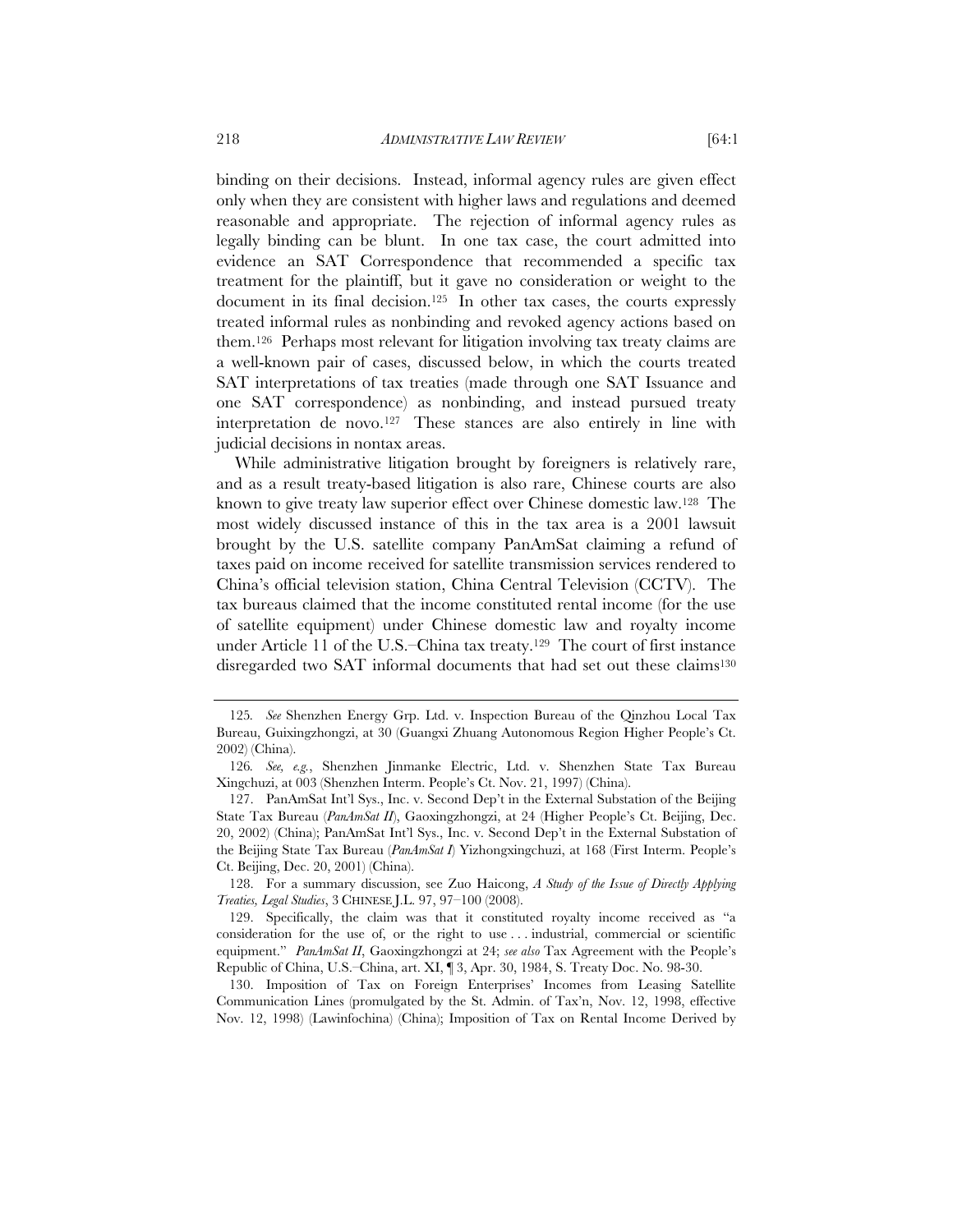and directly applied both a domestic tax statute and the U.S.–China tax treaty. The appeals court found a conflict between the domestic statute and the U.S.–China tax treaty, and then invoked the provision in the domestic statute131 giving superior effect to the treaty to deliver a verdict on the basis of treaty provisions. In both cases, the courts' treaty interpretations were erroneous in ways that might not have been obvious at the time.132 As a result of these erroneous interpretations, PanAmSat lost the lawsuit. However, the courts made no mistake about what law is relevant: informal agency rules have no legal effect, and treaty provisions are to be given priority over domestic law.

*All* of Chinese law—statutes, regulations, and judicial opinions both generally and in specific cases—thus points to the following unambiguous conclusions: informal agency documents of the types discussed in Part I are not legally binding, they will not be given effect by courts if they are found to conflict with higher law, and tax treaties are a form of law that is regarded as having the highest legal effect. Why, then, do most taxpayers who are subject to the controversial SAT rules appear to treat these rules as binding?

This question is currently being debated among advisors on Chinese taxation, and while some answers have been proposed, none is at the same time plausible *and* sympathetic. One assertion—understandably almost never made in writing, and often offered only on occasions that are felt not to be too "sensitive"—is that China lacks an effective legal system for resolving disputes with government agencies. However, those who make this assertion do not explain how or to what extent the system is ineffective such that those asked to pay taxes that are not legally required should be absolved of any responsibility for formally seeking remedies. In the context of the deprivation of tax treaty benefits, depicting foreign investors (some of which are among the most powerful companies in the world) as helpless victims of a dysfunctional legal system seems unpersuasive, to say the least. Another explanation is that, even with controversial treaty interpretations, the tax burden borne by foreign investors is sufficiently low that confronting

PanAmSat from Leasing Satelite Communication Lines to CCTV (promulgated by the St. Admin. on Tax'n, Aug. 19, 1999, effective Aug. 19, 1999) (Lawinfochina) (China).

 <sup>131.</sup> Zhonghua Renmin Gongheguo Wai Shang Tou Zi Qiye He Wai Guo Qiye (中华人 民共和国外商投资企业和外国企业所得税法) [Income Tax Law for Enterprises with Foreign Investment and Foreign Enterprises] (promulgated by the Nat'l People's Cong., Apr. 9, 1991, effective July 1, 1991, annulled Jan. 1, 2008) art. 28 (Lawinfochina) (China).

 <sup>132.</sup> If made today, the courts' interpretations would clearly contradict the OECD commentary on the issue. *See OECD Model Convention*, *supra* note 18, at 223–24 (commentary on Article 12) (clarifying that income from satellite transmissions does not fall under the category of royalty income in tax treaties).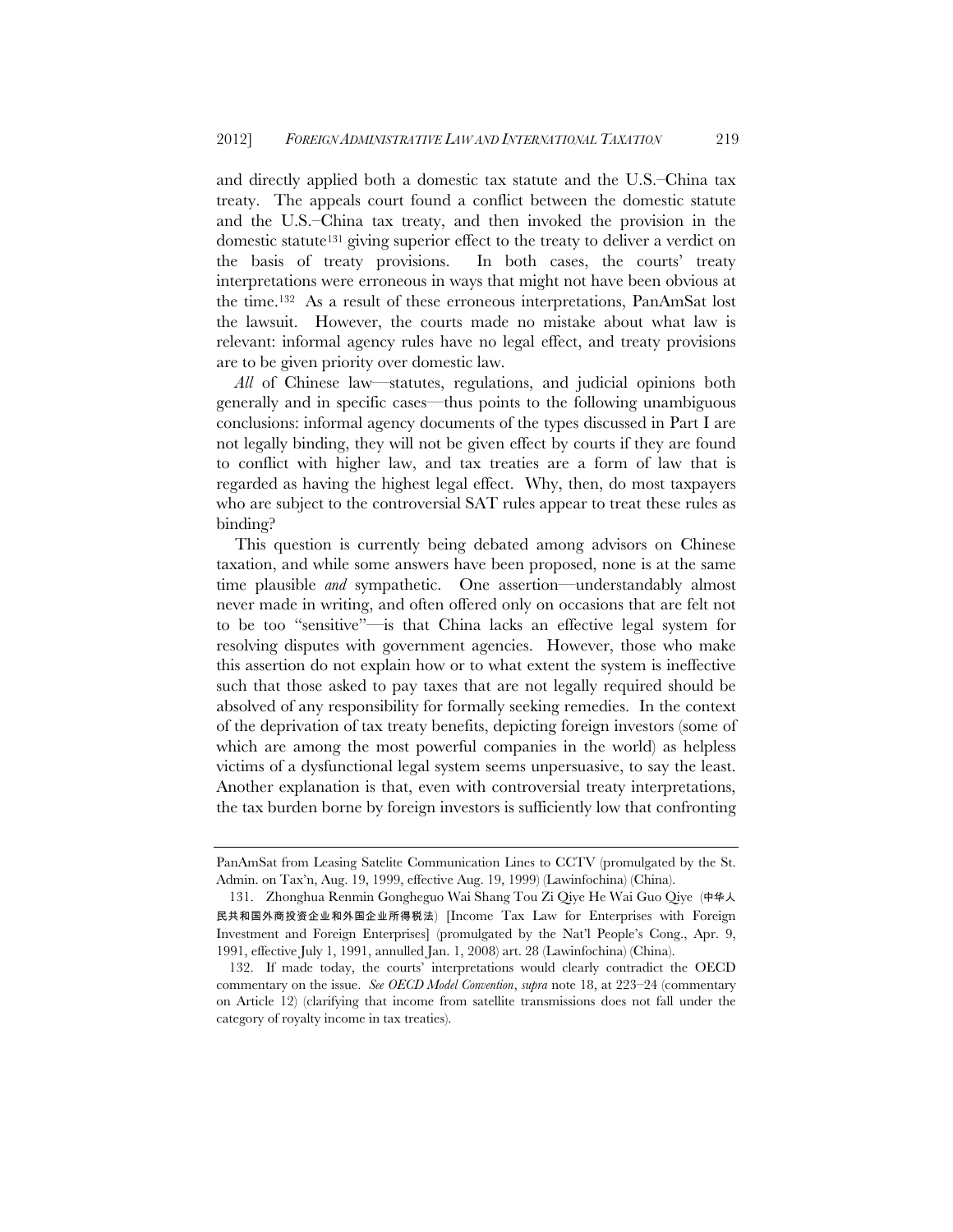Chinese tax agencies is unnecessary from a business perspective.133 This is of course quite plausible in some cases but, for U.S. taxpayers and their affiliates at least, it would certainly bar the latter from claiming U.S. foreign tax credit for the erroneously paid Chinese tax, if the facts are adequately disclosed to the IRS.134

The explanation for the ability of informal SAT rules contradicting Chinese domestic law and tax treaties to bind taxpayers that perhaps possesses the greatest combination of plausibility and exculpatory effect is that anyone pursuing a challenge would be "sticking one's head out."135 Some data sheds light on the plausibility of this explanation. In 2006, there were a total of 91,667 cases of administrative appeals against agency actions throughout China and 52,792 cases of administrative litigation.136 In more recent years, these numbers declined noticeably.137 It can be estimated that each year between 1,000 and 1,200 cases of administrative appeals and fewer than 500 lawsuits are launched against tax agencies across China. These numbers—both for the total amount of administrative and judicial appeals and for tax disputes—are generally regarded as low, given China's geographical and population size and its decentralized administrative structure. There is indeed a widely shared view among practitioners and scholars of Chinese law that the pursuit of formal administrative remedies is still a relatively uncommon, even if not rare, choice.

What factors cause this state of affairs is hotly debated. For example, the claim that the Chinese judiciary lacks independence has been challenged by scholars, especially with respect to areas that are not politically sensitive.<sup>138</sup>

134*. See infra* Part V.

<sup>133</sup>*. See, e.g.*, Jack Grocott, *Foreign Taxpayer Takes Dispute Through Chinese Courts*, INT'L TAX REV., Dec. 13, 2011, *available at* http://www.internationaltaxreview.com/Article/ 2731834/Foreign-taxpayer-takes-dispute-through-Chinese-courts.html ("While China has drastically increased its collections on non-resident taxpayers, the magnitude of such efforts is potentially still not great enough to force the hand of [multinational corporations] in terms of seeking greater litigation and administrative review."). The tax rate applicable to passive income (i.e., dividends, royalties, interests, and capital gains) received by foreigners without an establishment in China is 10% before any reduction by applicable treaties. Zhonghua Renmin Gongheguo Qiye Suo De Shui Fa Shi Shi Tiao Li (中华人民共和国企业所得税法实施条 例) [Implementation Rules of Enterprise Income Tax Law] (promulgated by the Nat'l People's Cong., Dec. 6, 2007, effective Jan. 1, 2008) art. 91 (Lawinfochina) (China).

 <sup>135.</sup> If others do not pursue formal remedies, there are not only psychological but also real, practical disadvantages to resorting to such remedies. For example, it may not be easy to find competent lawyers who can handle administrative litigation if there is weak market demand for such services.

<sup>136</sup>*. See* Part IV: Statistics, LAW Y.B. CHINA, at 613 tbls. 2, 3 & 6 (2006).

<sup>137.</sup> By 2008 administrative appeal cases declined by 6.7% and administrative litigation cases by 16.9%. *See id.* at 634–36 tbls. 1–5.

<sup>138.</sup> For an up-to-date review of the state of judicial independence in China, see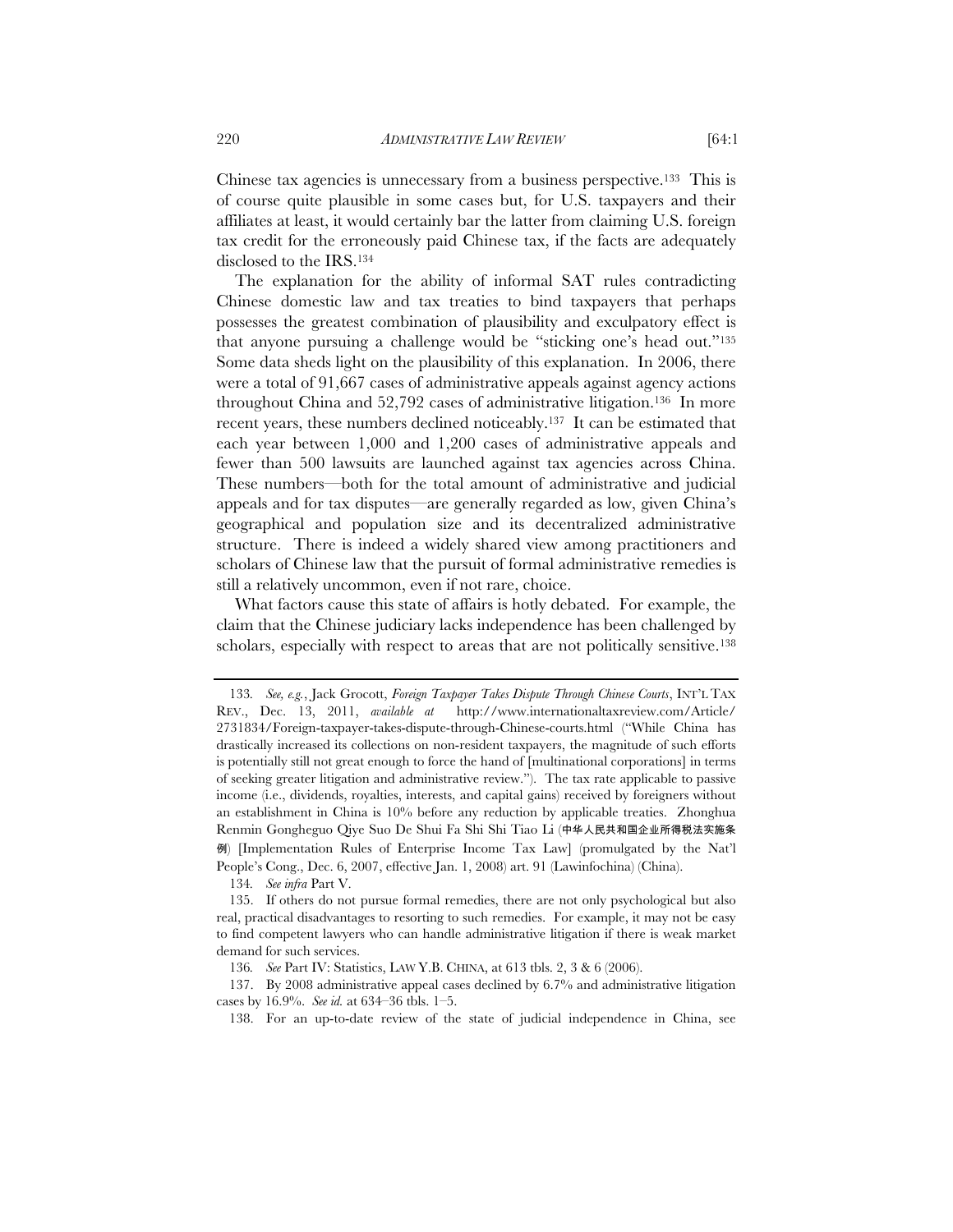Some Chinese tax scholars have advanced very different hypotheses. For example, some suggest that the aggregate tax rates of different taxes are so high that many Chinese taxpayers engage (or hope to engage) in negotiations with tax authorities to bring the amounts of their tax liabilities below legally-required levels. Maintaining a nonconfrontational relationship with tax agencies is believed to be necessary for preserving that option.139 But this type of explanation has little relevance for major foreign investors in China, who do not negotiate with Chinese tax agencies on a routine basis.

However the current state of relative disuse of the Chinese system of public law remedies is explained, it tends to impart a practically binding effect to informal agency rules. Even rules that appear patently invalid still need to be taken very seriously. This does not mean, though, that they can be taken as given and remain unchallenged. In the next section, we show that for U.S. taxpayers doing business in China abandoning treaty benefits and Chinese legal remedies have costs at home, ones which they and their U.S. tax advisors have historically tried to avoid.

## V. EFFECTIVE AND PRACTICAL REMEDIES: U.S. TAXPAYER OPTIONS

Under U.S. federal income tax law, a creditable foreign tax must be a payment that is compulsory and pursuant to the authority of a foreign country to levy taxes.140 A payment in excess of the amount of foreign tax liability determined under foreign law is not a compulsory payment.<sup>141</sup> Specifically, under U.S. Department of Treasury (Treasury) regulations, "[a]n amount paid does not exceed the amount of such liability if the amount paid is determined by the taxpayer in a manner that is consistent with a reasonable interpretation and application of the substantive and procedural provisions of foreign law (including applicable tax treaties)."142 Moreover, the taxpayer should exhaust "all effective and practical remedies, including invocation of competent authority procedures available under applicable tax treaties, to reduce . . . the taxpayer's liability for

generally JUDICIAL INDEPENDENCE IN CHINA: LESSONS FOR GLOBAL RULE OF LAW PROMOTION (Randall Peerenboom ed., 2010), and Randall Peerenboom, Judicial Independence in China: Common Myths and Unfounded Assumptions (Sept. 1, 2008) (unpublished research paper, LaTrobe University), *available at*  http://papers.ssrn.com/sol3/papers.cfm?abstract\_id=1283179.

<sup>139</sup>*. See* Shi Zhengwen, *High Nominal Tax Burdens: Shackles on the Scientific Development of Chinese Tax Affairs*, *in* TAXATION RESEARCH (forthcoming).

<sup>140.</sup> Treas. Reg. § 1.901-2(a)(1)–(2)(i) (2010).

<sup>141</sup>*. See id.* § 1.901-2(e)(5)(i).

<sup>142</sup>*. Id.*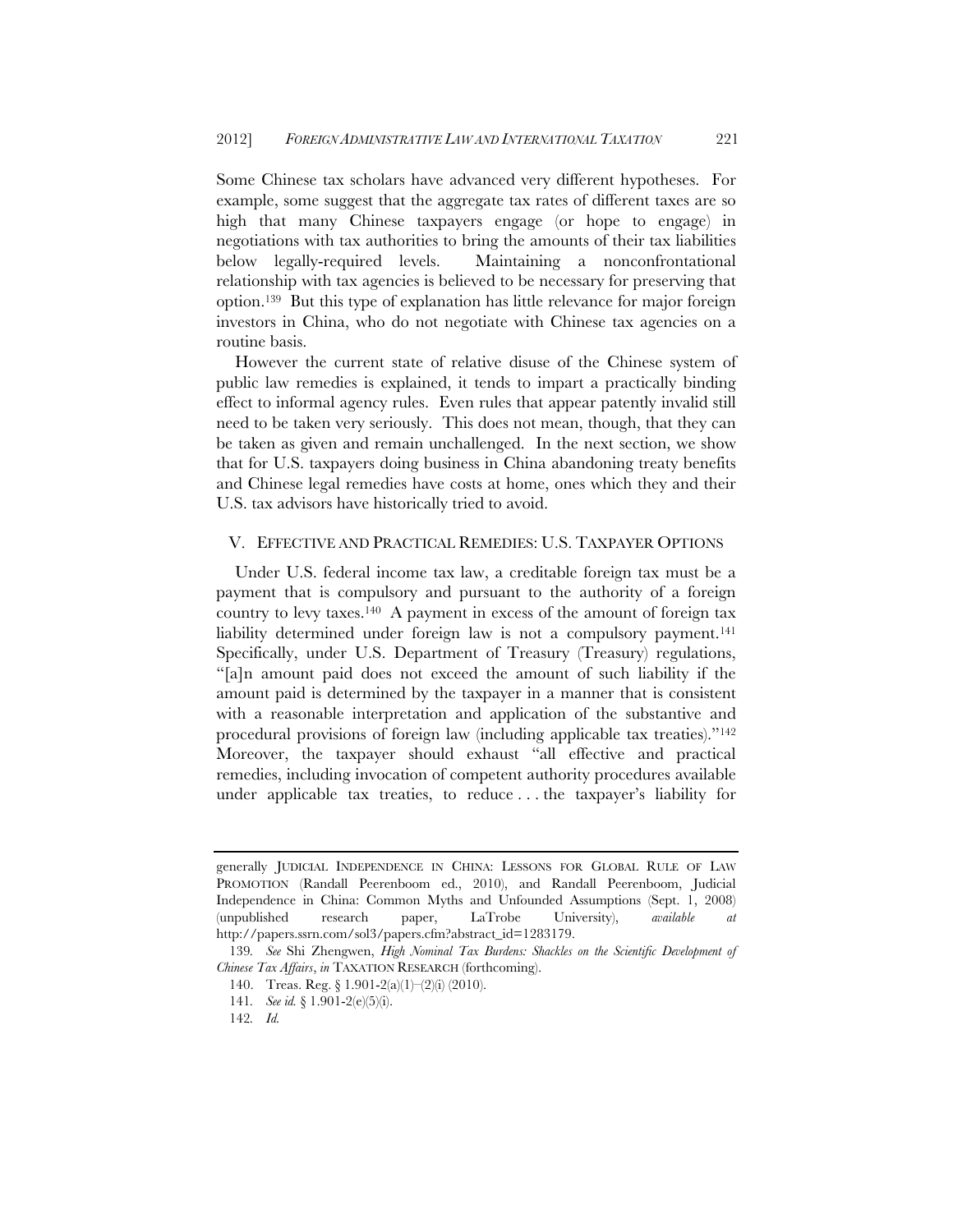foreign tax."143

These basic requirements raise the following questions for U.S. taxpayers facing the application to their own and their affiliates' transactions144 of the problematic Chinese tax rules discussed in Part I. Could the payment of tax according to such rules be regarded as "consistent with a reasonable interpretation and application of the substantive and procedural provisions" of Chinese law, including applicable tax treaties? Although the relevant substantive issues may be more fully explored than they are in this Article, the answer suggested by the analysis in Parts I and IV is "No." This is because the informal SAT rules, to the extent they conflict with treaty law,145 are substantively invalid and cannot have the effect of law in China. The question then arises as to what might constitute, for U.S. taxpayers, "effective and practical remedies" against the payment of taxes pursuant to such rules, exhaustion of which entitles such taxpayers to U.S. credits for any such tax paid. Could a U.S. taxpayer simply make the following claim, perhaps relying on their Chinese tax advisors: "Practically nobody sues the government in China, and the least likely to do so are foreigners, so for all intents and purposes these rules are binding"?

The difficulty of supporting such a claim under U.S. tax law is considerable, and not only because of the facts about the frequency of tax litigation in China (infrequent, but not negligible), the likelihood of prevailing in any litigation (in fact quite high), and the past cases of litigation by foreign taxpayers discussed in the last Part. Just as important, the difficulty is on account of the consistent and high standards for compulsory tax payments, as established under U.S. law and as maintained by IRS practice. These standards are well summarized in the following statements in the Treasury regulations:

Whether a foreign levy requires a compulsory payment pursuant to a foreign country's authority to levy taxes is determined by principles of U.S. law and not by principles of law of the foreign country. Therefore, the assertion by a

<sup>143</sup>*. Id.*; *see also* Fischl & Harper, *supra* note 7, at 33–34 ("IRS policy is that a foreign tax credit should be denied unless the taxpayer has taken reasonable measures to mitigate its foreign tax liability. The foreign tax credit is designed to reduce the possibility of double taxation when a taxpayer is subject to income tax in the U.S. and a foreign country, not to permit a taxpayer to be indifferent to its potential foreign income tax liability so long as the foreign tax can be offset against its U.S. tax liability.").

 <sup>144.</sup> The requirements with respect to compulsory taxes under Treas. Reg. § 1.901-2 also apply in the context of indirect foreign tax credits provided under I.R.C. § 902 and "in lieu of" credits under § 903. Treas. Reg. § 1.902-1T(a)(7) (2009); Treas. Reg. § 1.903-1(a) (2011). In the following, reference to payments by U.S. taxpayers includes payments by their affiliates for which the U.S. taxpayers may claim indirect foreign tax credit.

<sup>145</sup>*. See supra* notes 46–50 and accompanying text (noting that some of the rules, such as Circular 698, may also be invalid under Chinese domestic law).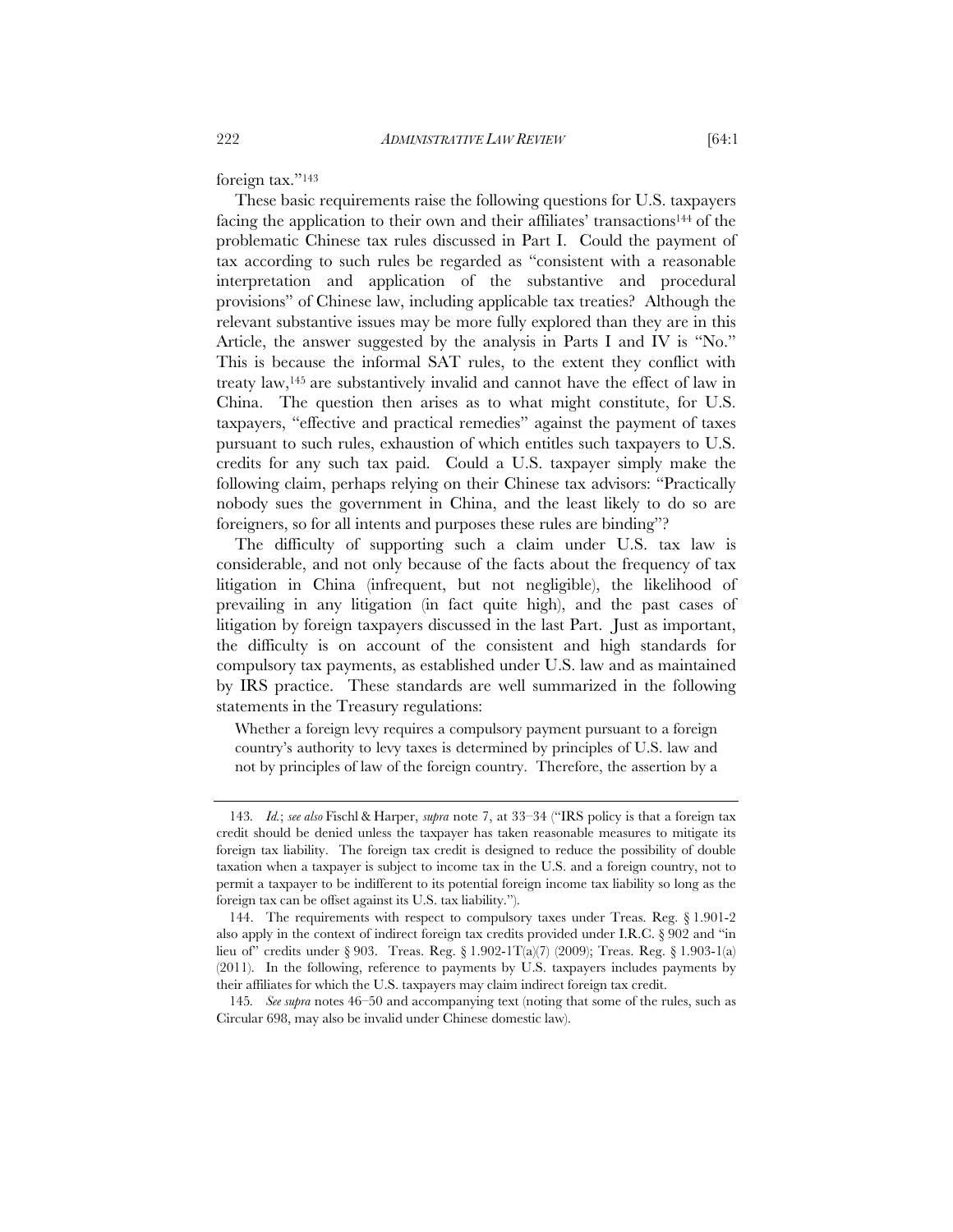foreign country that a levy is pursuant to the foreign country's authority to levy taxes is not determinative that, under U.S. principles, it is pursuant thereto.146

More specifically, the Treasury regulations require a cost–benefit analysis of whether a remedy is "effective and practical"; only if the cost of seeking remedy (including the risk of offsetting or additional tax liability) "is reasonable in light of the amount at issue and the likelihood of success" is it required to be sought. While necessarily factually based, this analysis is also framed by certain legal and policy boundaries. Going to the heart of the matter, some U.S. tax practitioners have questioned whether taxpayers are "limited to considering the costs of litigation and potential counterclaims and offsets."147 What about the desire to maintain and not to jeopardize the taxpayer's business relationship with the foreign sovereign, the loss of which could "lead to a significantly greater loss of business revenue than the foreign taxes at issue?"148 "May the taxpayer make additional foreign tax payments to stave off an 'audit from hell' . . . [even] if the taxpayer has little or no foreign tax exposure as a strict legal matter?"149 What about the desire to avoid negative publicity that one fears might ensue if one enters into a formal dispute with a part of the host country's government?

While these questions underscore difficult choices that taxpayers sometimes have to make, they do not expose ambiguities in the cost–benefit analysis described in the regulations. Cutting deals with foreign governments is certainly not what was contemplated in the cost–benefit analysis.150 This is not just because a foreign levy is "not a tax, to the extent a person subject to the levy receives . . . directly or indirectly, a specific economic benefit . . . from the foreign country in exchange."151 More fundamentally, the "effective and practical remedies" test is clearly intended to balance the interest of taxpayers and the U.S. government's desire to protect revenue. It follows that preserving business relationships that are conditioned upon not exercising one's entitlement to the protection of law, avoiding a confrontational audit, or simply eschewing the risk of negative publicity are objectives insufficient to outweigh the U.S. government's legitimate claim to revenue.

<sup>146.</sup> Treas. Reg. § 1.901-2(a)(2)(i) (2011).

 <sup>147.</sup> Fischl & Harper, *supra* note 7, at 42.

<sup>148</sup>*. Id.*

<sup>149</sup>*. Id.*

<sup>150</sup>*. Id.* at 40 nn. 37–38.

<sup>151.</sup> Treas. Reg. § 1.901-2(a)(2)(i). A "specific economic benefit" is one "that is not made available on substantially the same terms to substantially all persons who are subject to the income tax that is generally imposed by the foreign country." Treas. Reg.  $§ 1.901-2(a)(2)(ii)(B).$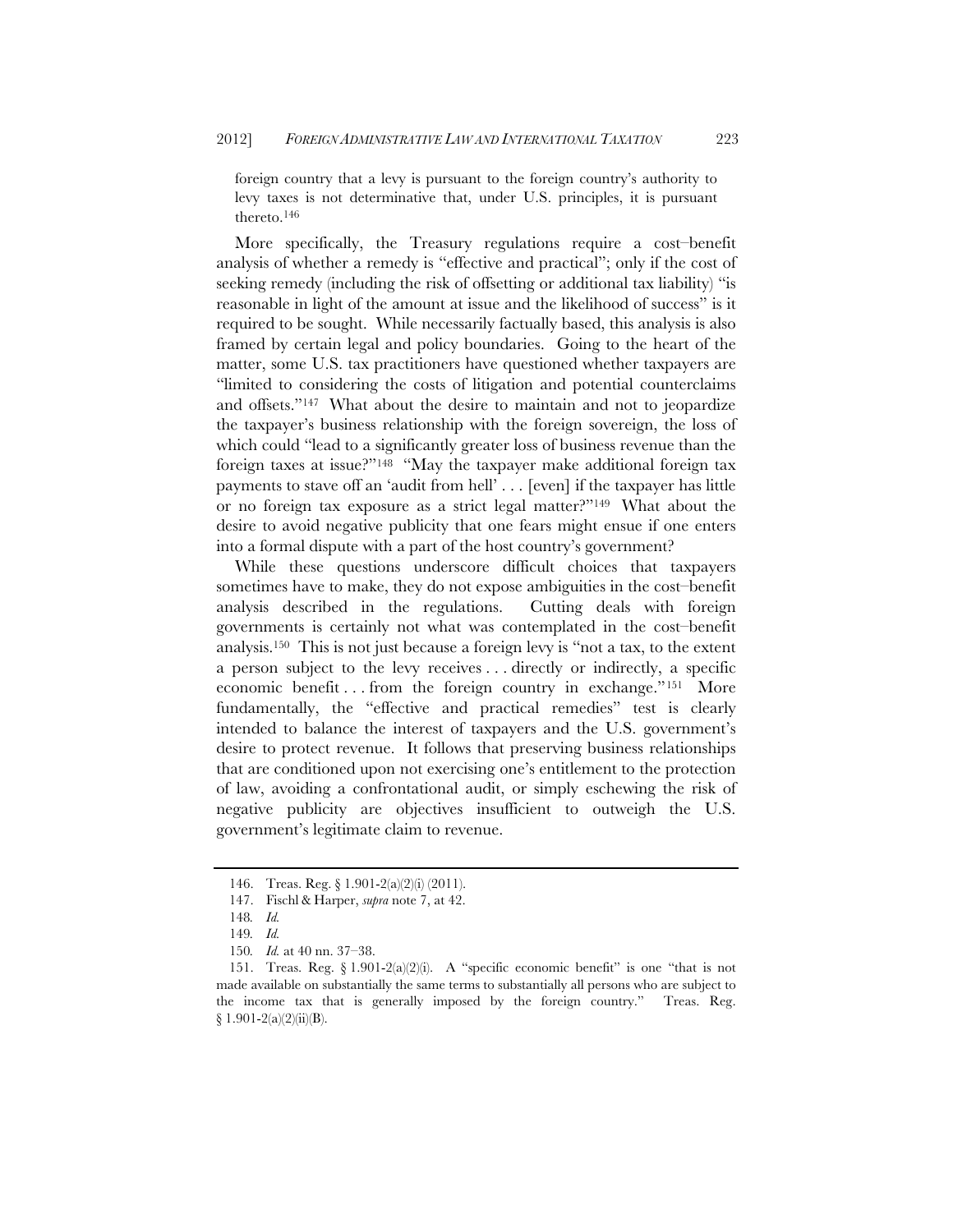Examples in the regulations, judicial decisions, and IRS guidance all help illustrate how the effective and practical remedies test has been applied. One example in the Treasury regulations<sup>152</sup> suggests that (i) commencing an administrative proceeding in the foreign country and requesting for competent authority (CA) assistance are both expected (where the costs of doing so are not unreasonable), and (ii) the cost consideration is applied similarly to foreign judicial proceedings and requests for the IRS's CA assistance.153 In the recently decided *Proctor & Gamble* case,<sup>154</sup> a U.S. company's failure to assess whether it was possible to obtain Japanese tax relief led a district court to affirm the IRS's decision to deny U.S. foreign tax credits for certain Japanese taxes paid. Both the IRS's litigating positions in this and other cases155 and published IRS guidance demonstrate that the agency has taken very seriously the compulsory tax requirement. Indeed, because the IRS makes the determination of whether a payment is compulsory on a case-by-case basis,156 this has very much been an area of IRS-made policy.157 For example, although the regulations provide that taxpayers "may generally rely on advice obtained in good faith from competent foreign tax advisors to whom the taxpayer has disclosed the relevant facts" in interpreting foreign tax law,158 the IRS does not view the advice of foreign counsel as sufficient to satisfy the taxpayer's burden of proof that it has exhausted all

effective and practical remedies.159

 157. For a discussion of successive reformulations of the compulsory tax requirement in the Treasury regulations, see Fischl & Harper, *supra* note 7, at 34–37.

<sup>152.</sup> Treas. Reg. § 1.901-2(e)(5)(ii) (Example 3).

<sup>153.</sup> That is, the regulation does not contemplate taking into account "special business factors" in weighing the cost of foreign proceedings.

<sup>154.</sup> Proctor & Gamble Co. v. United States, 2010–2 T.C.M. (CCH) 85,593 (S.D. Ohio 2010).

 <sup>155.</sup> In an earlier case involving another major U.S. company, the taxpayer was advised by an Italian tax expert that its only argument against the application of an Italian tax rule was "a near certain loser." Int'l Bus. Machs. Corp. v. United States, 38 Fed. Cl. 661, 669 (1997). The taxpayer nonetheless filed for a refund and initiated the process of litigating its claim in an Italian court. *Id.* It was in such circumstances that the court held that the taxpayer had exhausted effective and practical remedies, and it was unnecessary to wait until the litigation's unsuccessful conclusion before the taxpayer can claim foreign tax credits. *Id.* at 675; *see also infra* notes 161–63 and accompanying text (discussing the *Riggs* cases).

<sup>156</sup>*. See* I.R.S. Field Serv. Advisory (Mar. 5, 1998), 1998 WL 1984349 (explaining that even if reasonable, "amounts are not compulsory unless petitioner exhausted all of its effective and practical remedies to reduce its foreign tax liability").

<sup>158.</sup> Treas. Reg. § 1.901-2(e)(5)(i) (2011).

<sup>159</sup>*. See* I.R.S. Non Docketed Serv. Advice Review (Sept. 2, 1988), 1988 WL 1092574 ("We do not think that advice of foreign counsel will satisfy the taxpayer's burden of proof in this regard."). Moreover, this nondocketed service advice review states, "As to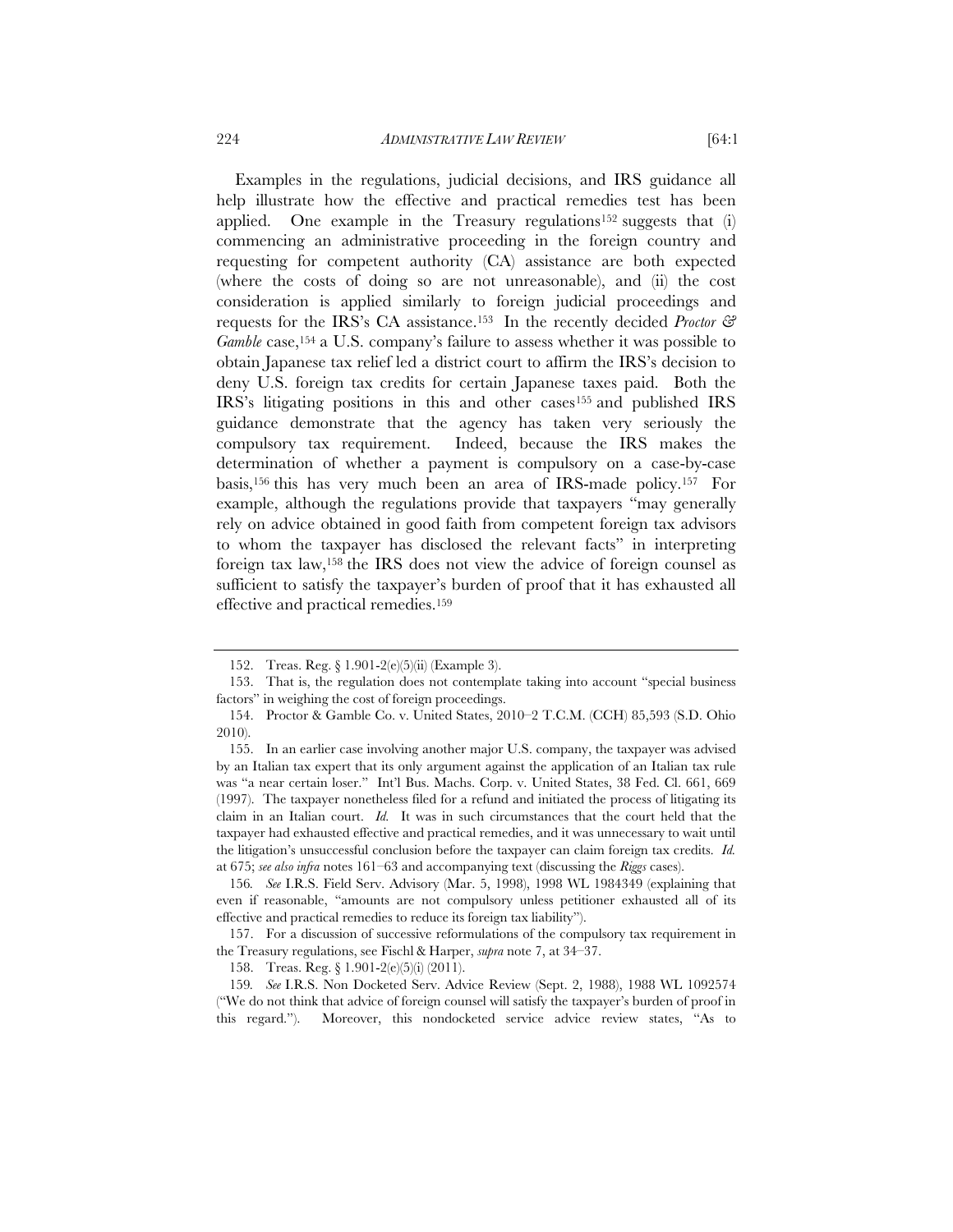Probably the most striking illustration of the IRS's approach to the compulsory tax payment issue can be found in the *Riggs* litigation.160 In the *Riggs* controversy, the IRS forcefully questioned the legal validity and binding effect, under Brazilian domestic law, of a private ruling prepared by the Brazilian IRS and adopted by the Brazilian Ministry of Finance.161 The IRS argued that the ruling was no more than an advisory opinion and had no binding effect under Brazilian law. Further, it argued the Brazilian Ministry of Finance's "order" to withhold tax based on the ruling was also not compulsory and would be overturned if challenged in a Brazilian court. Finally, consistent with its suspicion of irregularities in the way the ruling had been issued, the IRS questioned the sufficiency of the evidence produced by the taxpayer that tax had indeed been paid to the Brazilian government. Notably, the U.S. Tax Court agreed with these IRS findings in two successive decisions.162

The IRS's perseverance in enforcing the compulsory tax requirement throughout the last few decades has compelled "U.S. tax experts to make

161. Riggs Nat'l Corp. v. Comm'r (*Riggs II*), 163 F.3d 1363, 1366–67 (D.C. Cir. 1999).

 162. Riggs Nat'l Corp. v. Comm'r (*Riggs I*), 107 T.C. 301 (1996), *rev'd*, 163 F.3d 1363 (D.C. Cir. 1999) (*Riggs II*); Riggs Nat'l Corp. v. Comm'r (*Riggs III*), 81 T.C.M. (CCH) 1023 (2001), *rev'd*, 295 F.3d 16 (D.C. Cir. 2002) (*Riggs IV*). These decisions were both overturned by the D.C. Circuit, first on the ground that the "act of state doctrine" should have precluded the Tax Court from inquiring into the legality of the Brazilian Ministry of Finance's private ruling and of the order for tax collection with respect to the U.S. lenders, *Riggs II*, 163 F.3d at 1368–69, and second on the ground that the tax receipts furnished by the borrower (the Brazilian Central Bank) were entitled to the "presumption of regularity" accorded to foreign government entities. *Riggs IV*, 295 F.3d at 20–21. The IRS indicated in a 1999 Chief Counsel Advice Memorandum that it disagreed with the first decision. Memorandum from Cynthia J. Matson, Assistant Chief Counsel (Int'l) (May 21, 1999), www.irs.gov/pub/irs-wd/9931035.pdf. As a result of these reversals, the Tax Court delivered a decision to reduce, instead of deny, Riggs Bank's FTC claim. *Riggs Nat'l Corp. v. Comm'r* (*RiggsV*), 87 T.C.M. (CCH) 1276, 1287 (2004). It is unlikely for the "act of state doctrine" to prevent U.S. judicial review of whether foreign governments have pursued tax collection in violation of tax treaties, since a U.S. court can look to a treaty or other "unambiguous agreement regarding controlling legal principles" to review the legality of foreign government actions. Banco Nacional de Cuba v. Sabbatino, 376 U.S. 398, 428 (1964); *see also* Am. Int'l Grp., Inc. v. Iran, 493 F. Supp. 522, 525 (D.D.C. 1980) (explaining that the act of state doctrine does not apply where a treaty establishes applicable rule of law).

administrative remedies, we think that the taxpayer and/or its foreign sub must take advantage of all administrative remedies that, under the facts, could reasonably be expected to achieve a reduction in the foreign tax liability *if the foreign tax authority is at all inclined* to reduce such liability." *Id.* (emphasis added).

<sup>160</sup>*. See supra* note 8 and accompanying text. Although the *Riggs* controversy focused on whether certain tax payments were required under foreign law and not on the issue of "effective and practical remedies," it nonetheless illustrates the type of "principles of U.S. law" that the IRS intends to apply.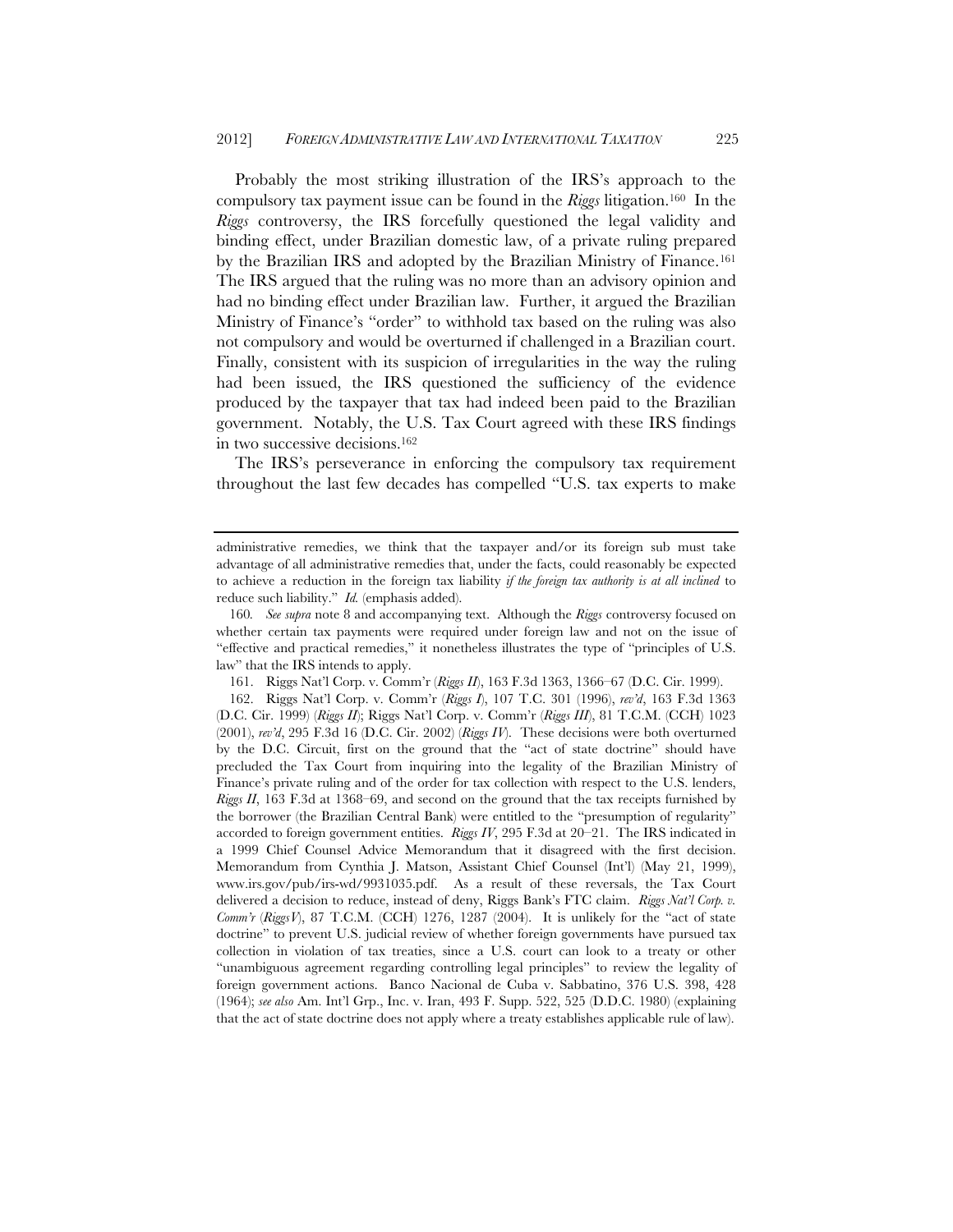cost/benefit-type determinations regarding issues based on foreign law about which they do not have expertise."163 To a significant extent, IRS policy in this area has been internalized by U.S. taxpayers. Prima facie, it seems difficult to justify the adoption of different policies simply because in some countries formally disputing one's tax liabilities is uncommon. Part IV, above, has shown that the monetary costs of administrative appeal and litigation in China are very low and would not in themselves justify acquiescence in the denial of treaty benefits based on invalid treaty interpretations. The chances for taxpayers to prevail in administrative and judicial proceedings, including by requesting the revocation or nonapplication of erroneous agency rules, are also by no means "remote." Like any other legal system, the main mechanisms for resolving disagreements between Chinese government agencies and private parties depend on judicial review. The Chinese administrative law system is designed to resolve such disputes and its chief inadequacy at the present lies not in the verdicts the system delivers but in its state of relative disuse.

U.S. tax law thus likely requires U.S. taxpayers to consider pursuing, and probably to take actions to pursue, administrative or judicial remedies against the application of the controversial SAT rules discussed in Part I. Many U.S. taxpayers concerned may flinch at this conclusion<sup>164</sup>: is this not too merciless an application of the compulsory tax requirement? Does it make for good tax policy? We examine this last question in the next Part, which further demonstrates the relevance of foreign administrative law to making international tax policy.

## VI. STRENGTHENING TAX TREATIES BY SUPPORTING THE RULE OF LAW

The legal principle underlying the conclusion reached at the end of the last section is set forth in the Treasury regulations: "Whether a foreign levy requires a compulsory payment pursuant to a foreign country's authority to levy taxes is determined by principles of U.S. law and not by principles of law of the foreign country."165 That is, U.S. legal principles govern the

 <sup>163.</sup> Fischl & Harper, *supra* note 7, at 42. For example, during the *Marks & Spencer* litigation between 2005 and 2006, "many U.S. tax experts concluded that U.K. subsidiaries of U.S. taxpayers must file protective claims for refunds or else risk a voluntary tax challenge" in light of predictions that the European Court of Justice was going to overrule certain positions held by the U.K. tax authority. *Id.* at 41. This was done even though "U.K. Inland Revenue refused to process claims for refund based on a *Marks & Spencer*-type theory at the time." *Id.*

 <sup>164.</sup> One can imagine a cry of disbelief: "What? We are being asked by the SAT to pay Chinese tax, and by the IRS to sue the SAT to prevent the collection of such tax?"

<sup>165.</sup> Treas. Reg. § 1.901-2(a)(2)(i) (2011).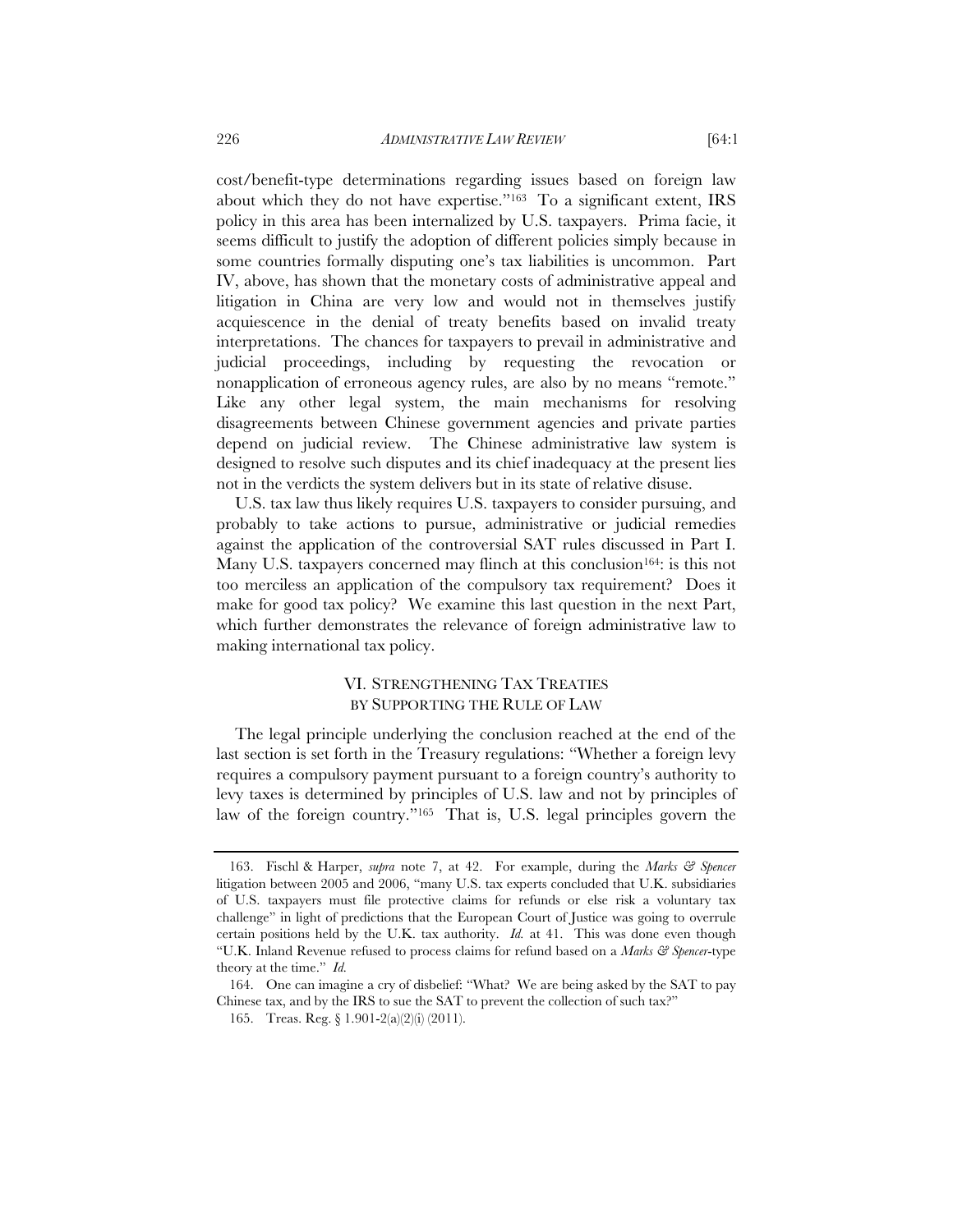overall interpretation of the compulsory tax concept, even though specific aspects of the concept (e.g., whether a payment "is consistent with a reasonable interpretation and application of the substantive and procedural provisions of foreign law"166) may be determined under foreign law. The concrete meaning of this approach has not been discussed much among U.S. tax practitioners,<sup>167</sup> but it takes on an unexpected significance in the type of cases discussed in this Article. By virtue of being part of the U.S. legal system, U.S. tax law assumes that tax authorities are constrained by the law just as taxpayers are, and that taxpayers are protected by and will exercise their legal rights. It simply does not envision U.S. taxpayers either compromising their legal rights in unprincipled fashions or taking advantage of legal loopholes.168 Thus, acquiescence in legally invalid but "practically binding" rules not only does not fit into the specific regulatory cost–benefit test for the exhaustion of all effective and practical remedies, it arguably has no place in the larger foreign tax credit framework or even U.S. tax law in general. Rather, principles of U.S. law require tax to be collected according to rules that are legally valid and orders that are legally binding. Where this is not the case, the first remedies these principles look to are also legal mechanisms.

This rather fundamental feature of U.S. tax law is "exported" to other countries when potential foreign tax credit denial generates sufficient incentives for U.S. taxpayers to pursue administrative and judicial remedies in other countries. And in countries where the rule of law is weak, this "export" may constitute a positive externality. This is very likely the case in China. From the Chinese government's point of view, the amount of tax revenue at stake under the controversial SAT rules discussed in Part I is small and will likely remain so in the foreseeable future.<sup>169</sup> By contrast,

 <sup>166.</sup> *Id.* § 1.901-2(e)(5).

 <sup>167.</sup> Some guidance exists, and occasionally it is to the taxpayer's advantage. For example, in *Schering Corp. v. Commissioner*, 69 T.C. 579 (1978), *acq. in part* 1981–82 C.B. 2, the U.S. Tax Court sustained the FTC claims of a taxpayer that had not brought its issue to the competent authority, deeming such administrative steps to be "futile" and citing U.S. case law. *Id.* at 602. The IRS acquiesced in the *Schering* decision only in result. *See* I.R.S. Non Docketed Serv. Advice Review 8261 (Sept. 2, 1988), 1988 WL 1092574. However, it is presumably the requirement to apply U.S. legal principles that justifies the IRS position, set out in that same document, that the opinions of foreign counsel would not be conclusive as to whether effective and practical remedies have been exhausted.

<sup>168.</sup> The IRS's position in *Riggs I*, 107 T.C. 301 (1996) and *Riggs II*, 163 F.3d 1363 (D.C. Cir. 1999) illustrates this point.

 <sup>169.</sup> In 2009, total income tax revenue collected from foreign entities constituted less than 4% of total EIT revenue collected in China, which itself was less than 20% of total tax revenue (Author's computation based on data released by the SAT's International Tax Department and reported in *Refining Management and Improving the Level of Service in Taxation of*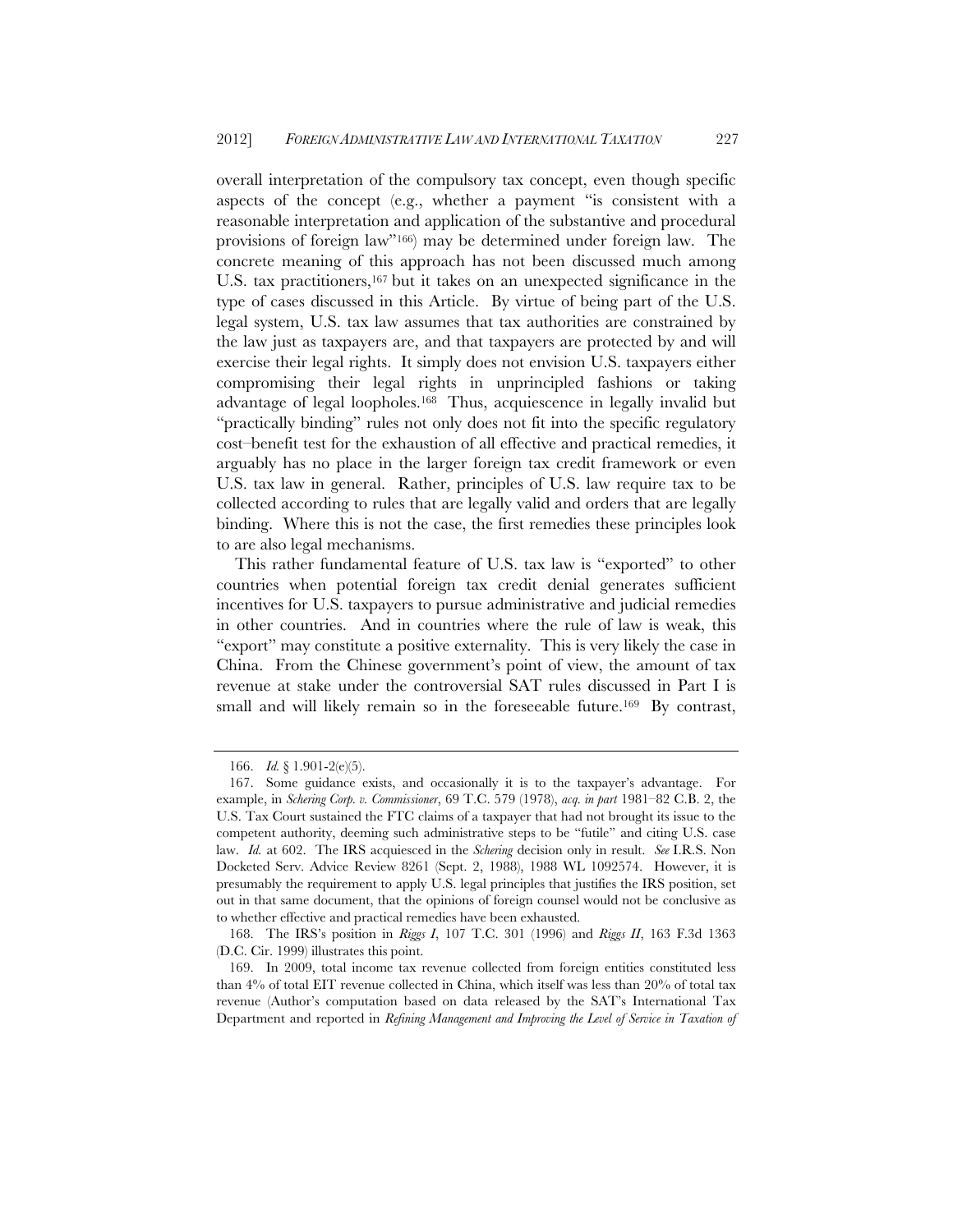although individual officials or even certain departments in tax agencies may feel vexed by appeals and detest litigation, the Chinese government overall, not to mention legal professionals and citizens in general, is supportive of such formal challenges to agency actions. This is first because the rule of law (especially in politically nonsensitive areas) is currently one of the main strategies that the government relies on to improve the accountability and therefore legitimacy of the Chinese party-state.170 It is further because the use of existing mechanisms for challenging agency rulings and actions is still low, and it is widely believed that the greater use of such mechanisms could help reduce arbitrary exercises of official discretion and opportunities for rent-seeking. It would also reduce the power of legally nonbinding rules to bind practically, by making formal dispute resolution a more normal part of everyday tax compliance. For example, by creating a market demand, it may encourage the mastery of

administrative procedure by tax professionals while lowering the current market premium paid to service providers whose specialty is arranging private meetings and negotiations with tax officials.

Thus, even from the Chinese government's own perspective, the attitude toward more extensive use of administrative appeals and litigation is better than neutral. From a social perspective, it is definitely positive. China also has a foreign tax credit system that in many respects resembles the U.S. system. Foreign taxes erroneously paid (e.g., in excess of what is required under tax treaties) cannot be credited.<sup>171</sup> In enforcing the compulsory tax

*Non-Residents*, CHINA TAX'N NEWS, Oct. 19, 2009, at 1, and on the *Report of the Ministry of Finance on the Implementation of the 2009 Central and Local Budgetary Plans*, (Mar. 5, 2010), http://news.xinhuanet.com/politics/2010-03/16/content\_13181369.htm). The predominant portion of such revenue collected from foreigners was likely based on uncontroversial tax rules. The portion of tax collection pursuant to controversial rules allocable to U.S. taxpayers and affiliates should be negligible from a revenue perspective.

<sup>170</sup>*. See, e.g.*, Key Points in Implementing the Comprehensive Promotion of Administration in Accordance with the Rule of Law (promulgated by the St. Council, Mar. 22, 2004, effective Mar. 22, 2004) (a national initiative for all executive branch agencies to improve the rule of law; paragraph thirty emphasizes administrative appeals procedures in particular); Guowuyuan Guan Yu Jia Qiang Fa Zhi Zheng Fu Jian She de Yi Jian (国务院关于 加强法治政府建设的意见) [Opinions of the State Council on Strengthening the Building of a Government Ruled by Law] (promulgated by the St. Council, Oct. 10, 2010, effective Oct. 10, 2010) (Lawinfochina) (China) (setting forth a recent renewal of the 2004 initiative; paragraph twenty-four emphasizes administrative appeals procedures and paragraph twenty-five emphasizes judicial independence in administrative litigation).

 <sup>171.</sup> Qiye Jing Wai Suo de Shui Shou Di Mian (企业境外所得税收抵免) [Issues Concerning the Foreign Income Tax Credit of Enterprises] (promulgated by the Ministry of Finance and the St. Admin. on Tax'n, Dec. 25, 2009, effective Jan. 1, 2008) para. 4 (Lawinfochina) (China). Other provisions similar to U.S. rules include the exclusion of penalties, fines and interests, payments rebated or in exchange for direct or indirect subsidies. *Id.*; *see also*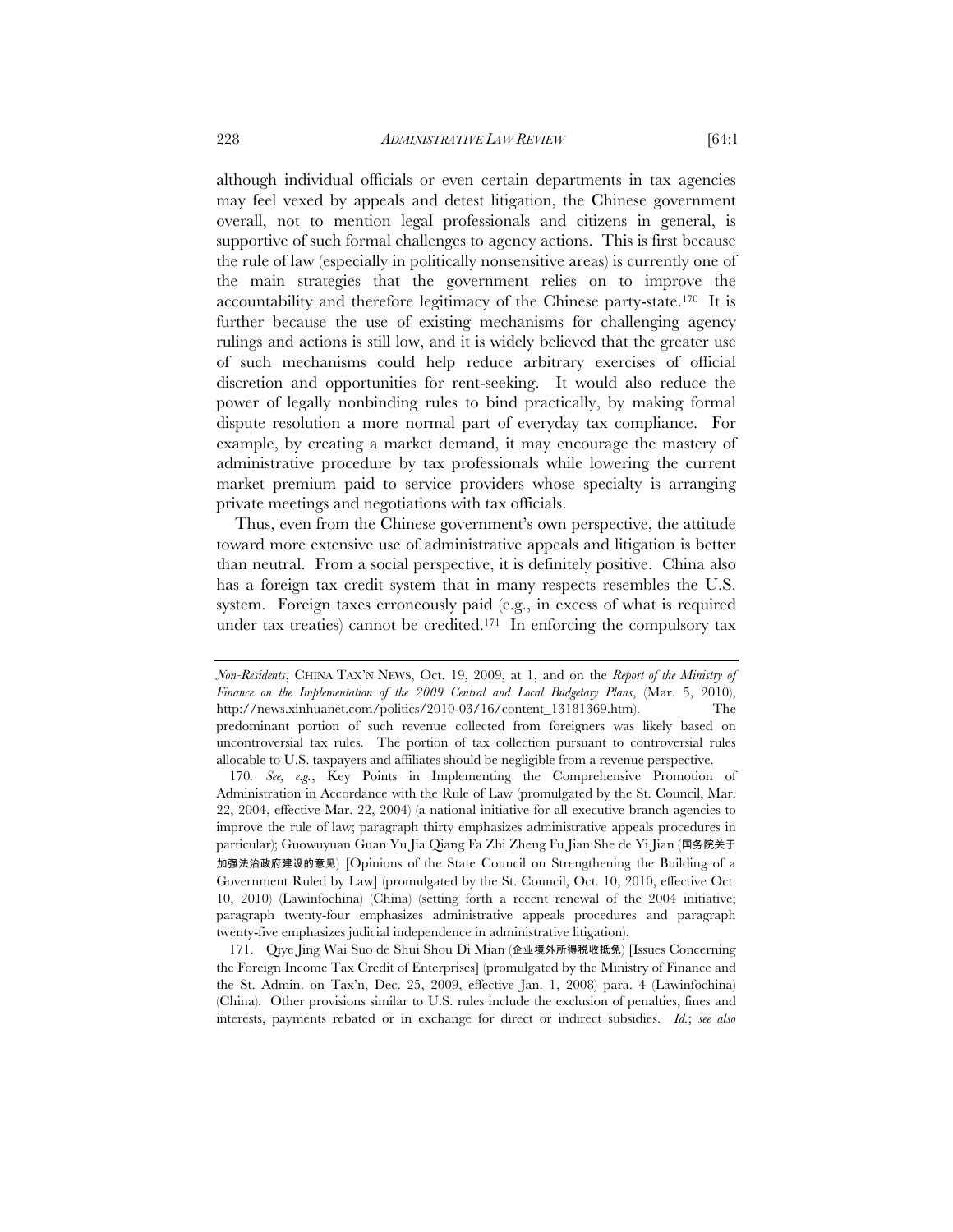requirements set forth in the Treasury regulations with respect to payments that are inconsistent with treaties, therefore, the IRS would simply be acting in a fair, reciprocal fashion.

The foregoing considerations suggest that the denial of foreign tax credits to U.S. taxpayers who do not contest the application of the controversial SAT rules discussed in Part I not only is supported by law, but may be justified as a matter of policy: it is a rule that is socially optimal when the state of Chinese administrative law is taken into account. U.S. tax law may thus help to shape the legal and governance environments in foreign countries, much as the Foreign Corrupt Practice Act<sup>172</sup> and similar legislation do. However, once we move to the policy perspective, it is no longer sufficient just to ask whether the IRS is justified in imposing the foregoing constraints on U.S. taxpayers' actions. Clearly, the question should also be raised: what should the U.S. government do directly, as a treaty partner with China?

It is beyond the scope of this Article to examine these questions broadly in light of U.S. treaty policy. Instead, the following identifies two sets of insights on these questions that the review of Chinese tax administrative law in this Article offers.

The first set of insights has been anticipated in Part III. The challenges to foreign investors' expectations arising from the controversial SAT rules discussed in this Article should not be conceived of as treaty overrides on China's part. Instead, at least under current Chinese law, treaty overrides are not possible.173 No Chinese government agency or official has argued that some national interests of overwhelming importance have arisen so that there is no other choice but to abandon China's treaty obligations.174 Nor has anyone asserted that China can no longer perform under the relevant aspects of China's tax treaties due to some complications under domestic law. 175 Indeed, given the manner in which the SAT has continued to negotiate new tax treaties for China—which has not reflected any of the substantial deviations in treaty interpretation contained in the

Zhonghua Renmin Gongheguo Qiye Suo de Shui Fa Shi Shi Tiao Li (中华人民共和国企业所得 税法实施条例) [Regulation on the Implementation of the Enterprise Income Tax Law] (promulgated by the St. Council, Dec. 6, 2007, effective Jan. 1, 2008) art. 77 (Lawinfochina) (China) (limiting FTC to taxes paid in accordance with "foreign law and relevant rules"). There is no mitigating provision under current Chinese FTC rules that is analogous to the "effective and practical remedies" test: foreign taxes paid in excess of treaty requirements cannot be credited, period.

<sup>172. 15</sup> U.S.C. § 78dd-1(a)–(g) (2006).

<sup>173</sup>*. See generally supra* Part III.

<sup>174</sup>*. See OECD Report on Treaty Override*, *supra* note 5, para. 17.

<sup>175</sup>*. See id.* para. 10.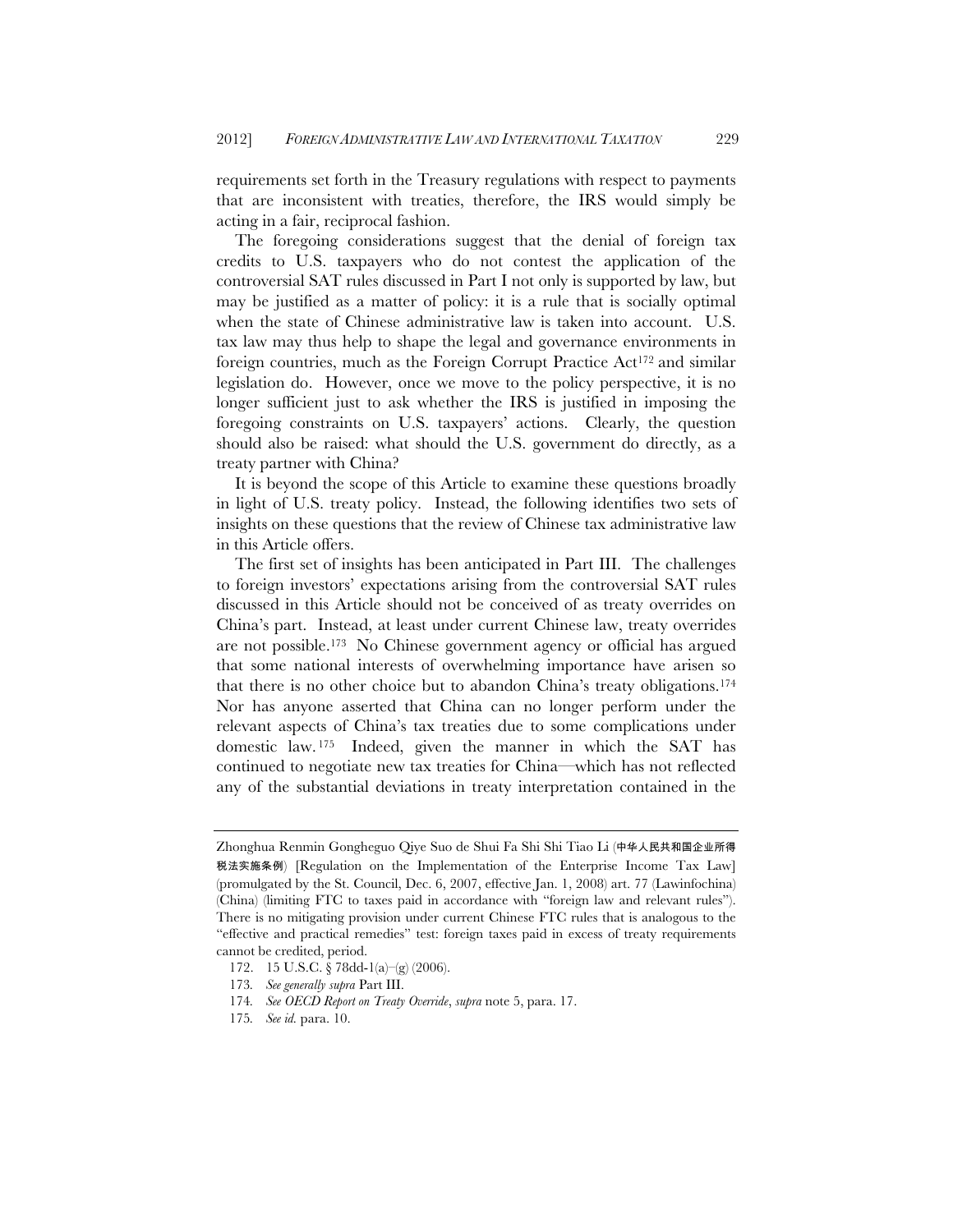controversial SAT circulars—there may not even have been any change in China's treaty policy, in terms of mutual expectations that China aims to achieve an agreement on during treaty negotiation. Instead of turning its back on its treaty obligations, what has happened may be more properly characterized as a neglect of its treaty obligations.

In a way, this is good news: tax treaties are notoriously fragile. There are few easy remedies once a country decides to breach them. As the OECD Treaty Override Report observes, in the event of one country's genuine decision to override treaties, its treaty partners essentially have only three options: protest, $176$  terminate or suspend the operation of the treaties in whole or in part (where a violation is material), $177$  or renegotiate the treaties.178 Protests may often be ineffective. Termination "could do even more harm economically and endanger the possibility of finding an acceptable solution in the future, [while partial] suspension . . . would only leave things as they are."179 Renegotiation is not only time-consuming, but must also take into account the fact that the breaching party had already decided not to engage in treaty renegotiation before implementing its new position. In comparison, a reminder to a country that has strayed from its treaty obligations should be easier.

However, addressing the controversial SAT circulars also requires more than the traditional methods for resolving disagreements about treaty interpretation or application (e.g., engagement in communication with China's competent authority through mutual agreement procedures).180 This brings us to the second set of insights. As this Article has shown, both the adoption of tax treaties and their implementation and interpretation are handled in China through a rather devolved administrative process. This is a process that currently lacks sufficient legislative, judicial, and even executive oversight. 181 By virtue of a strong consensus among these

<sup>176</sup>*. Id.* para. 21.

<sup>177</sup>*. Id.* para. 22.

<sup>178</sup>*. Id.* para. 33.

<sup>179</sup>*. Id.* para. 30. At the time of the report, "Member countries have so far refrained from taking retaliatory measures (which all agree would not be conducive to better understanding in the international tax field) against overriding legislation." *Id.* para. 34.

<sup>180</sup>*. OECD Model Convention*, *supra* note 18, art. 25(3) (providing that the "competent authorities of the Contracting States shall endeavor to resolve by mutual agreement any difficulties or doubts arising as to the interpretation or application of the Convention. They may also consult together for the elimination of double taxation in cases not provided for in the Convention"). The U.S.–China Tax Treaty contains an identical provision in Article 24(3).

<sup>181</sup>*. See supra* notes 79–85 and accompanying text (discussing the lack of legislative oversight); *supra* Part IV.2 (regarding the rareness of treaty-based litigation); *supra* notes 57– 62 and accompanying text (regarding the suspected lack of executive oversight).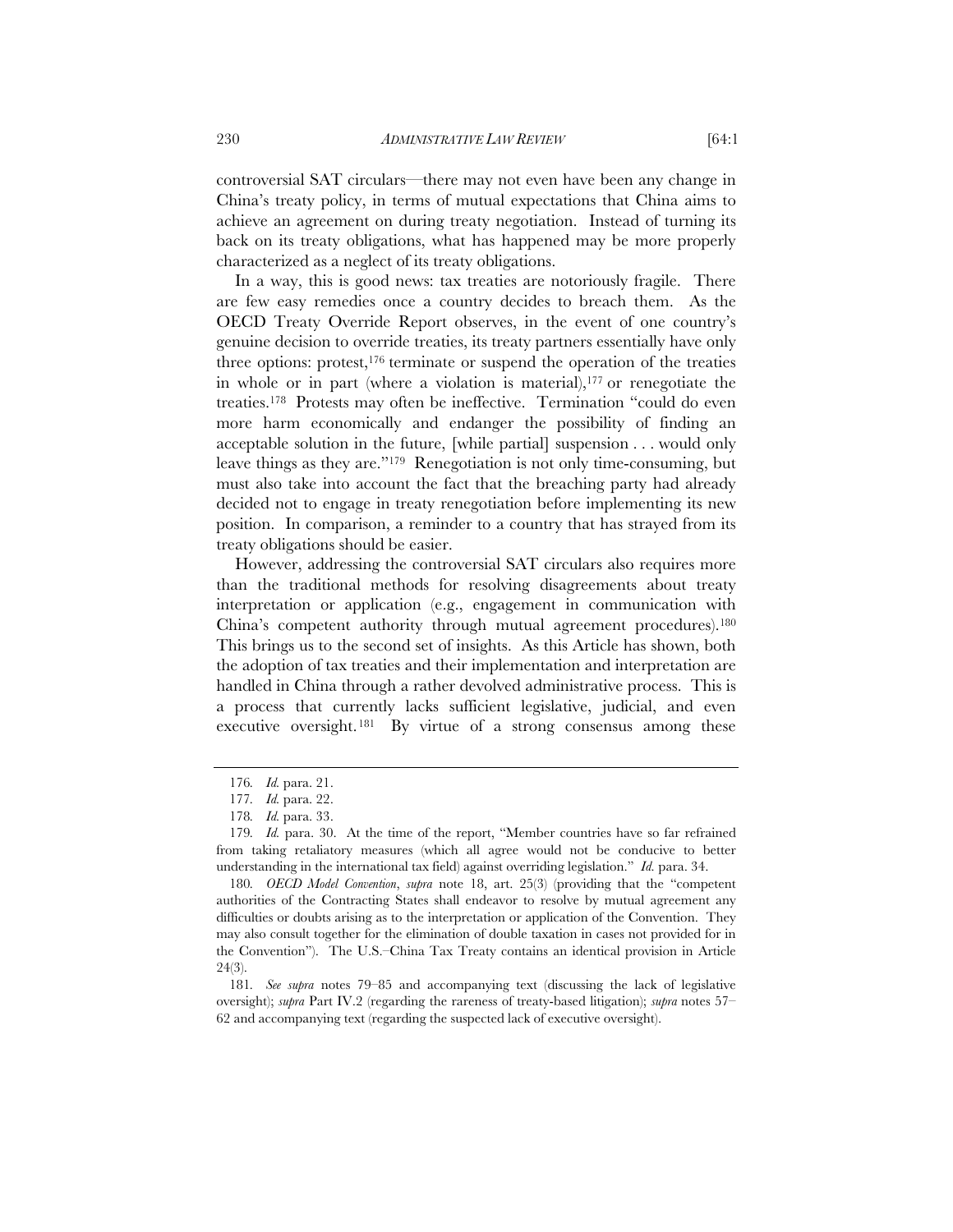different branches of government, this fact has not prevented tax treaties from being given, conceptually, proper legal effect within China's legal system. However, this conceptual consensus is in itself insufficient to guarantee tax treaties' faithful implementation. If China's treaty partners merely pursued dialogues with a few SAT officials, they would not be tapping any mechanism that could reliably resolve difficulties encountered in treaty application. This is because, as well-intentioned and technically competent as some of these officials might be, their work is not yet pursued within a properly disciplined administrative state, nor, most crucially, within an environment characterized by the rule of law. In such circumstances, it would be quite difficult for them to ensure China's treaty obligations are properly taken into account in agency rulemaking, or that other individuals in the government do not take upon themselves to pursue what *they* regard as China's national interests.

By contrast, when foreign taxpayers pursue administrative or judicial appeals in China—with or without the negative incentives imposed by their home countries—to uphold what they believe are their rights under tax treaties, they precisely tap mechanisms of executive or judicial oversight. Similarly, the governments of China's treaty partners should consider using such mechanisms (and mechanisms of legislative oversight), especially if they expect their own taxpayers to do so. That is, they should not simply act on the traditional habit of the treaty specialist and make the leap of faith that *somehow*, *whatever the other country's domestic law*, treaty obligations will be honored.182 Instead, they should try to engage the mechanisms that would ultimately improve treaty implementation.

This may mean, for a start, attempting to make a wider group of officials within the Chinese executive branch (whether they be in the SAT, MOF, the Ministry of Foreign Affairs, or the State Council) aware of the specific implications of treaty provisions. And it ultimately may mean engagement with China's legislative and judicial branches. While none of these possibilities are as well established as competent authority procedures, one should remember that neither are mechanisms for executive and judicial oversight that U.S. taxpayers may be asked to resort to. Just as the unfamiliarity of these latter mechanisms may induce U.S. investors to treat the controversial SAT circulars as practically binding and to neglect the pursuit of all effective and practical remedies, the habit of merely interacting with a few SAT officials on treaty matters will do little to encourage proper treaty implementation in China. Continuing such a habit would mean that the leap of faith of the treaty specialist would remain just that—an unjustified leap of faith.

<sup>182</sup>*. See, e.g.*, *OECD Report on Treaty Override*, *supra* note 5, para. 10.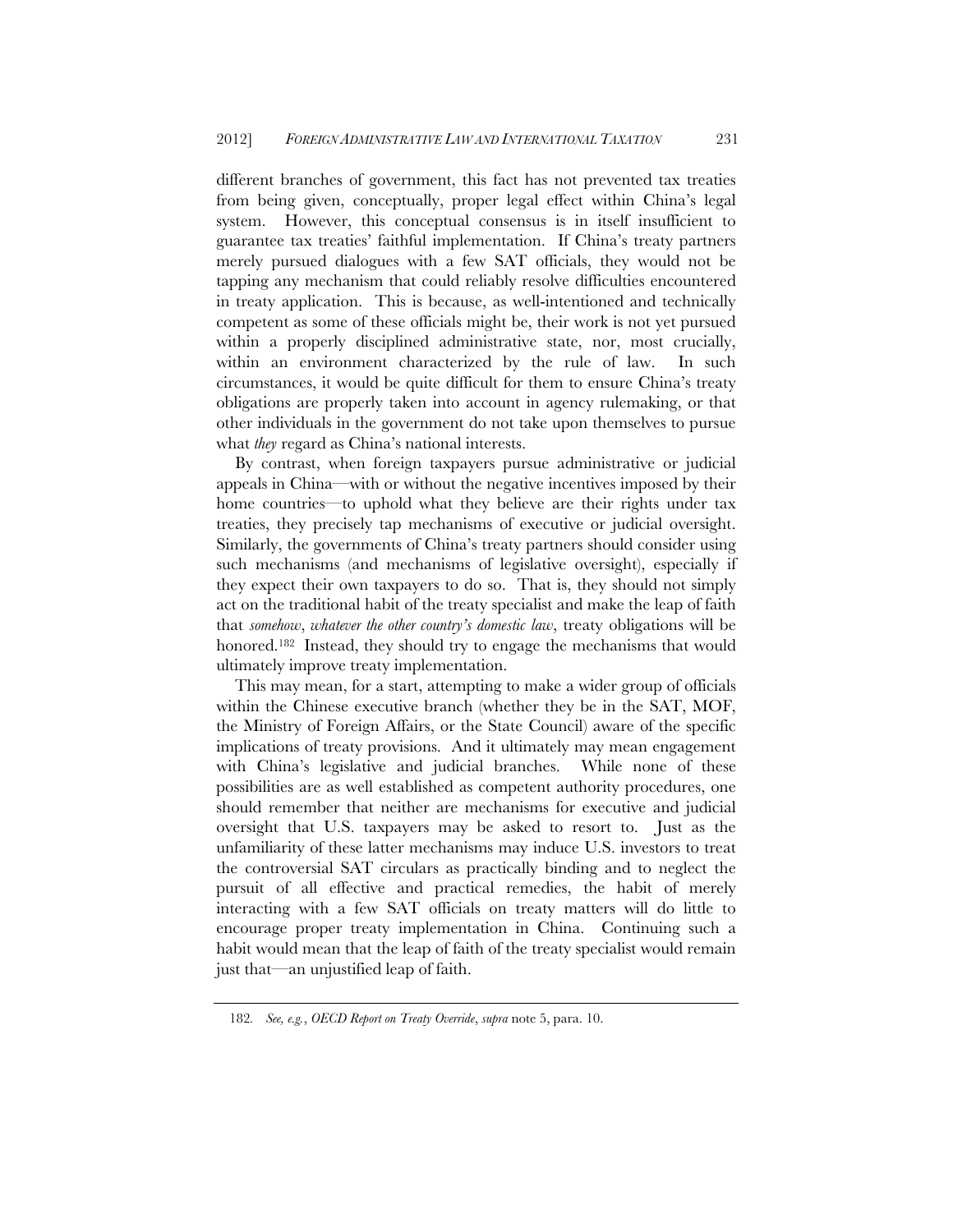#### **CONCLUSION**

For every country that has signed tax treaties and given them effect under domestic law, the country's commitment to tax treaties is stronger than the commitment of any individual tax official charged with treaty implementation (including those officials designated as the treaty competent authority of the country). The former commitment is the ultimate cure for treaty violations. And what connects the country's commitment, on the one hand, and the commitment of individual officials, departments and agencies, on the other, is the country's system of public law governing legislation, agency rulemaking, and agency adjudication. It is in this fundamental sense that the rule of law forms the backbone of the implementation of tax treaties (and indeed of all international treaties).

Chinese tax rules that deviate from treaty obligations are interesting because, at least in principle, China has taken a clear stance that tax treaty obligations must be honored regardless of domestic law.183 Without an understanding of how tax rules are made and enforced in China, therefore, the adoption of rules at odds with China's treaty obligations would seem inconsistent at best. Digging beneath the surface of the laws to develop a robust appreciation of the Chinese tax system allows one not only to understand this seeming contradiction but also to appreciate a surprising set of implications for China's treaty partners and their taxpayers.

Aside from tax treaties, many countries may also engage in international coordination to alleviate double taxation, for example through the collective, though legally unilateral and internationally nonbinding, adoption of rules such as the granting of foreign tax credits. Some of them do so while assuming implicitly that such coordination will be achieved within some framework of the rule of law: as we have seen in this Article, this is true of the U.S. tax law as reflected in the compulsory tax requirement under the foreign tax credit rules. This is another reason why administrative law considerations lie close to the core of international taxation.

Although this Article focused extensively on Chinese examples, the type of cases it examines could arise between any two tax treaty partners. In every country, foreign investors may face the unpalatable decision of whether to comply with rules that are not legally binding, e.g., rules that have no formal legal basis and are procedurally or substantively invalid.

 <sup>183.</sup> This stance may be contrasted with that of the United States, where treaties may be overridden by later-enacted federal statutes. The U.S. government's tax treaty overrides are a familiar topic in U.S. international taxation. *See, e.g.*, Richard E. Andersen, *Analysis of United States Income Tax Treaties*, ¶ 1.03[1] Legal Status of U.S. Income Tax Treaties, n.96 (Thomson/RIA 2011).